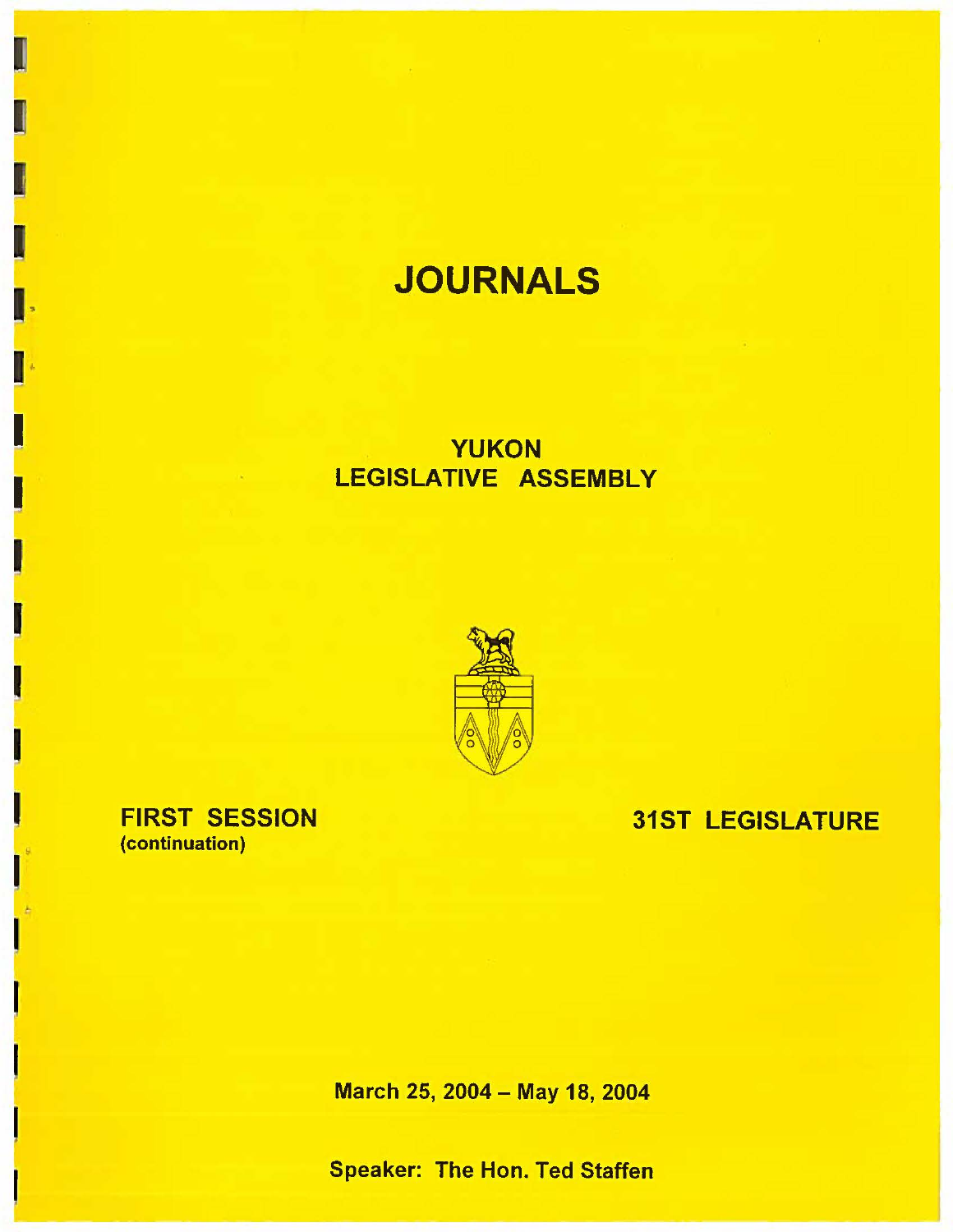# **No. 62**

# **VOTES AND PROCEEDINGS**

### **of the**

# **YUKON LEGISLATIVE ASSEMBLY**

### **31st Legislative Assembly First Session**

# Thursday, March 25, 2004

The Speaker took the Chair at 1:00 p.m.

### **INTRODUCTION OF PAGES**

 The Speaker informed the Assembly that Paul Banks, Scott Crawford, Kieran Slobodin and Mark Young from Vanier Catholic Secondary School and Daniel Ashley, Miriam Cook, Jennifer Dunn and Roxanne Kennedy from Porter Creek Secondary School would be serving as Pages during the Fall Sitting. Miriam Cook and Daniel Ashley were introduced and welcomed to the House.

### **SPEAKER'S STATEMENT (Re: Changes to the Order Paper- withdrawal of and changes to Motions)**

 Prior to proceeding with the Daily Routine, the Speaker informed the House of changes made to the Order Paper.

"Motion  $#68$ , standing in the name of the Member from Mayo-Tatchun, Motion  $#108$ , standing in the name of the Member for Lake Laberge, Motion #130 standing in the name of the Leader of the Official Opposition, Motion #123 standing in the name of the Member for Pelly-Nisutlin and Motion 201 standing in the name of the Leader of the Third Party, were removed from the Order Paper, as they were now outdated. Motion #120, standing in the name of the Leader of the Official Opposition, Motion #125, standing in the name of the Leader of the Third Party, and Motion #134, standing in the name of the Member for Lake Laberge, were removed because they related to a Bill that had passed the House and were now irregular. Motion #10, standing in the name of the Member for Mayo-Tatchun had been made current by deleting, with the agreement of the Member, the expression 'in the three months' from its text. "

### **TRIBUTES**

### **Education Week**

 The Hon. Mr. Edzerza, Minister of Education, Mr. Fairclough, Member for Mayo-Tatchun, and Ms. Duncan, Leader of the Third Party, recognized March 22 to 26, 2004 as Education Week in the Yukon.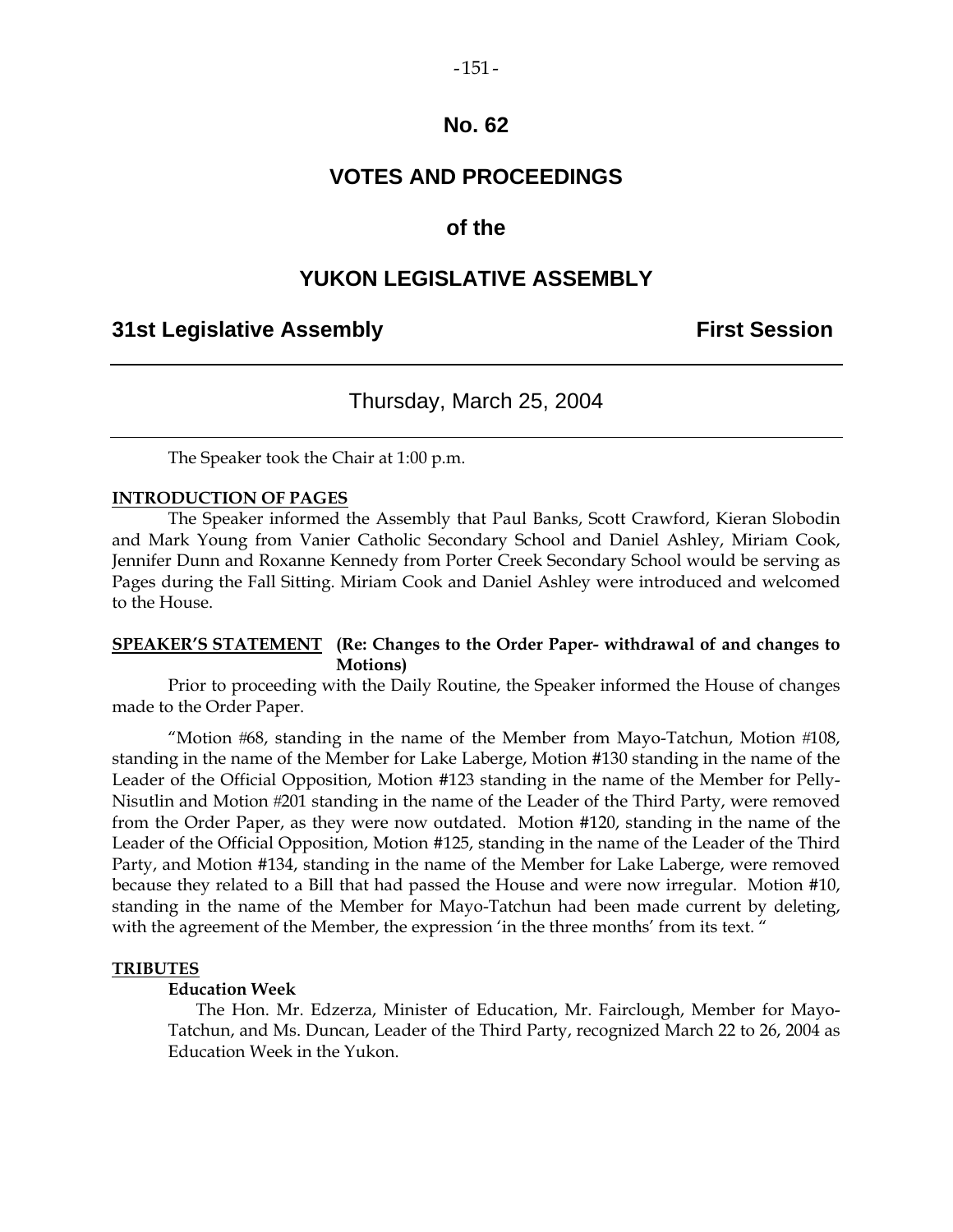### **TABLING RETURNS AND DOCUMENTS**

- Ms. Duncan, Leader of the Third Party
	- Appeal of sentence, letter re: sentence to individual charged with spousal assault, unlawful confinement and weapons charges, from Pat Duncan, MLA, to Hon. Geoff Plant, Attorney General of British Columbia (dated March 5, 2004)

**(Filed Document #28)** 

### **INTRODUCTION OF BILLS**

- Bill #10 First Appropriation Act, 2004-05 -Hon. Mr. Fentie
- Bill #9 Interim Supply Appropriation Act, 2004-05 -Hon. Mr. Fentie
- Bill #8 Third Appropriation Act, 2003-04 -Hon. Mr. Fentie

### **MONEY MESSAGE**

 Bill 10, *First Appropriation Act, 2004-05*, Bill #9, *Interim Supply Appropriation Act, 2004-05*, and Bill #8, *Third Appropriation Act, 2003-04*, were accompanied by a money message.

### **MOTION OF URGENT AND PRESSING NECESSITY (Standing Order 28)**

Pursuant to Standing Order 28, Mr. McRobb, Official Opposition House Leader, requested unanimous consent to waive Second Reading of Bill #10, *First Appropriation Act, 2004- 05*, and move directly into Committee of the Whole debate on Bill #10.

The Speaker informed the Members of the provisions of Standing Order 28 and asked if the Official Opposition House Leader had the unanimous consent of the House to proceed. Unanimous consent was denied and this matter was not proceeded with.

### **GOVERNMENT BILLS (Second Reading)**

The following Bill was called for Second Reading:

Bill #10 - First Appropriation Act, 2004-05 -Hon. Mr. Fentie

Thereupon, the Hon. Mr. Fentie delivered the 2004-05 Budget Speech.

Moved by Mr. Hardy, Leader of the Official Opposition:

THAT debate be now adjourned.

The question being put on the motion to adjourn debate, it was agreed to.

The Assembly adjourned at 4:03 p.m. until 1:00 p.m., Monday, March 29, 2004.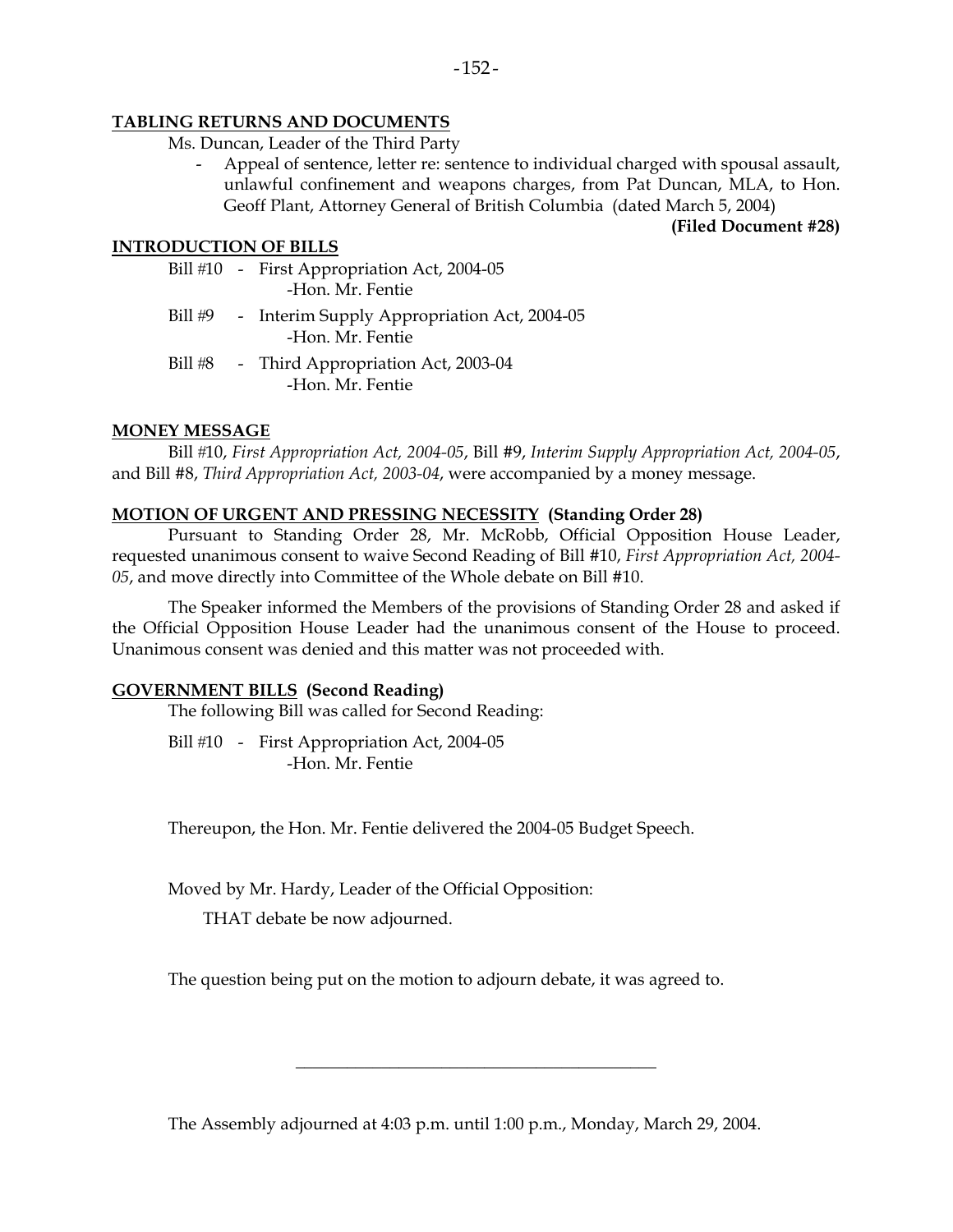### $-153-$

# **No. 63**

# **VOTES AND PROCEEDINGS**

# **of the**

# **YUKON LEGISLATIVE ASSEMBLY**

# **31st Legislative Assembly The Contract Session**

# Monday, March 29, 2004

The Speaker took the Chair at 1:00 p.m.

### **TRIBUTES**

### **National 2004 Recreational Fisheries Award**

 The Hon. Mr. Kenyon, Minister of Environment, Mr. McRobb, Official Opposition House Leader, and Ms. Duncan, Leader of the Third Party, congratulated the Yukon Fish and Game Association on being the recipient of the National 2004 Recreational Fisheries Award.

### **INTRODUCTION OF BILLS**

Bill #103 - Heritage Hunting and Fishing Act - Ms. Duncan

### **GOVERNMENT BILLS (Second Reading)**

The following Bill was called for Second Reading:

Bill #9 - Interim Supply Appropriation Act, 2004-05 -Hon. Mr. Fentie

 A debate arising on the motion for Second Reading and the question being put, it was agreed to on the following recorded Division:

YEA

| Fentie  | Hart    | McRobb     |    |
|---------|---------|------------|----|
| Jenkins | Arntzen | Fairclough |    |
| Taylor  | Rouble  | Cardiff    | 17 |
| Kenyon  | Hassard | Peter      |    |
| Edzerza | Cathers | Duncan     |    |
| Lang    | Hardy   |            |    |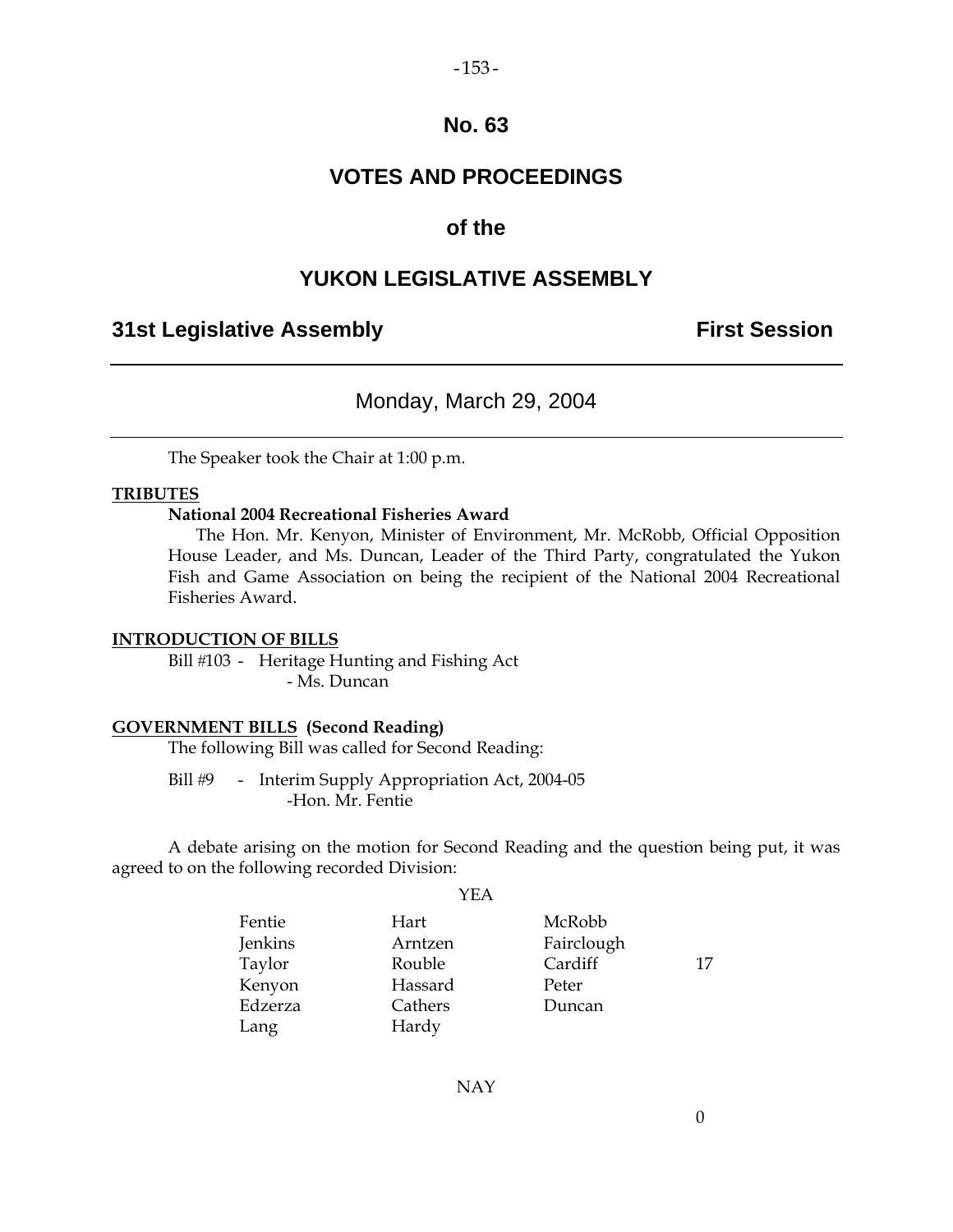Bill #9, entitled *Interim Supply Appropriation Act, 2004-05*, was accordingly, referred to Committee of the Whole.

 The following Bill was called for Second Reading: Bill #10 - First Appropriation Act, 2004-05 -Hon. Mr. Fentie

 A debate arising on the motion for Second Reading of Bill #10, entitled *First Appropriation, 2004-05*, and the time reaching 6:00 p.m., while the Hon. Mr. Kenyon, was speaking to it, the Speaker, pursuant to Standing Order 2(2), adjourned the House until 1:00 p.m. on Tuesday, March 30, 2004 and debate on Second Reading was accordingly adjourned.

\_\_\_\_\_\_\_\_\_\_\_\_\_\_\_\_\_\_\_\_\_\_\_\_\_\_\_\_\_\_\_\_\_\_\_\_\_\_\_\_\_\_

The Assembly adjourned at 6:00 p.m. until 1:00 p.m., Tuesday, March 30, 2004.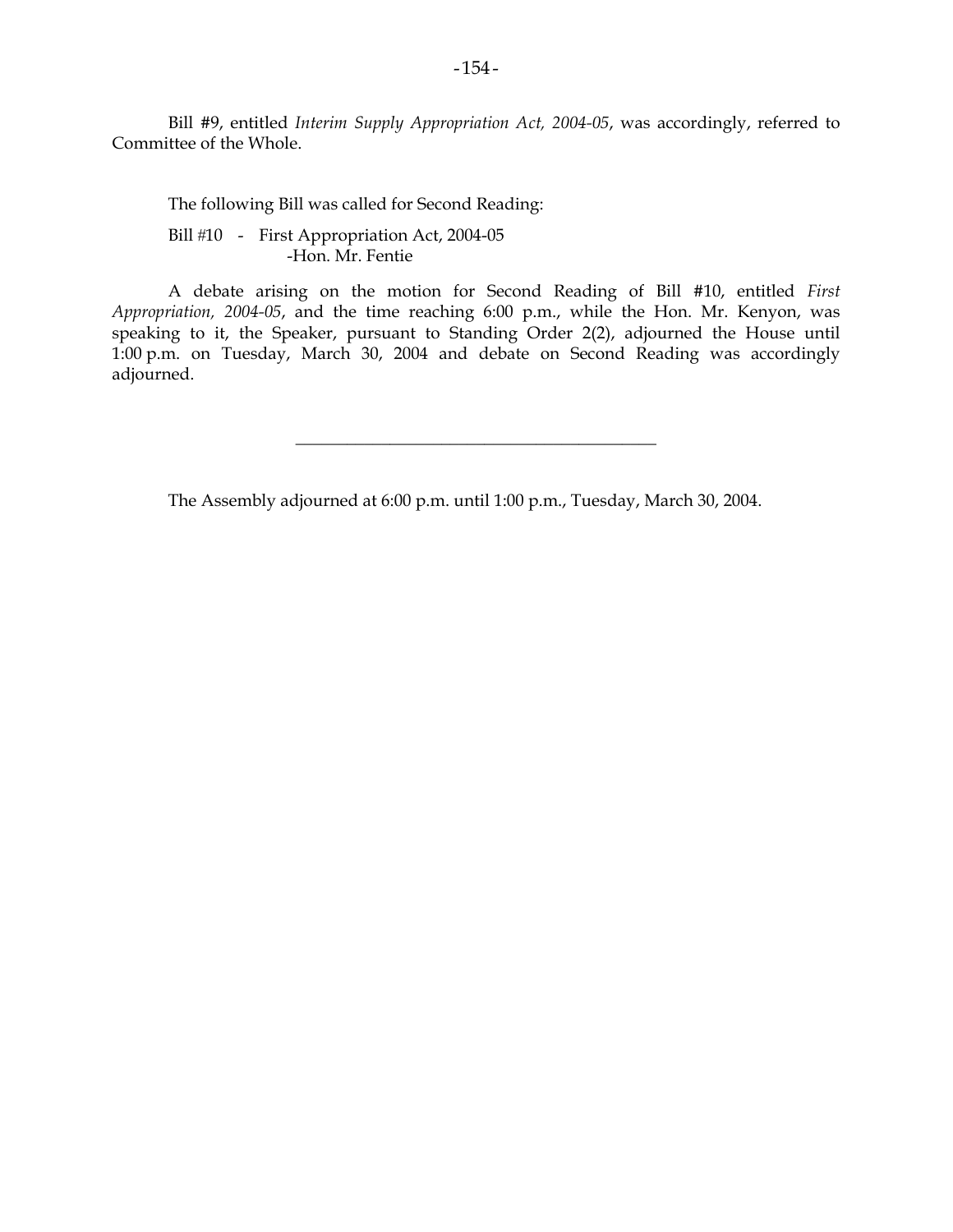# **No. 64**

# **VOTES AND PROCEEDINGS**

### **of the**

### **YUKON LEGISLATIVE ASSEMBLY**

### **31st Legislative Assembly First Session**

### Tuesday, March 30, 2004

The Speaker took the Chair at 1:00 p.m.

### **PETITIONS**

The Clerk reported on Petition #2 as follows:

"Mr. Speaker, and honourable Members of the Assembly:

 I have had the honour to review a petition, being Petition #2 of the First Session of the 31st Legislative Assembly, as presented by the Leader of the Official Opposition on December 16, 2003.

 The Members will be aware that Standing Order 66(1) required that this report be delivered to them on the first sitting day of this Spring Sitting. It is to be hoped that the generosity for which Members of this Assembly are renowned will be fully exercised in this regard and that the unfortunate delay of the Clerk in meeting his obligation will be quickly and silently forgotten.

With respect to Petition #2, a number of the pages of the petition were photocopies of facsimiles. The majority of the petition, however, does contain original signatures and the photocopies therefore do not render it invalid. Also it should be noted that an argument may be made that the language of the petition strains the bounds of that considered appropriate. For future reference, Members and petitioners may wish to keep in mind the expectation set out in annotation 1029(1) of *Beauchesne* that the language of a petition be respectful and temperate. In this case, however, Petition #2 is found to meet the requirements as to form of the Standing Orders of the Yukon Legislative Assembly.

> Patrick L. Michael Clerk of the Yukon Legislative Assembly"

 The Speaker ruled that, accordingly, Petition #2 was deemed to have been read and received.

### **INTRODUCTION OF BILLS**

Bill #44 - Act to Amend the Municipal Finance and Community Grants Act - Mr. Hart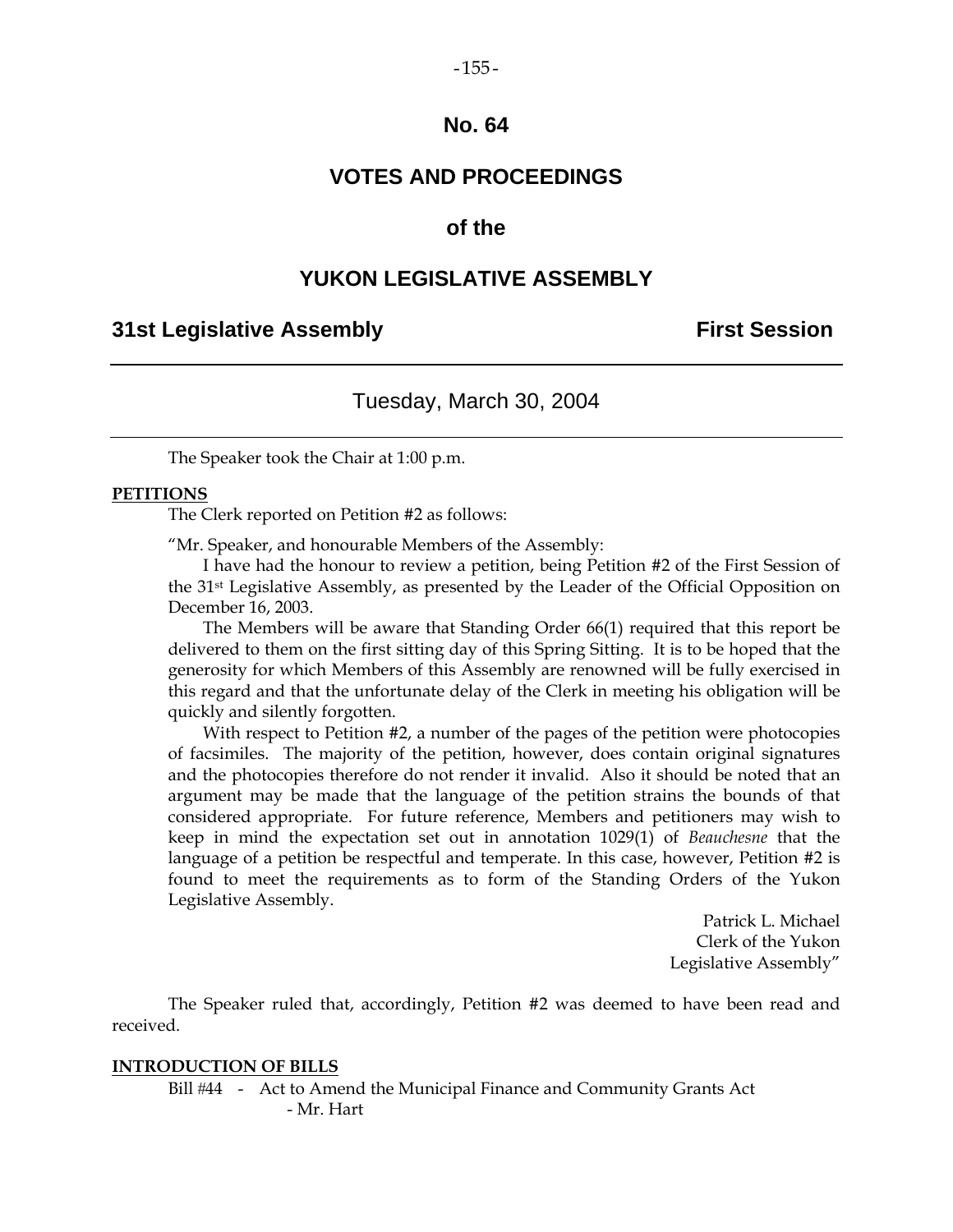- Bill #45 Act to Amend the Assessment and Taxation Act -Mr. Hart
- Bill #104 Act to Amend the Public Service Act -Mr. Hardy

### **SPEAKER'S RULING (Re: Imputing False or Unavowed Motives and Contempt of the Legislature)**

 Before proceeding to Orders of the Day the Speaker delivered the following ruling on a Point of Order raised on March 29, 2004 by the Member for Southern Lakes.

"The Member for Southern Lakes argued that the Leader of the Official Opposition had imputed false or unavowed motives to Members of the Assembly who are responsible for appointing members of the public to Boards and Committees.

Standing Order 19(g) says, 'A Member shall be called to order by the Speaker if that Member imputes false or unavowed motives to another Member.' In reviewing the Blues the Chair finds that the Leader of the Official Opposition did not speculate on the motives of any individual Member or Members of the House. Rather his criticism was cast more generally as a criticism of government practice.

The Chair therefore rules that there was no Point of Order in that regard.

However, the Chair would caution Members, as he did yesterday, to choose their words carefully so as not to damage the reputation of persons who are not members of this House and cannot defend themselves against statements made in this House. The Chair accepts the statement of the Leader of the Official Opposition that he had no intention of maligning anyone. However, Members should keep in mind that their words and actions can have unintended consequences.

The Chair would also like to comment on the discussion that arose on the Point of Order. In responding to the issue the Official Opposition House Leader asserted that there was no Point of Order. Other Members have, in the past, made similar statements. When the Chair recognizes a Member to speak to a Point of Order he is seeking advice about which rules or practices ought to be considered and how those rules or practices ought to be interpreted. Simply advising the Chair that there is, or is not, a Point of Order does not accomplish this. Further, during his remarks the Official Opposition House Leader also referred to the Member for Southern Lakes as a 'rookie' and 'thin skinned.' Such remarks are not in order as they are disrespectful and can lead to disorder. Similarly, later in the day the Minister of Environment referred to the Leader of the Third Party as 'the leader of the last party.' That is also a disparaging remark and is not in order. Members are to refer to one another by their recognized titles in this House.

On another matter both the Leader of the Official Opposition and the Leader of the Third Party used the phrase 'contempt for the legislature' during Second Reading of Bill #9. As the Chair of Committee of the Whole pointed out in a statement on December 9, 2003 contempt of the legislature is a specific and serious charge. Contempt of the legislature is a finding that only the Assembly can make after consideration of a substantive motion to that effect. It is not a statement that Members are free to interject into debate. The Chair appreciates that Members have strongly held views that they wish to express. However, the use of the word 'contempt' in that context is not in order."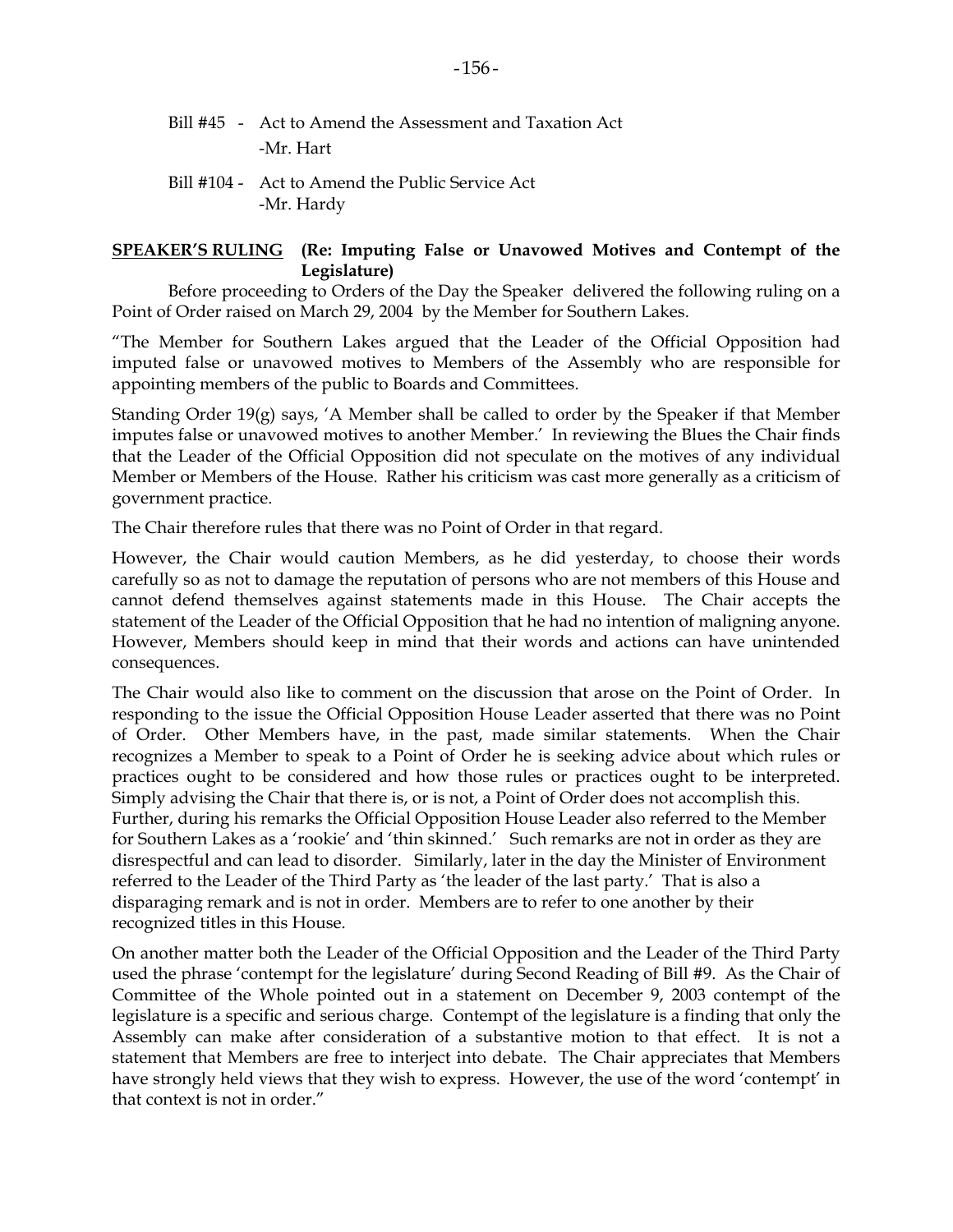### **NOTICE RE OPPOSITION PRIVATE MEMBERS' BUSINESS**

 Pursuant to Standing Order 14.2(3), Mr. McRobb, Official Opposition House Leader identified Bill #104 and Motion #217 as being the items to be called during Opposition Private Members' Business on Wednesday, March 31, 2004.

 Pursuant to Standing Order 14.2(3), Ms. Duncan, Leader of the Third Party, did not wish to identify any items under the heading "Opposition Private Members' Business" on Wednesday, March 31, 2004.

### **COMMITTEE OF THE WHOLE**

According to Order, the Assembly resolved into Committee of the Whole.

The following Bill was reported without amendment:

Bill #9 - Interim Supply Appropriation Act, 2004-05 -Hon. Mr. Fentie

The report of the Chair was adopted.

### **GOVERNMENT BILLS (Third Reading)**

The following Bill was called for Third Reading:

Bill #9 - Interim Supply Appropriation Act, 2004-05 -Hon. Mr. Fentie

 The question being put on the motion for Third Reading, it was agreed to on the following recorded Division:

|         | YEA     |            |    |
|---------|---------|------------|----|
| Fentie  | Hart    | McRobb     |    |
| Jenkins | Arntzen | Fairclough |    |
| Taylor  | Rouble  | Cardiff    | 16 |
| Kenyon  | Hassard | Peter      |    |
| Edzerza | Cathers | Duncan     |    |
| Lang    |         |            |    |

### NAY

 $\overline{0}$ 

Bill #9, entitled *Interim Supply Appropriation Act, 2004-05*, accordingly passed the House.

### **GOVERNMENT BILLS (Second Reading)**

The following Bill was called for Second Reading:

Bill #10 - First Appropriation Act, 2004-05 -Hon. Mr. Fentie

 The debate continuing (from March 29, 2004) on the motion for Second Reading of Bill #10, entitled *First Appropriation Act, 2004-05*, and the time approaching 6:00 p.m., while the Hon. Mr. Edzerza, was speaking to it, the Speaker, pursuant to Standing Order 2(2), adjourned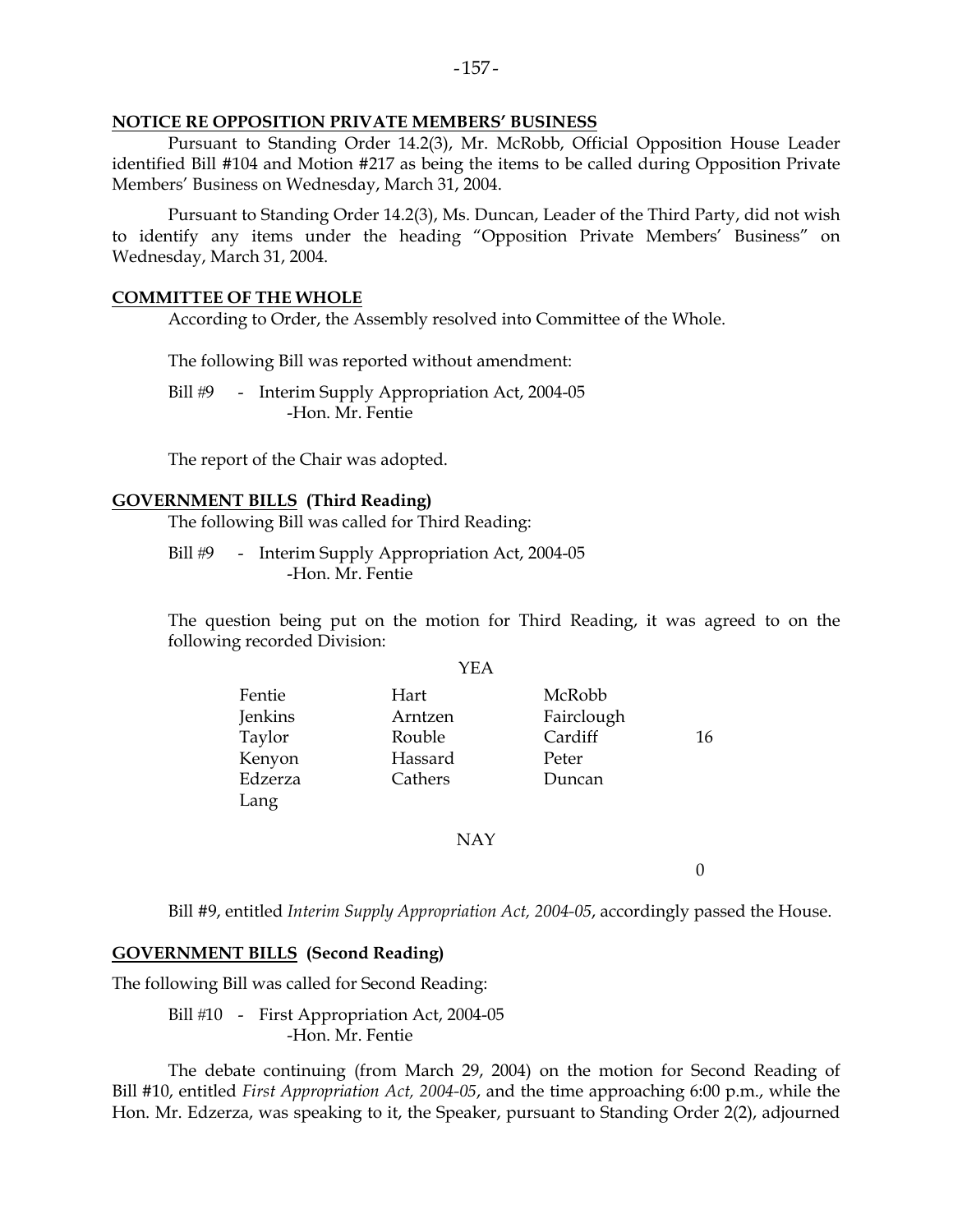the House until 1:00 p.m. on Wednesday, March 31, 2004 and debate on Second Reading was accordingly adjourned.

### **SPEAKER'S STATEMENT**

Prior to standing the House adjourned, the Speaker made the following statement:

 "Order please. Prior to standing the House adjourned, the Point of Order raised by the Government House Leader with regard to the *Act to Amend the Public Service Act* — the Chair is in a conundrum. We have past practices versus Standing Orders. I am going to ask the House Leaders to meet in my office tomorrow morning at 9:00 a.m. to assist the Chair in finding a fair and equitable settlement to this issue.

Having said that, this House now stands adjourned until 1:00 p.m. tomorrow."

The Assembly adjourned at 6:00 p.m. until 1:00 p.m., Wednesday, March 31, 2004.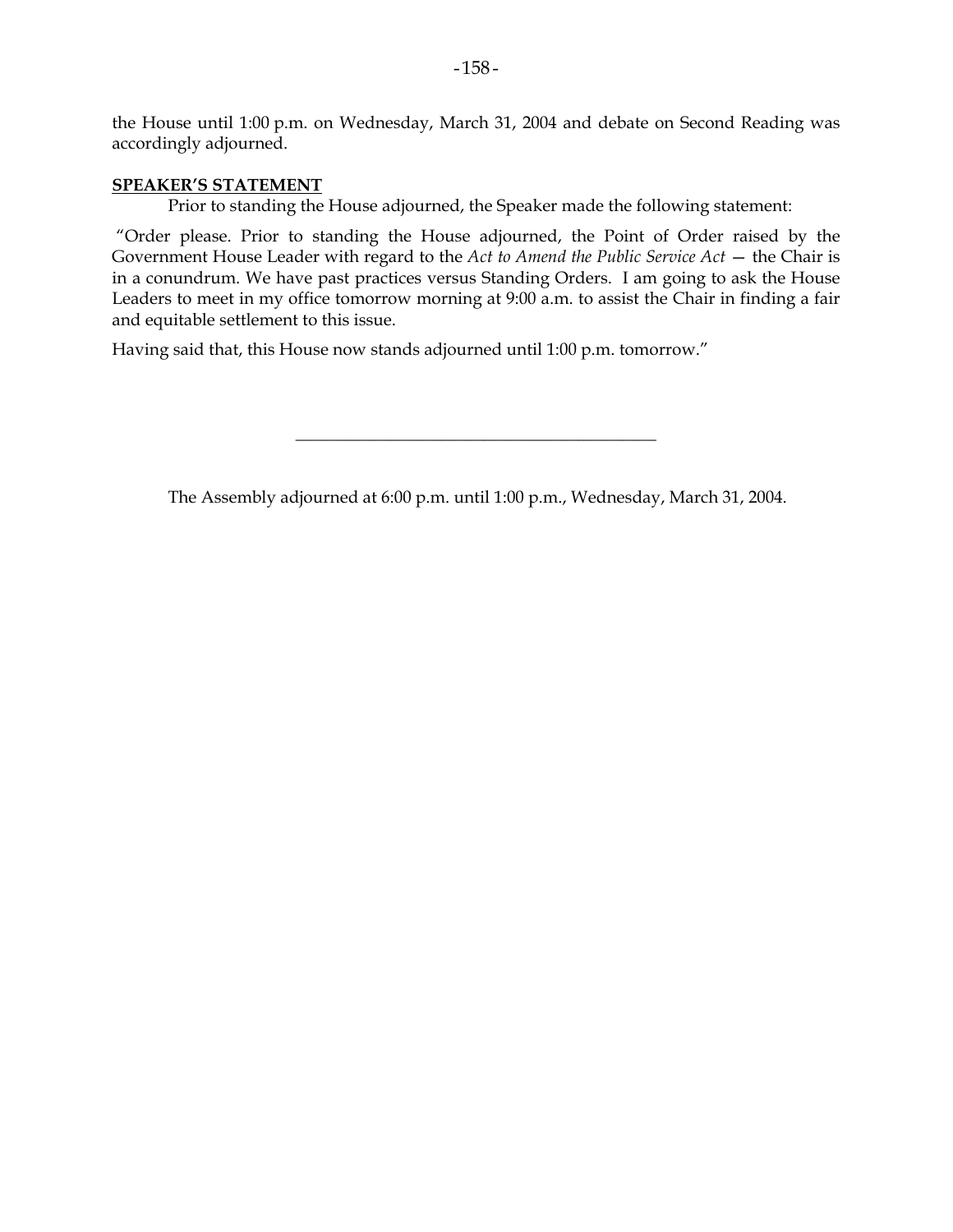### $-159-$

# **No. 65**

# **VOTES AND PROCEEDINGS**

# **of the**

# **YUKON LEGISLATIVE ASSEMBLY**

# **31st Legislative Assembly First Session**

# Wednesday, March 31, 2004

The Speaker took the Chair at 1:00 p.m.

### **INTRODUCTION OF BILLS**

Bill #43 - Act to Amend the Income Tax Act - Mr. Fentie

### **ASSENT TO BILLS**

 The Assembly received the Commissioner, the Hon. Jack Cable, in his capacity as Lieutenant-Governor, to give Assent to a certain Bill passed by the House.

The Commissioner, having entered the Chamber, took his seat in the Speaker's chair.

The Speaker, the Hon. Mr. Staffen, addressed the Commissioner:

 "Mr. Commissioner, the Assembly has, at its present Session, passed a certain Bill to which, in the name and on behalf of the Assembly, I respectfully request your Assent."

 The Clerk of the Assembly, Patrick L. Michael, then read the title of the Bill which had been passed as follows:

Bill #9 - Interim Supply Appropriation Act, 2004-05 - Hon. Mr. Fentie

The Commissioner assented the Bill:

"I hereby Assent to the Bill as enumerated by the Clerk."

The Commissioner then retired from the Chamber.

### **ANNOUNCEMENT OF HOUSE BUSINESS**

 Mr. McRobb, Official Opposition House Leader, rose to inform the House of an agreement to proceed with debate on the Bill to be called during Opposition Private Members' Business on today's date.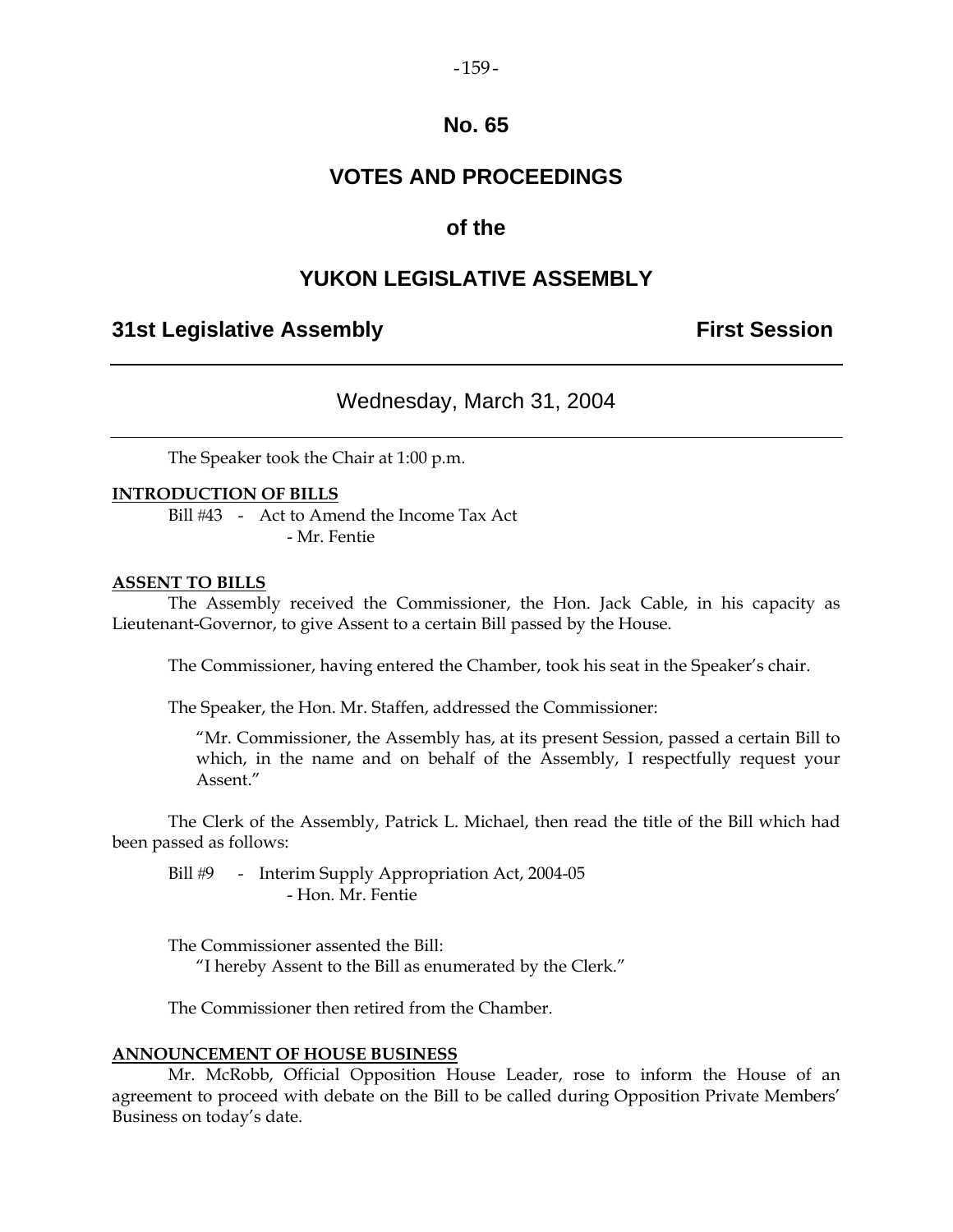# **SPEAKER'S STATEMENT (re: House Business)**

"The Chair thanks the House Leaders for coming to this agreement. As they are aware, at our meeting this morning, the Point of Order raised by the Government House Leader posed a very difficult decision for the Chair. The Chair, of course, respects and agrees to follow the wishes of the House Leaders in this matter. However, the Chair, through this Point of Order, has been made aware of some serious issues that the House should address. The Chair will therefore provide a statement to the House on those issues at a later date."

### **OPPOSITION PRIVATE MEMBERS' BUSINESS**

**BILLS OTHER THAN GOVERNMENT BILLS (Second Reading)** 

The following Bill was called for Second Reading:

Bill #104 - Act to Amend the Public Service Act - Mr. Hardy

 A debate arising on the motion for Second Reading, the Hon. Mr. Edzerza moved in amended thereto:

 THAT the Motion for Second Reading of Bill #104 be amended by adding the following:

"and that it be referred to a Select Committee of the Assembly; and

 THAT the membership and mandate of the Select Committee be established by a separate motion of the Assembly following consultation between the House Leaders."

 During debate on the amendment, Mr. Hardy, Leader of the Official Opposition moved the following sub-amendment:

 THAT the amendment to the Motion for Second Reading of Bill #104, standing in the name of the Minister responsible for the Public Service Commission, be amended to read as follows:

 "…and proceed to Committee of the Whole for initial debate, following which it may be referred to a three-person Select Committee of the Assembly that is comprised of one Member from each of the parties in the Assembly, that is chaired by a non-partisan Chair, appointed by mutual agreement among the three parties, for the purpose of inviting and hearing submissions from interested persons and organizations, and that will report back to the Legislative Assembly no later than the Fall 2004 sitting of the Legislative Assembly."

### **Speaker's Ruling**

 The Speaker ruled that the amendment proposed by the Leader of the Official Opposition was not in order as it presented a totally separate proposition to the amendment moved by the Minister responsible for the Public Service Commission and debate on the amendment continued.

 Debate continuing on the amendment, Mr. McRobb, Official Opposition House Leader, moved the following sub-amendment: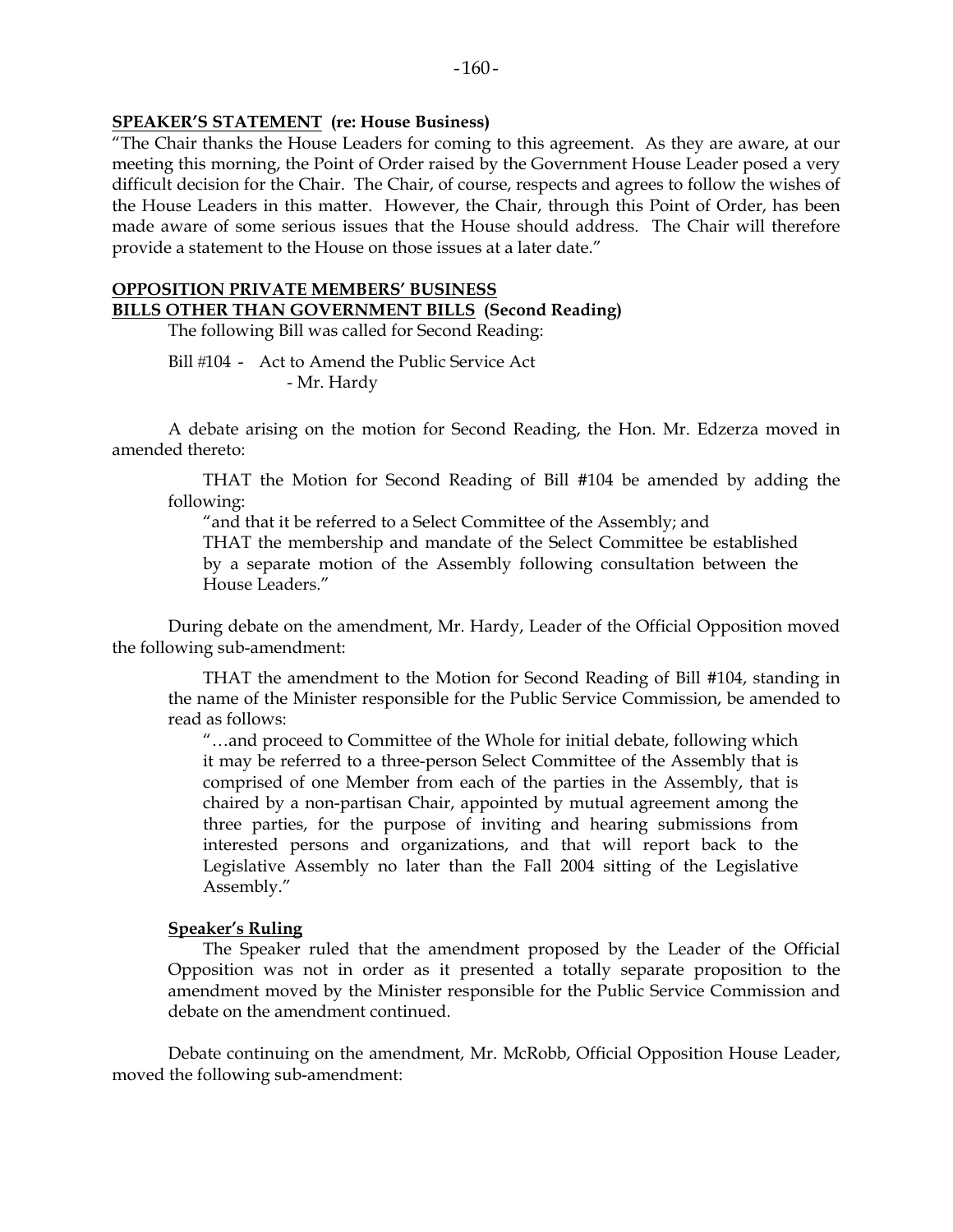THAT the amendment to the Motion for Second Reading of Bill #104, standing in the name of the Minister responsible for the Public Service Commission, be amended after the phrase "Committee of the Assembly" by adding the following:

> "should Committee of the Whole fail to complete its study of the Bill by the end of the current sitting day."

### **Speaker's Ruling**

 The Speaker ruled that the amendment proposed by the Official Opposition House Leader was not in order as it offered a different proposition than proposed by the mover of the amendment. The Speaker further explained that: the central point of the amendment moved by the Minister was that Bill #104 stand referred to a Select Committee; and that the sub-amendment recommended that the Bill go first to the Committee of the Whole.

 Debate continuing on the amendment, Mr. Fairclough, Member for Mayo-Tatchun, moved the following sub-amendment:

 THAT the amendment to the Motion for Second Reading of Bill #104, standing in the name of the Minister responsible for the Public Service Commission, be amended after the phrase "Committee of the Assembly" by adding the following:

 "whose function will be to develop appropriate whistle-blower protection legislation through an open and accountable process in time for the Legislative Assembly to consider it during the Fall 2004 sitting; and

 THAT it be further amended in the final clause by replacing the phrase "House Leaders" with the phrase "Party Leaders."

 The question being put on the sub-amendment to the Motion for Second Reading, it was negatived on the following recorded Division:

|                 | <b>YEA</b>          |         |    |
|-----------------|---------------------|---------|----|
| Hardy<br>McRobb | Fairclough<br>Peter | Duncan  | 5  |
|                 | <b>NAY</b>          |         |    |
| Fentie          | Edzerza             | Rouble  |    |
| Jenkins         | Lang                | Hassard | 11 |
| Taylor          | Hart                | Cathers |    |
| Kenyon          | Arntzen             |         |    |

 The question being put on the amendment to the Motion for Second Reading of Bill #104, it was agreed to on the following recorded Division:

### YEA

| Fentie  | Edzerza | Rouble  |    |
|---------|---------|---------|----|
| Jenkins | Lang    | Hassard | 11 |
| Taylor  | Hart    | Cathers |    |
| Kenyon  | Arntzen |         |    |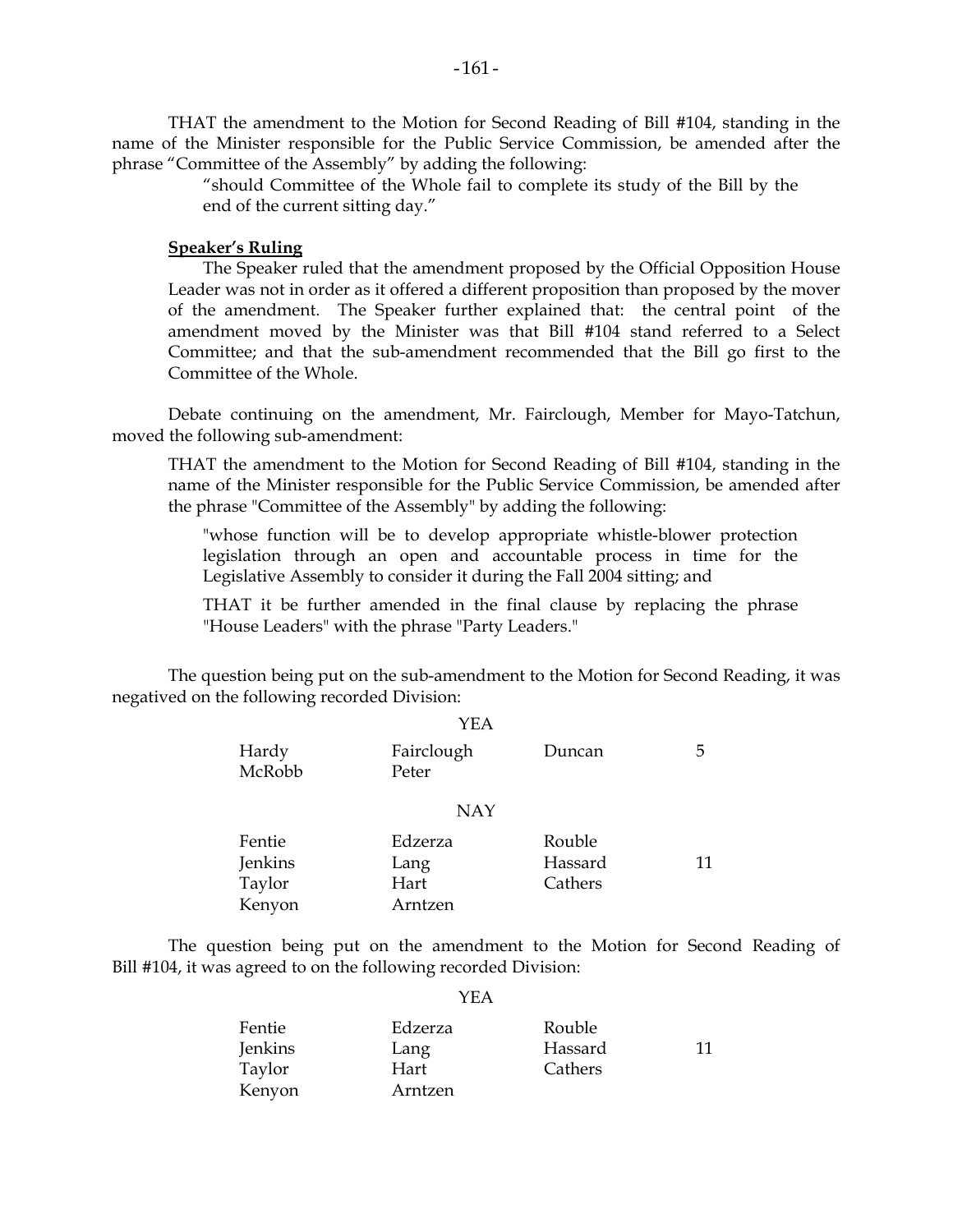| × |  |
|---|--|
|   |  |

| Hardy  | Fairclough | Peter  |  |
|--------|------------|--------|--|
| McRobb | Cardiff    | Duncan |  |

 Debate continuing on the Motion for Second Reading, as amended, of Bill #104, entitled *Act to Amend the Public Service Act*, it was moved by the Hon. Mr. Jenkins to adjourn debate.

The question being put, it was carried and debate was adjourned.

### **MOTIONS OTHER THAN GOVERNMENT MOTIONS**

Moved by Mr. Hardy, Leader of the Official Opposition:

 THAT this House calls upon the Government of Yukon to rescind the loan-collection plan previously tabled by the Minister of Finance and introduce a new policy that will not allow Cabinet Ministers to evade their financial responsibilities to Yukon taxpayers, and that will not have the effect of needlessly forcing Yukon-owned businesses into bankruptcy.**(Motion #217)** 

 A debate arising on the motion and the time reaching 6:00 p.m. with the Hon. Mr. Fentie, Premier, speaking to it, the Speaker, pursuant to Standing Order 2(2) adjourned the House until 1:00 p.m. the following day, and debate on the motion was accordingly adjourned.

\_\_\_\_\_\_\_\_\_\_\_\_\_\_\_\_\_\_\_\_\_\_\_\_\_\_\_\_\_\_\_\_\_\_\_\_\_\_\_\_\_\_

The Assembly adjourned at 6:00 p.m. until 1:00 p.m., Thursday, April 1, 2004.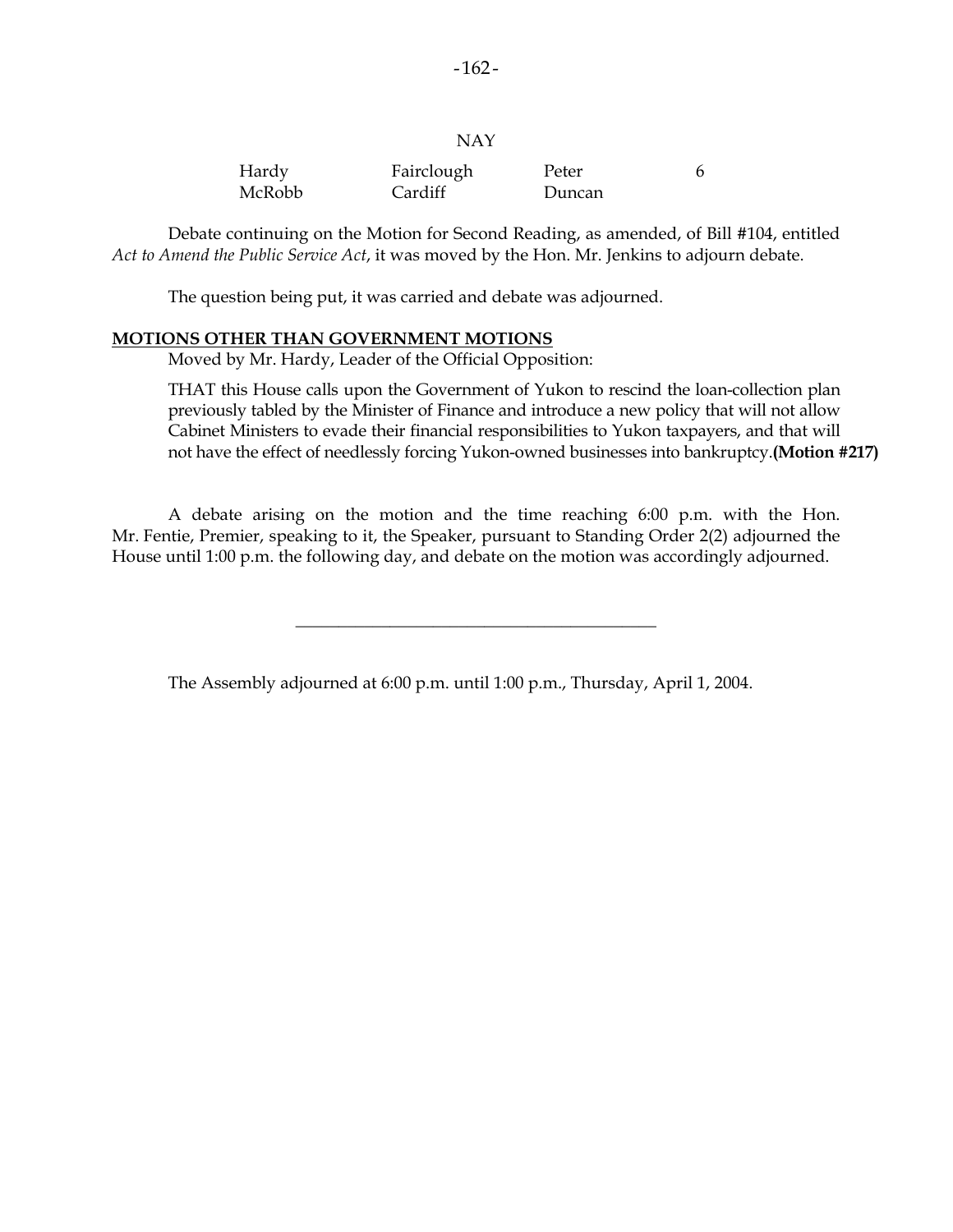# **No. 66**

# **VOTES AND PROCEEDINGS**

# **of the**

# **YUKON LEGISLATIVE ASSEMBLY**

# **31st Legislative Assembly First Session**

# Thursday, April 1, 2004

The Speaker took the Chair at 1:00 p.m.

### **TRIBUTES**

### **Canadian Cancer Awareness Month**

 The Hon. Mr. Jenkins, Minister of Health and Social Services, Mr. McRobb, Official Opposition House Leader, and Ms. Duncan, Leader of the Third Party, recognized April as being Canadian Cancer Awareness Month.

### **Biodiversity Awareness Month, National Wildlife Week and Celebration of Swans**

 The Hon. Mr. Kenyon, Minister of Environment, Mrs. Peter, Member for Vuntut Gwitchin, and Ms. Duncan, Leader of the Third Party, recognized Biodiversity Awareness Month, National Wildlife Week and the Celebration of Swans.

### **TABLING RETURNS AND DOCUMENTS**

Hon. Mr. Fentie, Premier

- Kluane First Nation Self-Government Agreement and Final Agreement

**(Sessional Paper #79)** 

 - Order-in-Council 2004/07, An Act Approving Yukon Land Claims Final Agreements and First Nations (Yukon) Self-Government Act (Kluane First Nation) (dated January 13, 2004) **(Sessional Paper #80)** 

### **GOVERNMENT BILLS (Second Reading)**

The following Bill was called for Second Reading:

Bill #10 - First Appropriation Act, 2004-05 -Hon. Mr. Fentie

 The debate continuing (from March 29, 2004 and March 30, 2004) on the motion for Second Reading of Bill #10, entitled *First Appropriation Act, 2004-05*, and the question being put, it was agreed to on the following recorded Division: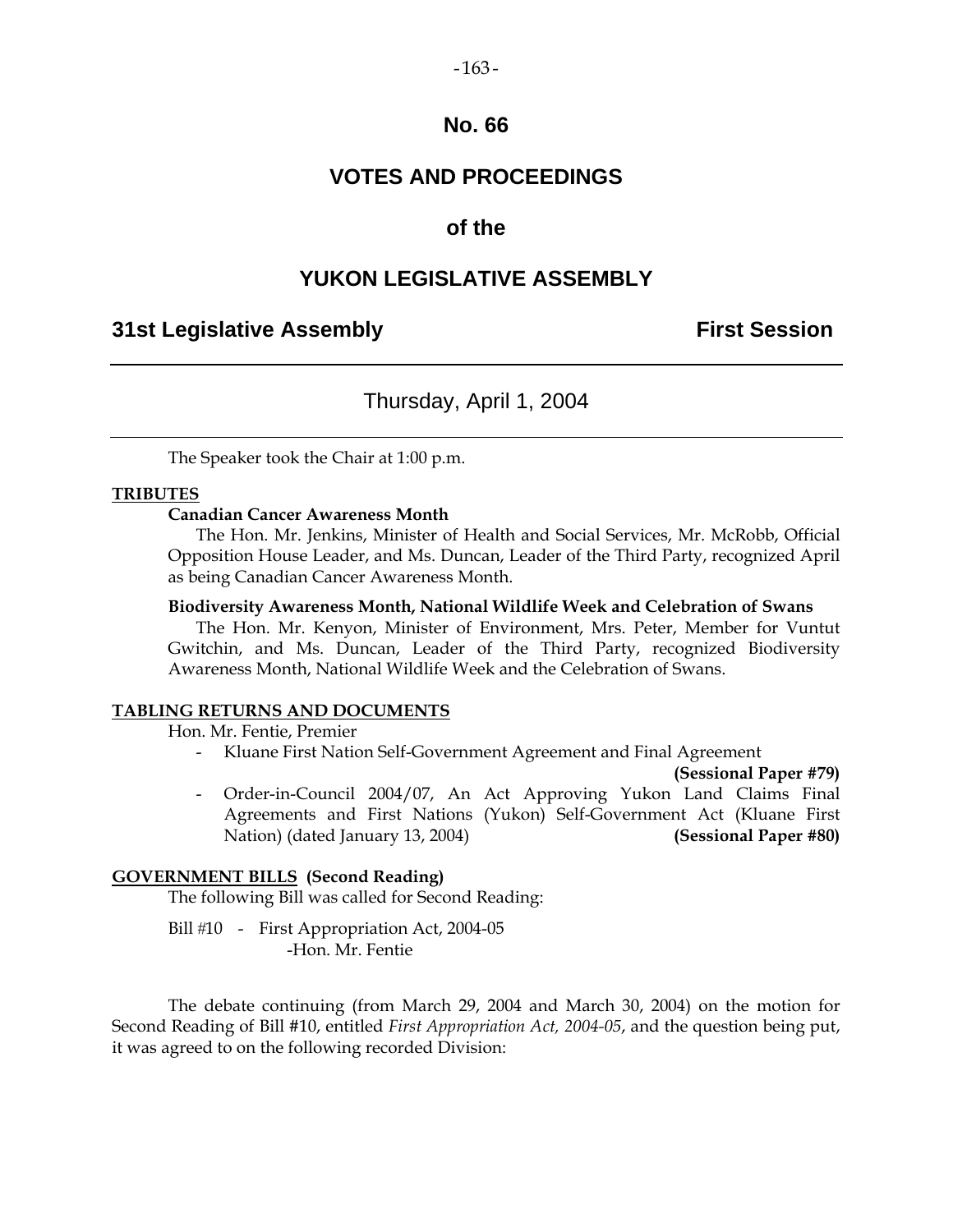|                                       | <b>YEA</b>                           |                    |    |
|---------------------------------------|--------------------------------------|--------------------|----|
| Fentie<br>Jenkins<br>Taylor<br>Kenyon | Edzerza<br>Hart<br>Arntzen<br>Rouble | Hassard<br>Cathers | 10 |
|                                       | <b>NAY</b>                           |                    |    |
| Hardy<br>McRobb                       | Cardiff<br>Peter                     | Duncan             | 5  |

 Bill #10, entitled *First Appropriation Act, 2004-05*, was accordingly, referred to Committee of the Whole.

### **COMMITTEE OF THE WHOLE**

According to Order, the Assembly resolved into Committee of the Whole.

Progress was reported on the following Bill:

Bill #10 - First Appropriation Act, 2004-05 -Hon. Mr. Fentie

The report of the Chair was adopted.

The Assembly adjourned at 6:01 p.m. until 1:00 p.m., Monday, April 5, 2004.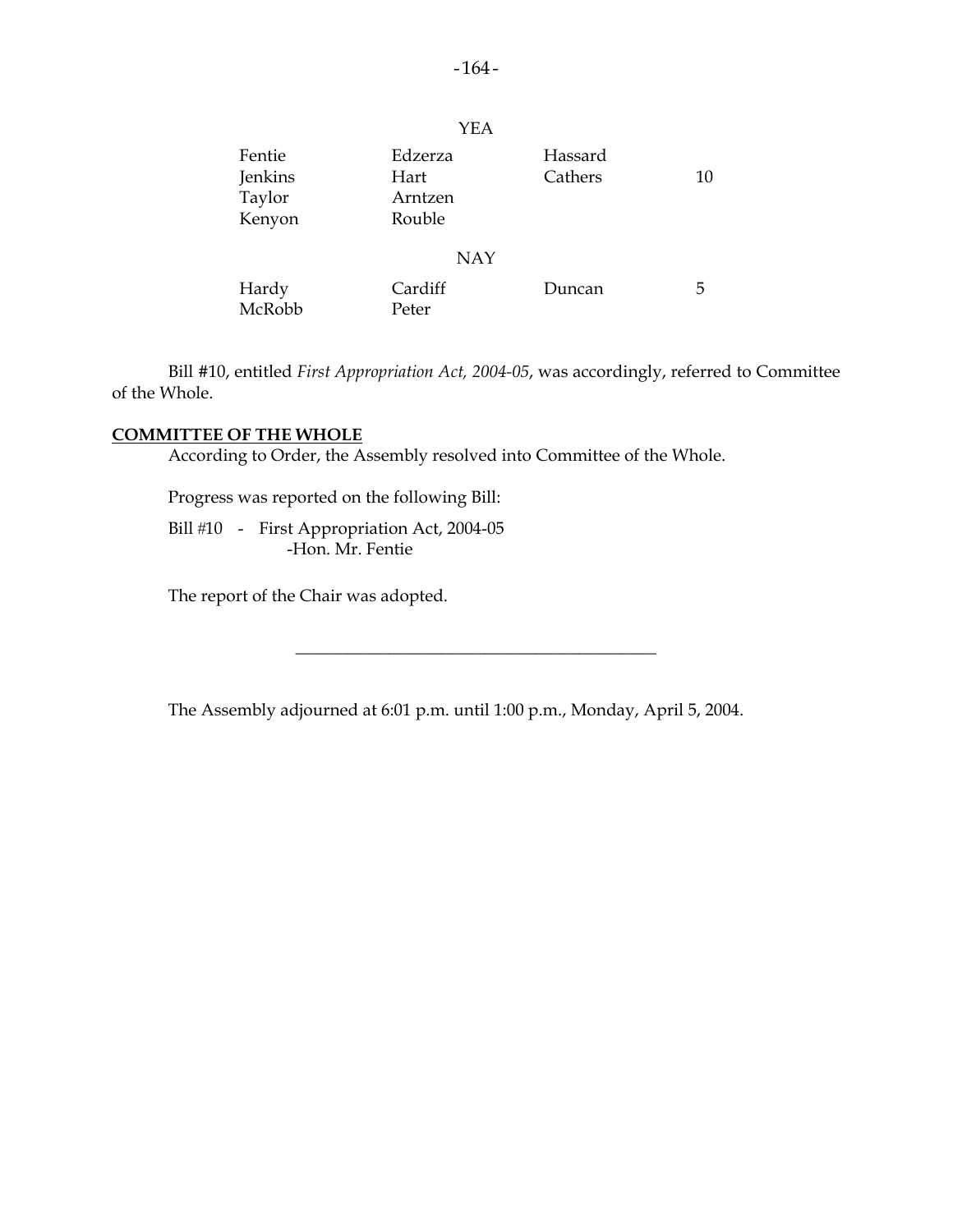# **No. 67**

# **VOTES AND PROCEEDINGS**

# **of the**

# **YUKON LEGISLATIVE ASSEMBLY**

# **31st Legislative Assembly First Session**

# Monday, April 5, 2004

The Speaker took the Chair at 1:15 p.m.

### **TRIBUTES**

### **In Remembrance of Terry Carlick**

 The Hon. Mr. Edzerza, Minister of Education, on behalf of all Members, paid tribute to Terry Carlick who passed away on February 29, 2004. Mr. Carlick, an employee of Northern Native Broadcasting Yukon, was well known for his CHON-FM radio show and was the camera operator recording the Yukon Legislative Assembly proceedings.

### **SPEAKER'S RULING (Re: Threats, Charge against another Member)**

 Prior to proceeding with Question Period the Speaker gave the following ruling on a Point of Order raised on Thursday, April 1, 2004 during Question Period by the Official Opposition House Leader.

"The Official Opposition House Leader objected to the Premier's statement that 'the Leader of the Official Opposition and the NDP will pay for the accusation that this government is using First Nations.' The Official Opposition House Leader interpreted this statement as a threat in contravention of the Standing Orders.

Standing Order 19(i) says, 'A Member shall be called to order by the Speaker if that Member uses abusive or insulting language, including sexist or violent language, in a context likely to create disorder.' The interpretation of this Standing Order has been that Members are not to make threats of bodily harm against one another or another person. Neither should Members threaten retribution against another's constituents. The Chair interprets the Hon. Premier's comments as meaning that he believed the Official Opposition's statements on an issue would not be looked upon favourably by voters come the next election. It was not a threat of bodily harm or of retribution against constituents. The Chair therefore concludes that there is no Point of Order.

The Chair would also like to clarify a statement he made last Thursday during Question Period. At that time the Leader of the Third Party asserted that the Minister of Environment had broken regulations regarding the issuance of a sole-sourced contract. The Chair intervened and said, 'The Leader of the Third Party can imply that the Minister broke the rules, but you cannot say for sure that he has broken the rules.' To be clear, it is not in order for a Member of this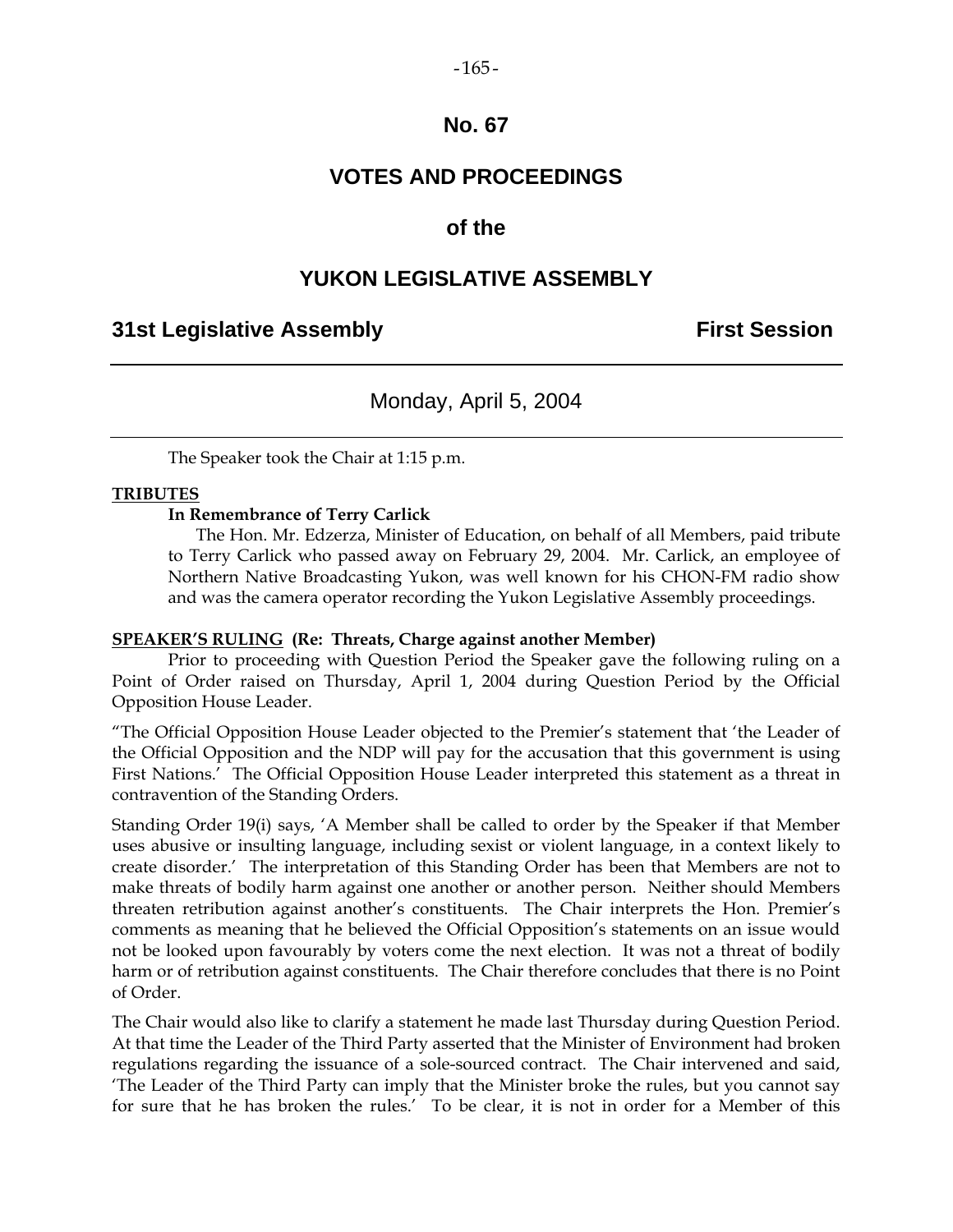Assembly to inject into debate a charge that another Member has broken regulations or the law. Such a charge may only be made by way of a substantive motion for which notice is required.

I thank Members for their attention. We will now proceed to Question Period."

### **GOVERNMENT BILLS (Second Reading)**

The following Bill was called for Second Reading:

Bill #8 - Third Appropriation Act, 2003-04 -Hon. Mr. Fentie

Debate stated on the motion for Second Reading.

### **Quorum Count**

 At 2:40 p.m., during debate on the motion for Second Reading, Mr. Cathers, Member for Lake Laberge, rose on a Point of Order to state that there did not appear to be a quorum present. Pursuant to Standing Order 3(2), the Speaker rang the bells and then did a count. A quorum was present for the count.

 Debate continued on the motion for Second Reading of Bill #8, and the question being put, it was agreed to on the following recorded Division:

 $VFA$ 

|         | 1 1 1 X    |         |    |
|---------|------------|---------|----|
| Fentie  | Edzerza    | Rouble  |    |
| Jenkins | Lang       | Hassard | 11 |
| Taylor  | Hart       | Cathers |    |
| Kenyon  | Arntzen    |         |    |
|         | <b>NAY</b> |         |    |
| Hardy   | Fairclough | Peter   | 6  |
| McRobb  | Cardiff    | Duncan  |    |

 Bill #8, entitled *Third Appropriation Act, 2003-04*, was accordingly, referred to Committee of the Whole.

### **COMMITTEE OF THE WHOLE**

According to Order, the Assembly resolved into Committee of the Whole.

Progress was reported on the following Bill:

Bill #8 - Third Appropriation Act, 2003-04 -Hon. Mr. Fentie

The report of the Chair was adopted.

### **Filed Document**

 During general debate on Vote 12, Department of Finance, Bill #8, the Hon. Mr. Fentie, Premier, filed the following document: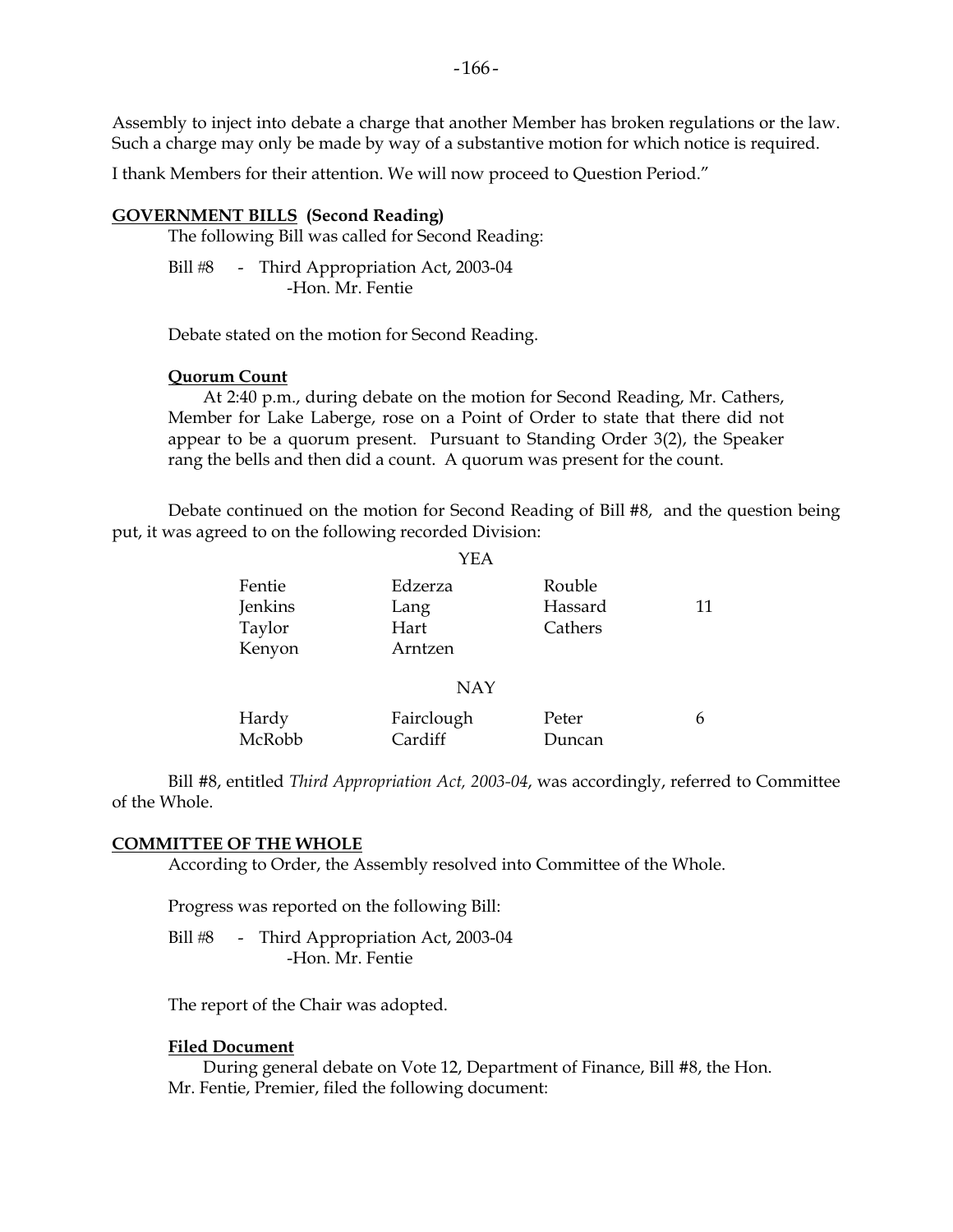Bad Debts Expense (forecast as of March 24, 2004) and Provision of Loss Doubtful Accounts (as at February 29, 2004) **(Filed Document #29)** 

### **GOVERNMENT HOUSE LEADERS' REPORT (Length of Sitting)**

 The Hon. Mr. Jenkins, Government House Leader, rose pursuant to Standing Order 75(4) to inform the House that House Leaders meetings have been held for the purpose of reaching agreement on the number of sitting days for the current Sitting. Further, pursuant to Standing Order 75(4), the Hon. Mr. Jenkins informed the House that the House Leaders meetings had not produced an agreement. Hon. Mr. Jenkins also requested additional time so that House Leaders could meet again in an effort to reach agreement

After receiving interventions from the Official Opposition House Leader, Mr. McRobb, and the Leader of the Third Party, Ms. Duncan, the Speaker, pursuant to Standing Order 75(3) declared that the current sitting would be a maximum of 30 sitting days, with the 30<sup>th</sup> sitting day being Tuesday, May 18, 2004.

\_\_\_\_\_\_\_\_\_\_\_\_\_\_\_\_\_\_\_\_\_\_\_\_\_\_\_\_\_\_\_\_\_\_\_\_\_\_\_\_\_\_

The Assembly adjourned at 6:04 p.m. until 1:00 p.m., Tuesday, April 6, 2004.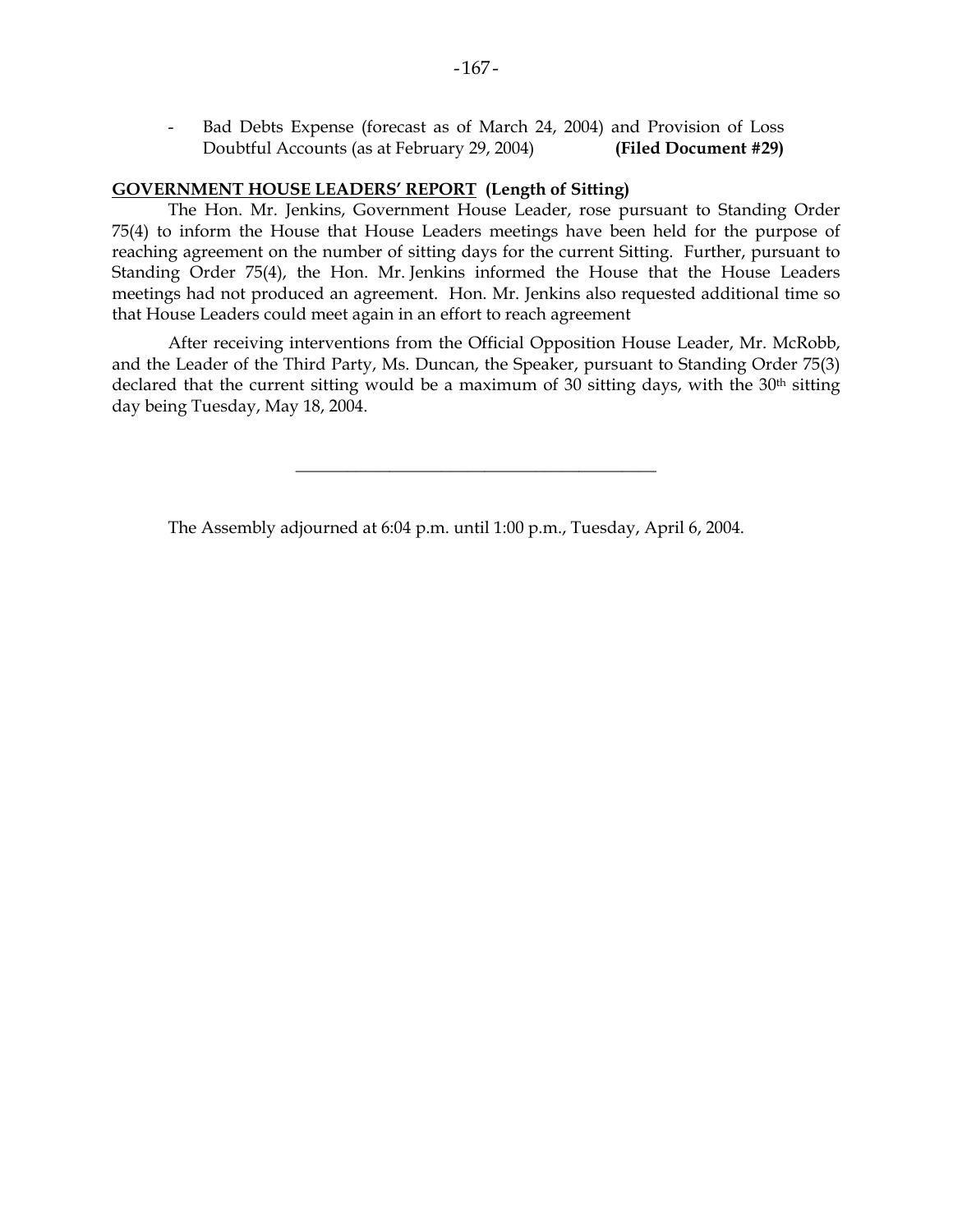### $-168-$

# **No. 68**

# **VOTES AND PROCEEDINGS**

# **of the**

# **YUKON LEGISLATIVE ASSEMBLY**

# **31st Legislative Assembly First Session**

# Tuesday, April 6, 2004

The Speaker took the Chair at 1:00 p.m.

### **TABLING RETURNS AND DOCUMENTS**

Hon. Mr. Kenyon, Minister of Environment

 - Yukon Game Farm and Wildlife Preserve Valuation Report (dated November 20, 2003) by BDO Valuation Inc. **(Sessional Paper #81)**

### **FILED DOCUMENT**

 During Question Period, Mrs. Peter, Member for Vuntut Gwitchin, filed the following document:

 - Johne's Disease: information pertaining to (L.Earl Rogers, D.V.M., Utah Assistant State Veterinarian) **(Filed Document #30)** 

### **NOTICE RE GOVERNMENT PRIVATE MEMBERS' BUSINESS**

 Pursuant to Standing Order 14.2(7), the Hon. Mr. Jenkins, Government House Leader identified Motion #225 and Motion #218 as being the items to be called during Government Private Members' Business on Wednesday, April 7, 2004.

### **GOVERNMENT BILLS (Second Reading)**

The following Bill was called for Second Reading:

Bill #44 - Act to Amend the Assessment and Taxation Act -Hon. Mr. Hart

 A debate arising on the motion for Second Reading of Bill #44, and the question being put, it was agreed to on the following recorded Division:

|         | .       |            |    |
|---------|---------|------------|----|
| Fentie  | Hart    | McRobb     |    |
| Jenkins | Arntzen | Fairclough |    |
| Taylor  | Rouble  | Cardiff    | 17 |
| Kenyon  | Hassard | Peter      |    |
| Edzerza | Cathers | Duncan     |    |
| Lang    | Hardy   |            |    |

YEA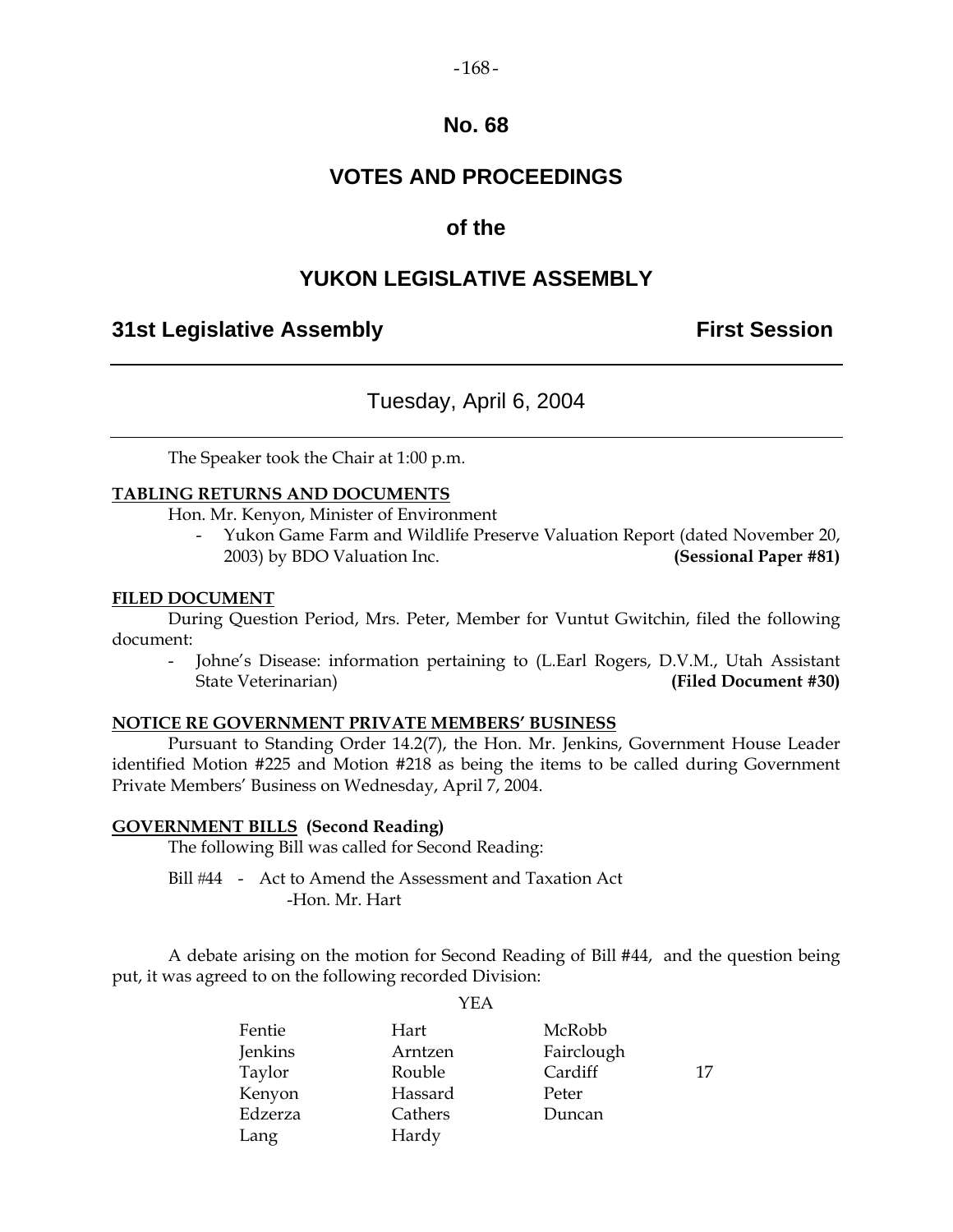### NAY

0

 Bill #44, entitled *Act to Amend the Assessment and Taxation Act*, was accordingly, referred to Committee of the Whole.

# **COMMITTEE OF THE WHOLE**

According to Order, the Assembly resolved into Committee of the Whole.

Progress was reported on the following Bill:

Bill #8 - Third Appropriation Act, 2003-04 -Hon. Mr. Fentie

The report of the Chair was adopted.

The Assembly adjourned at 6:00 p.m. until 1:00 p.m., Wednesday, April 7, 2004.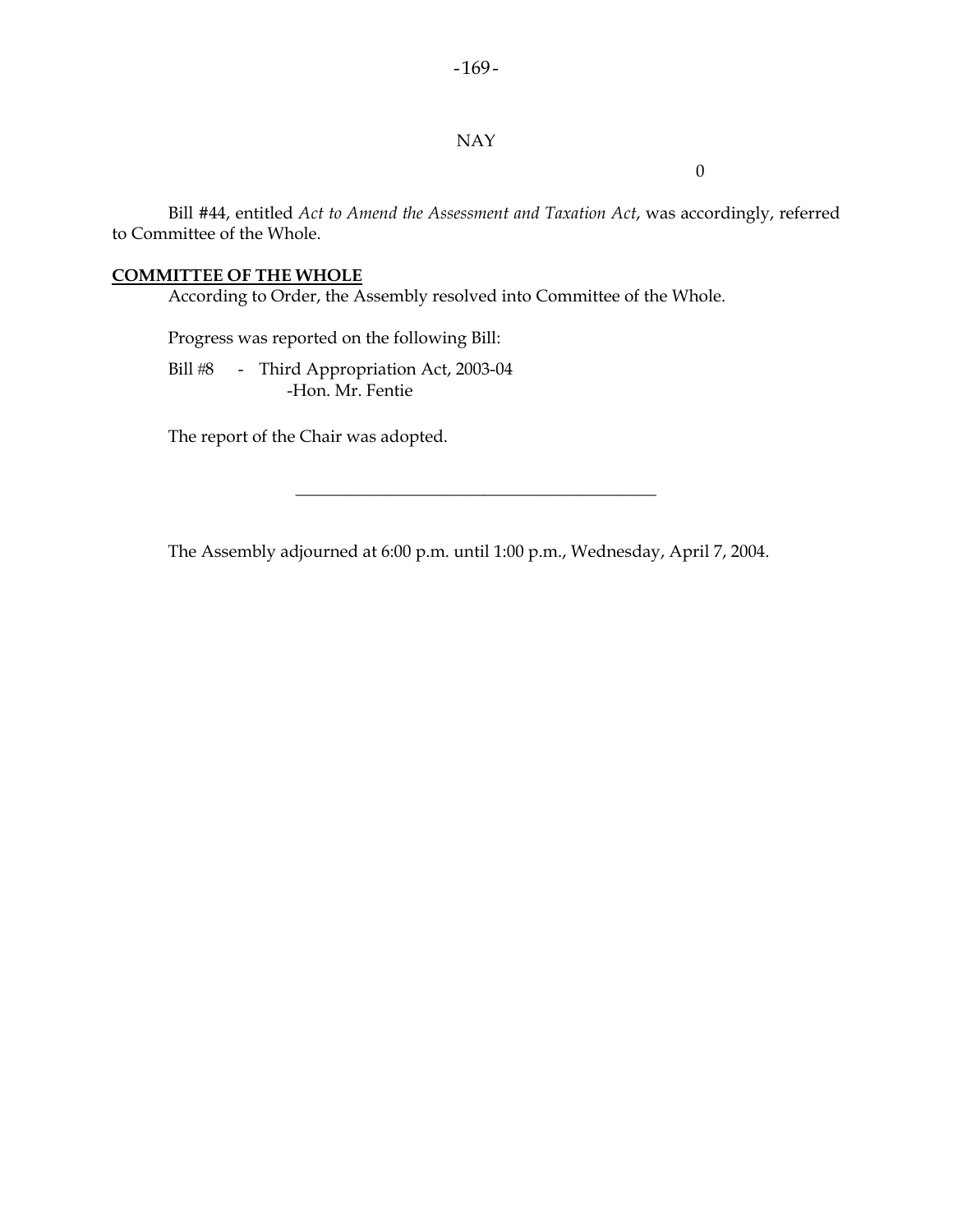### $-170-$

# **No. 69**

# **VOTES AND PROCEEDINGS**

# **of the**

# **YUKON LEGISLATIVE ASSEMBLY**

# **31st Legislative Assembly First Session**

# Wednesday, April 7, 2004

The Speaker took the Chair at 1:00 p.m.

### **TRIBUTES**

### **World Health Day**

 Ms. Duncan, Leader of the Third Party, the Hon. Mr. Jenkins, Minister of Health and Social Services and Mr. Fairclough, Member for Mayo-Tatchun, recognized April 7 as World Health Day.

### **TABLING RETURNS AND DOCUMENTS**

Hon. Mr. Staffen, Speaker

 - Deductions from the indemnities of Members of the Legislative Assembly made pursuant to subsection 9(6) of the *Legislative Assembly Act*: Report of the Clerk of the Yukon Legislative Assembly (dated March 25, 2004). **(Sessional Paper #82)** 

Hon. Mr. Fentie, Premier

- Capital Budget (2004-05), Summary Distribution by Community

**(Sessional Paper #83)**

### **PETITIONS (Response to Petition #2)**

 The Hon. Mr. Fentie, Premier, gave an oral response to Petition #2 (received by the House on March 30, 2004) with regard to Cabinet Minister loans.

### **GOVERNMENT PRIVATE MEMBERS' BUSINESS**

Moved by Mr. Cathers, Member for Lake Laberge:

 THAT this House urges the Yukon Government to construct a bridge over the Yukon River at Dawson City to enhance trade, tourism and commerce. **(Motion #225)** 

 Debate started on the motion. It was moved by Mr. McRobb, Member for Kluane: THAT debate be now adjourned.

 The question being put, it was negatived and debate on Motion #225 accordingly, continued.

 The debate continuing on the motion, it was moved by Mr. McRobb, Member for Kluane, in amendment thereto: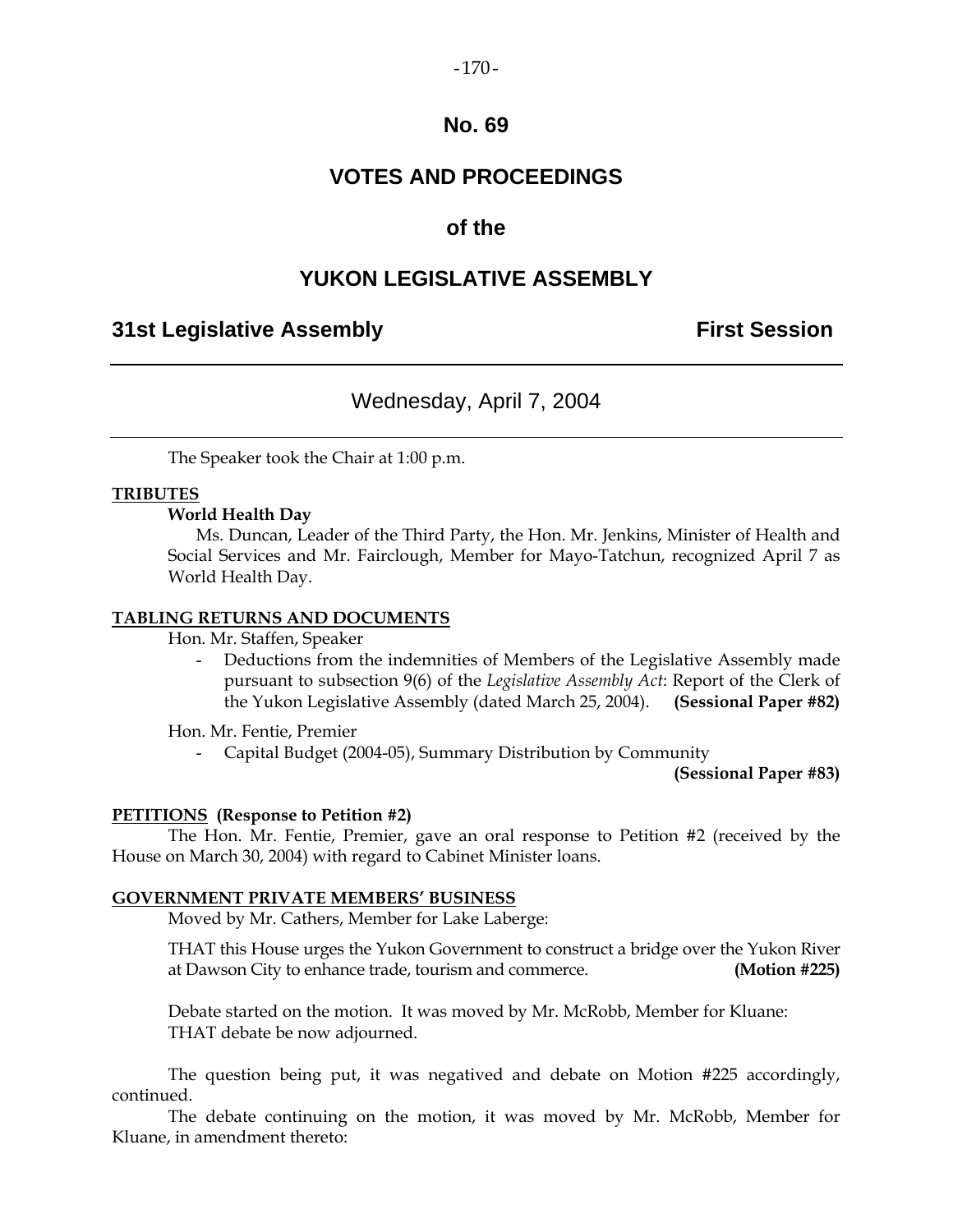THAT Motion #225 be amended by adding the following:

", only if a select committee of the Assembly recommends that it do so; and

 THAT the membership and mandate of the select committee be established by a separate motion of the Assembly following consultation between the House Leaders."

A debate arising on the amendment and the question being put, it was negatived.

 The debate continuing on the motion, it was moved by Mr. Cardiff, Member for Mount Lorne, in amendment thereto:

THAT Motion #225 be amended by adding the following:

 ", provided more urgently-needed community infrastructure, including a sewage treatment facility, has first been constructed."

 A debate arising on the second amendment and the time reaching 6:00 p.m., while Mr. Hardy, Leader of the Official Opposition, was speaking to it, the Speaker, pursuant to Standing Order 2(2), adjourned the House until 1:00 p.m. on Thursday, April 8, 2004, and debate on the amendment and on Motion #225 was accordingly adjourned.

\_\_\_\_\_\_\_\_\_\_\_\_\_\_\_\_\_\_\_\_\_\_\_\_\_\_\_\_\_\_\_\_\_\_\_\_\_\_\_\_\_\_

The Assembly adjourned at 6:00 p.m. until 1:00 p.m., Thursday, April 8, 2004.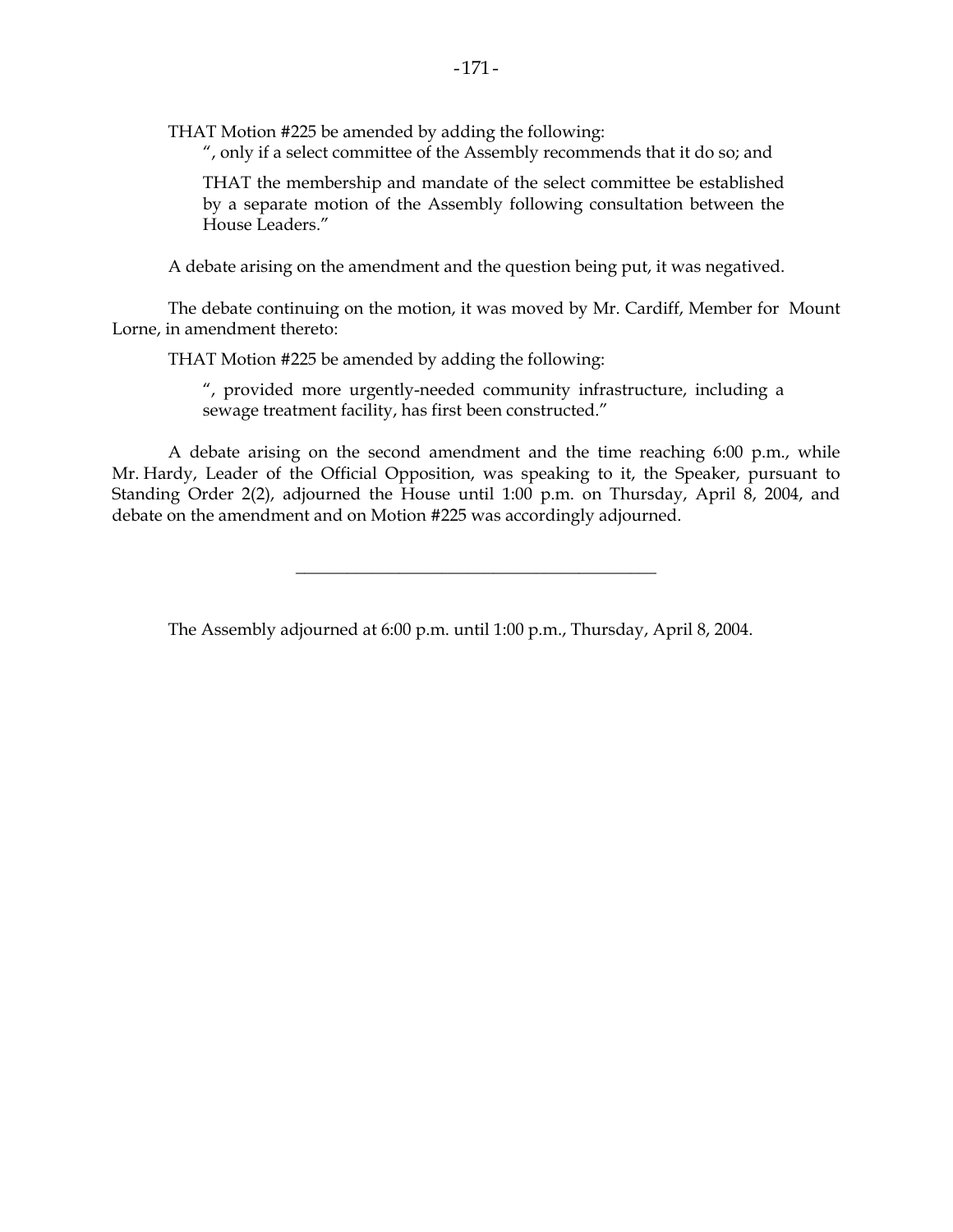# **No. 70**

# **VOTES AND PROCEEDINGS**

# **of the**

# **YUKON LEGISLATIVE ASSEMBLY**

# **31st Legislative Assembly First Session**

# Thursday, April 8, 2004

The Speaker took the Chair at 1:00 p.m.

### **TABLING RETURNS AND DOCUMENTS**

Hon. Mr. Hart, Minister of Highways and Public Works

- Fleet Vehicle Agency 2004/2005 Business Plan **(Sessional Paper #84)**
- Property Management Agency 2004/2005 Business Plan **(Sessional Paper #85)**
- Queen's Printer Agency 2004/2005 Business Plan **(Sessional Paper #86)**

# **SPEAKER'S STATEMENT (Re: Allegations of Conflict of Interest)**

"Before we proceed, the Chair would like to make a statement regarding a disturbing trend that has emerged in this House over the past two weeks. This trend is the making of allegations of, or allusions to, conflicts of interest by Members.

On April 7, 2004, during debate on Motion #225 the Member for Kluane suggested a potential conflict of interest on the part of the Member for Klondike. This potential conflict had to do with benefits the Member for Klondike might receive from a project the government has indicated its intention to proceed with, the construction of a bridge across the Yukon River at Dawson City. The Member for Kluane suggested this potential personal benefit was the reason the Member for Klondike supported the building of the bridge and that he attempted to influence the views of his Cabinet and caucus colleagues for the same reason.

However, the Member for Kluane is not the only Member to make such allusions recently. On March 31 during debate on Motion #217 the Premier alluded to a previous investigation by the Conflicts Commissioner and said the Leader of the Third Party had 'made an attempt to attack one individual.' Members should note, for the record, that the Conflicts Commissioner found no real or apparent conflict of interest on the part of the Leader of the Third Party.

Then, during Question Period on April 6, the Minister of Energy, Mines and Resources alluded to decisions taken by a previous government and the influence the Member for Kluane may have had on those decisions. Though the Minister did not mention any personal gain the Member for Kluane might have received, government Ministers have made such allegations in the past. As such the inference of conflict exists. The Member for Kluane said during the discussion on the Point of Order he raised that the Conflicts Commissioner investigated issues regarding the Member's interests at Aishihik Lake. The Conflicts Commissioner found no conflict of interest on the part of the Member for Kluane.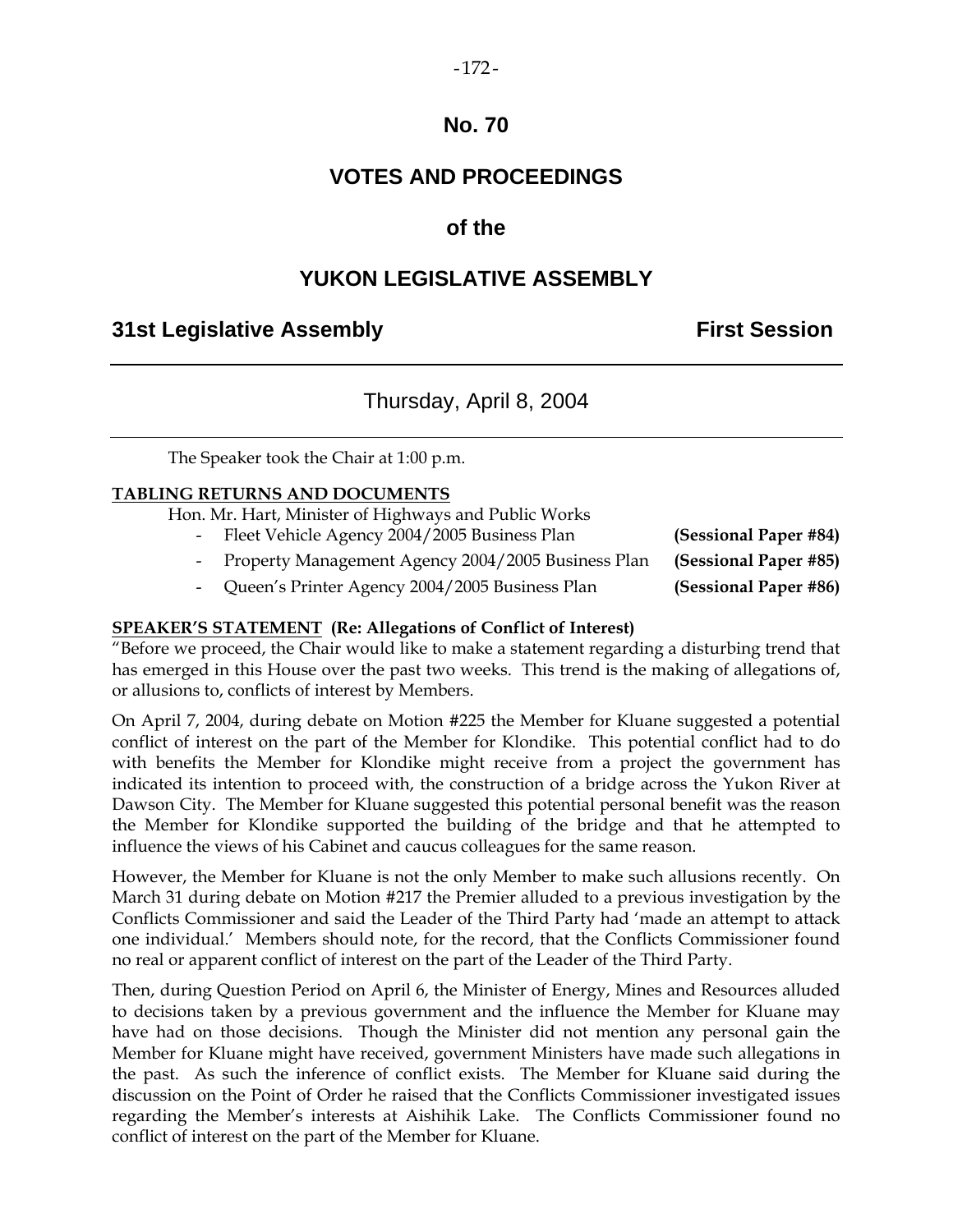During debate on Motion #225 the Member for Kluane said of the issues surrounding the holdings of the Member for Klondike, 'maybe it should be a matter for the Conflicts Commissioner.'

The Member for Kluane has correctly pointed out one direction he and any other Member could follow in this regard. That is through laying a complaint with the Conflicts Commissioner pursuant to paragraph 17(d) of the *Conflict of Interest (Members and Ministers) Act*.

When the Assembly passed this legislation in 1995, it did uphold, in section 29 of the act, the Assembly's right to 'control, discipline or punish its Members.' However, the method by which a Member can raise a question of conflict of interest in the House is restricted.

The main point found in previous rulings is that, if a Member feels it is necessary to place allegations before the House about another Member's actions, it is essential that this be done in the form of a motion containing the charge being made and a proposal for dealing with it. It must be understood that to raise allegations in any other proceeding than debate on such a motion will be in violation of the rules found in Standing Order 19 and that the Member should, consequently, be ruled out of order.

A final point to be made is that Members should respect the decisions of the Conflicts Commissioner. To question those conclusions during debate is disrespectful to the conflicts process established by law and, to an extent, defeats the purpose of having such legislation.

The Chair thanks members for their attention."

### **COMMITTEE OF THE WHOLE**

According to Order, the Assembly resolved into Committee of the Whole.

Progress was reported on the following Bill:

Bill #8 - Third Appropriation Act, 2003-04 -Hon. Mr. Fentie

The report of the Chair was adopted.

The Assembly adjourned at 6:02 p.m. until 1:00 p.m., Tuesday, April 13, 2004.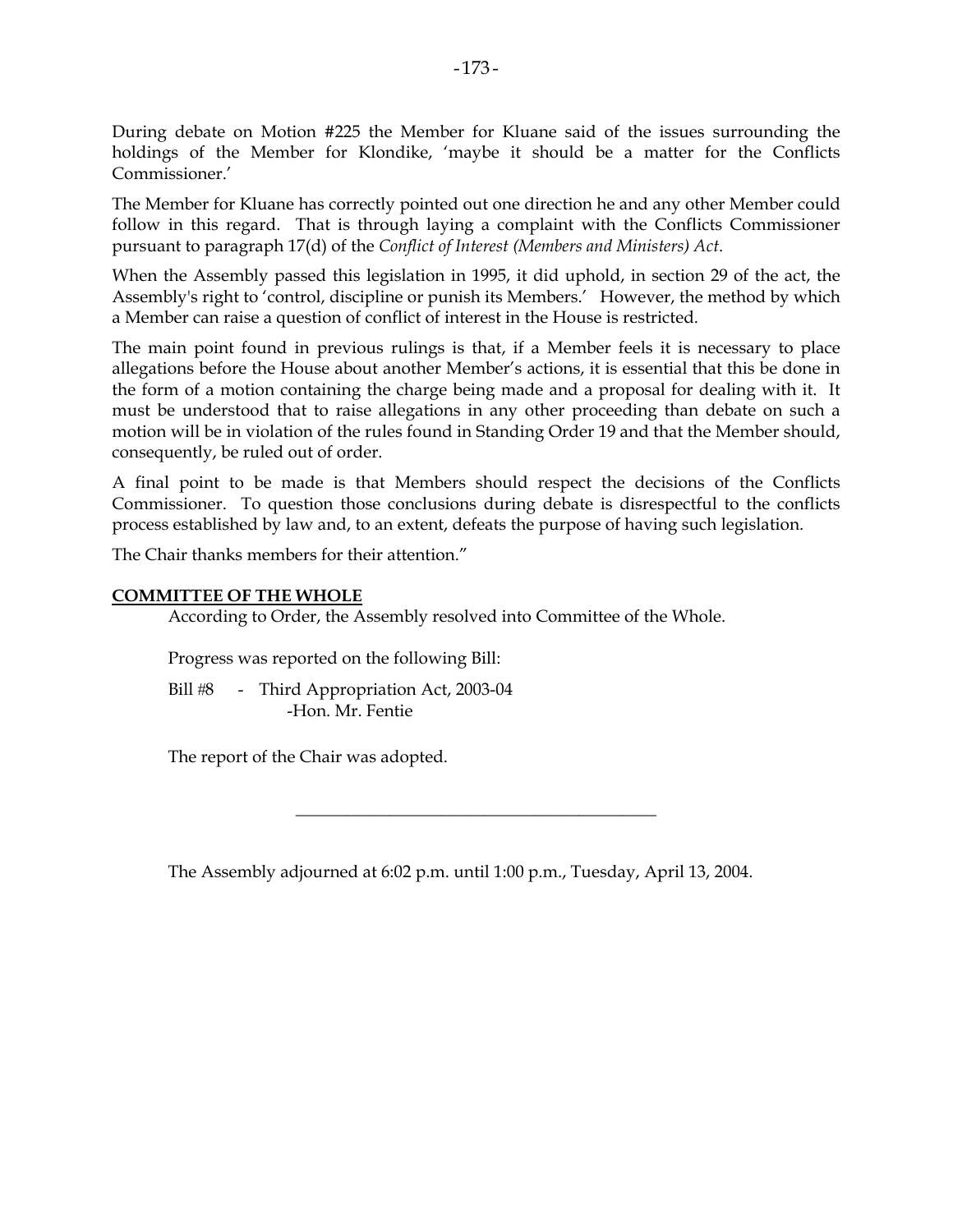### $-174-$

# **No. 71**

# **VOTES AND PROCEEDINGS**

# **of the**

# **YUKON LEGISLATIVE ASSEMBLY**

# **31st Legislative Assembly First Session**

# Tuesday, April 13, 2004

The Speaker took the Chair at 1:00 p.m.

### **SPEAKER'S RULING (Re: Standing Order 19(g) and using quotations)**

 Before proceeding to Question Period the Chair delivered the following ruling on a Point of Order raised on Wednesday, April 7, 2004 by the Hon. Mr. Jenkins, Government House Leader.

"The Government House Leader argued that the Leader of the Third Party, during the course of posing a question, had violated Standing Order 19(g) by attributing to him a false or unavowed motive. Upon reviewing the Blues the Chair finds that there is no Point of Order.

However the Chair notes that in speaking to the Point of Order the Leader of the Third Party defended her choice of words by saying that the words were a direct quote, though the author of the words was not named.

Members are familiar with the principle of order and decorum that, 'Members may not do indirectly what they may not do directly.' In cases such as this it means that while Members are at liberty to quote the words of others in legislative proceedings they must take responsibility for them. The fact that such words were first uttered by another provides no protection if those words are not parliamentary."

### **FILED DOCUMENT**

 During Question Period, Mr. Cardiff, Member for Mount Lorne, filed the following document:

- Dawson City Financial Statements, Auditor's Report (Draft), dated February 25, 2004

**(Filed Document #31)** 

### **NOTICE RE OPPOSITION PRIVATE MEMBERS BUSINESS**

 Pursuant to Standing Order 14.2(3), Ms. Duncan, Leader of the Third Party identified Motion #232 and Motion #109 as being the items to be called during Opposition Private Members' Business on Wednesday, April 14, 2004.

 Pursuant to Standing Order 14.2(3), Mr. McRobb, Official Opposition House Leader identified Motion #229 and Motion #227 as being the items to be called during Opposition Private Members' Business on Wednesday, April 14, 2004.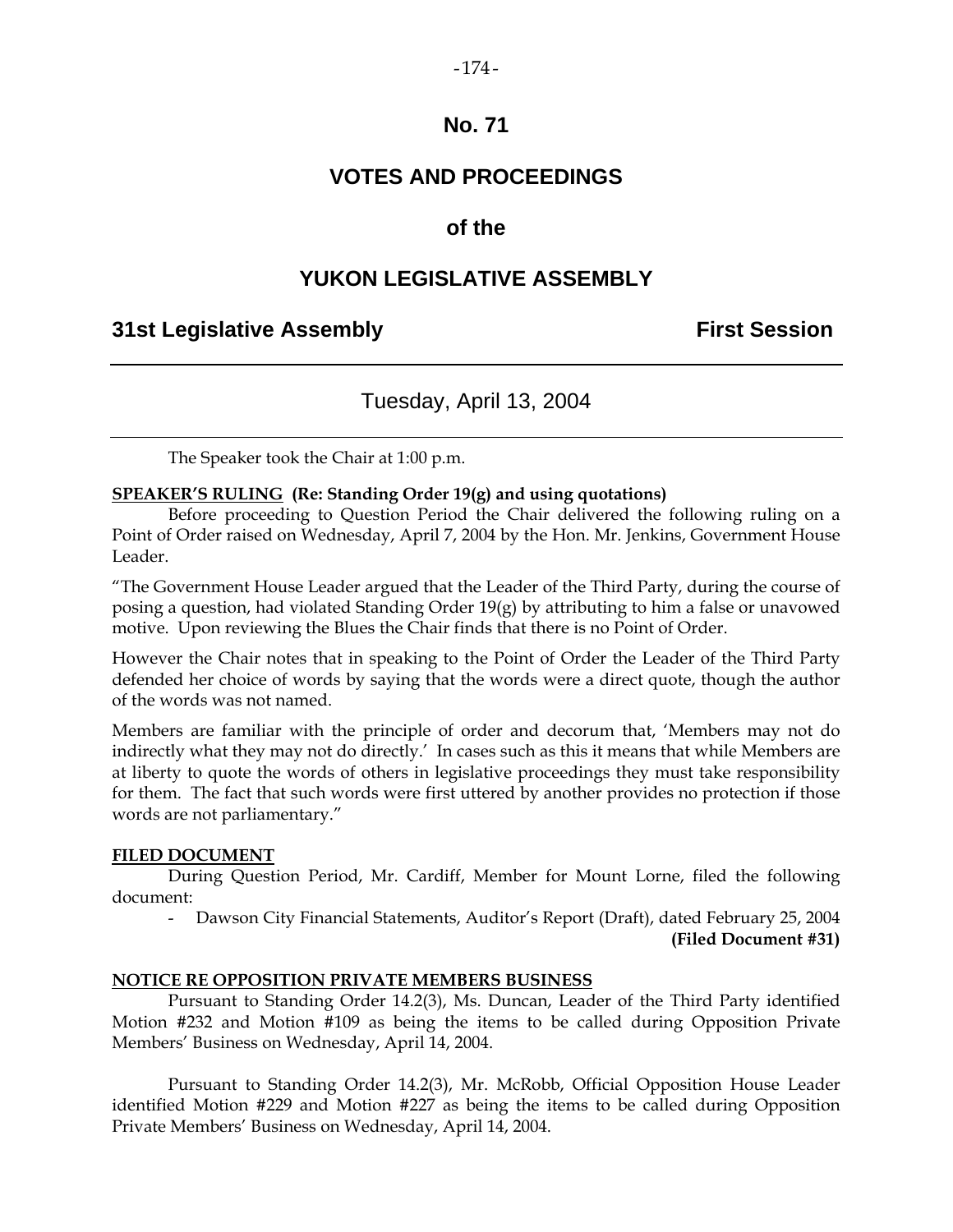### **COMMITTEE OF THE WHOLE**

According to Order, the Assembly resolved into Committee of the Whole.

Progress was reported on the following Bill:

Bill #8 - Third Appropriation Act, 2003-04 -Hon. Mr. Fentie

The report of the Chair was adopted.

The Assembly adjourned at 5:59 p.m. until 1:00 p.m., Wednesday, April 14, 2004.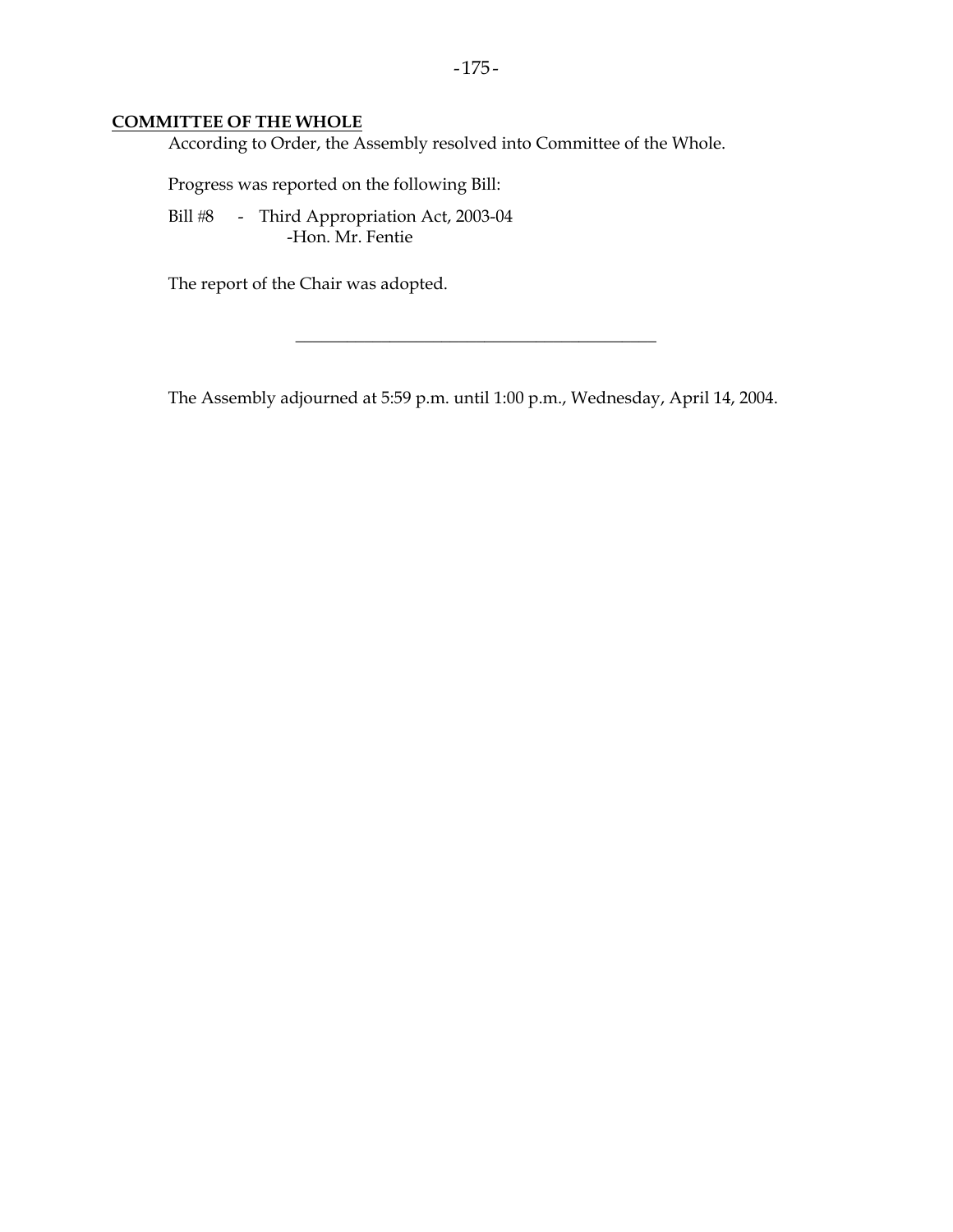### $-176-$

# **No. 72**

# **VOTES AND PROCEEDINGS**

# **of the**

# **YUKON LEGISLATIVE ASSEMBLY**

# **31st Legislative Assembly First Session**

# Wednesday, April 14, 2004

The Speaker took the Chair at 1:00 p.m.

### **TABLING RETURNS AND DOCUMENTS**

Hon. Mr. Fentie, Premier

Bad Debt Expenses: letter (dated April 7, 2004) to Todd Hardy, MLA and Pat Duncan, MLA with responses to questions asked during debate on the 2003/04 Supplementary Budget (Bill #8) **(Sessional Paper #87)** 

### **OPPOSITION PRIVATE MEMBERS BUSINESS**

Moved by Ms. Duncan, Leader of the Third Party:

 THAT this House urges the government to begin the redevelopment of the Whitehorse Correctional Centre immediately and that the necessary funds for this redevelopment be brought forward in a supplementary budget in the next sitting of the Yukon Legislative Assembly. **(Motion #232)** 

Debate started on the motion.

### **Quorum Count**

 At 4:36 p.m., during debate on Motion #232, Mr. Cathers, Member for Lake Laberge, rose on a Point of Order to state that there did not appear to be a quorum present. Pursuant to Standing Order 3(2), the Speaker rang the bells and then did a count. A quorum was present for the count.

Debate continued on the motion.

Amendment moved by Mr. Rouble, Member for Southern Lakes:

 THAT Motion #232 be amended by replacing all words after the word "immediately" with the words:

 "following the completion of the consultation on corrections that will engage the full involvement of Yukon First Nations and all Yukoners in developing a facility which is designed for effective program delivery."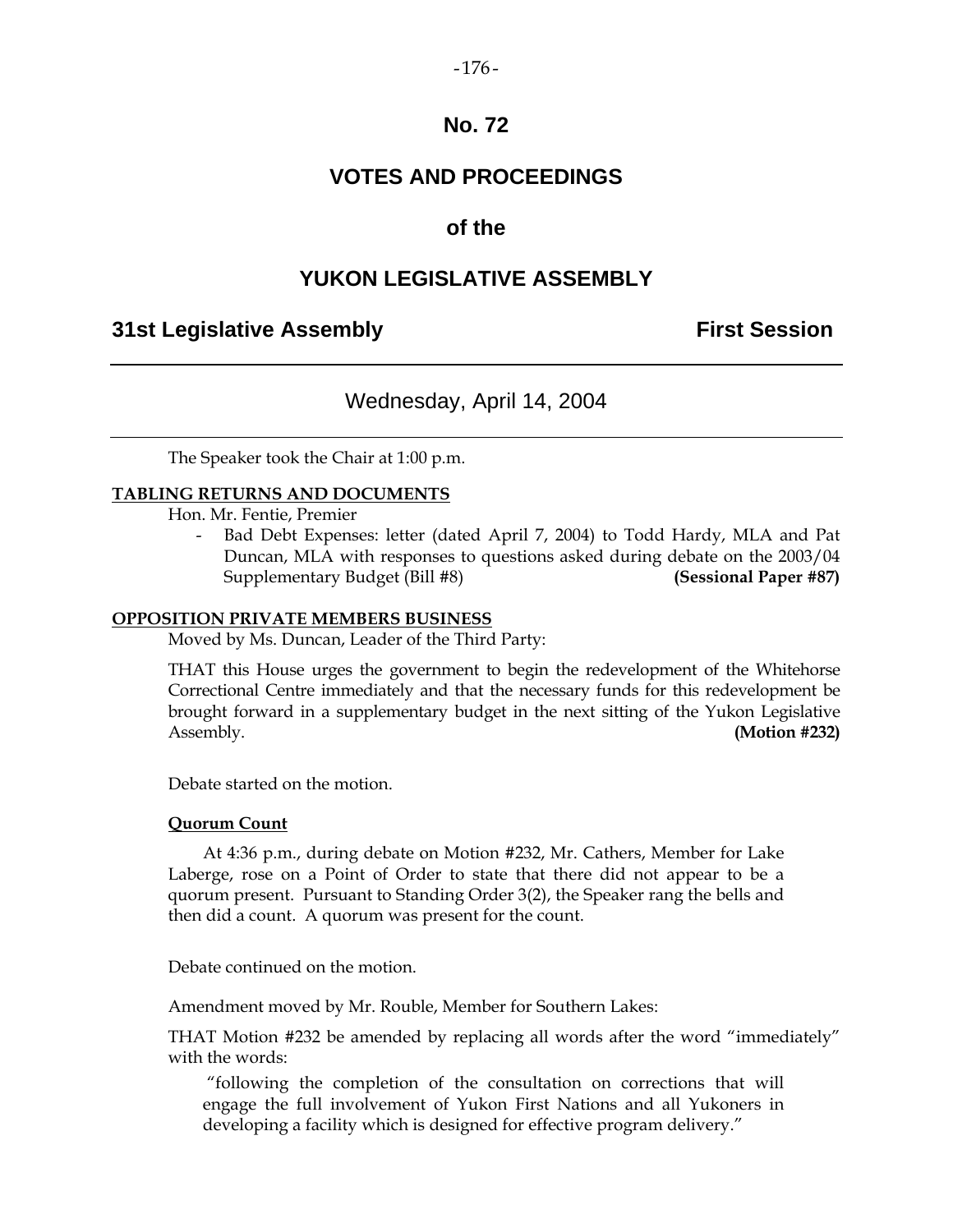A debate arising on the amendment and the time reaching 6:00 p.m., while Mr. Hardy, Leader of the Official Opposition, was speaking to it, the Speaker, pursuant to Standing Order 2(2), adjourned the House until 1:00 p.m. the following day, and debate on the amendment and on Motion #232 was accordingly adjourned.

\_\_\_\_\_\_\_\_\_\_\_\_\_\_\_\_\_\_\_\_\_\_\_\_\_\_\_\_\_\_\_\_\_\_\_\_\_\_\_\_\_\_

The Assembly adjourned at 6:00 p.m. until 1:00 p.m., Thursday, April 15, 2004.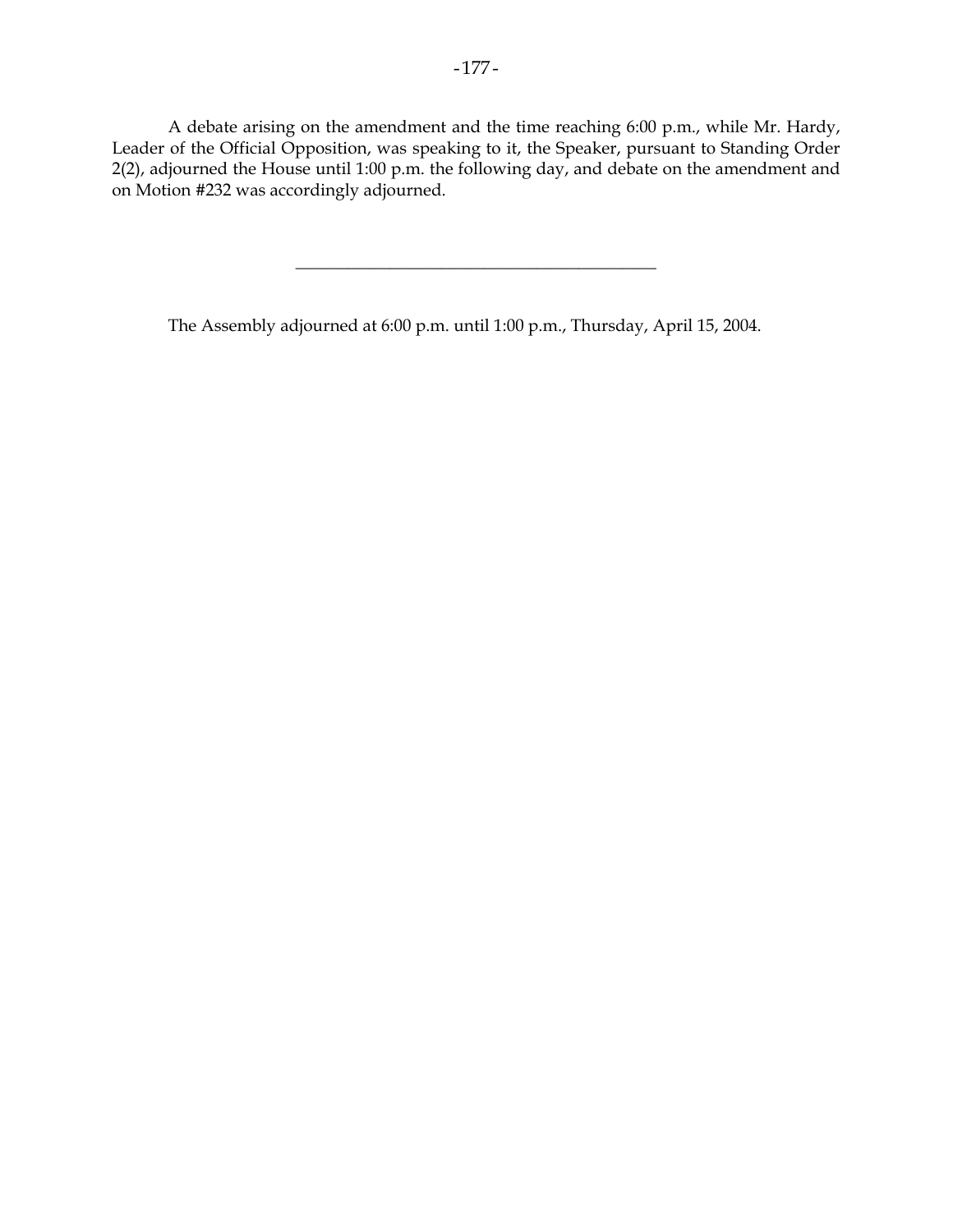### $-178-$

# **No. 73**

# **VOTES AND PROCEEDINGS**

# **of the**

# **YUKON LEGISLATIVE ASSEMBLY**

# **31st Legislative Assembly The Contract Session**

# Thursday, April 15, 2004

The Speaker took the Chair at 1:00 p.m.

### **TRIBUTES**

### **Law Day**

 The Hon. Ms. Taylor, Minister of Justice, Mrs. Peter, Member for Vuntut Gwitchin, and Ms. Duncan, Leader of the Third Party, recognized April 17, 2004 as Law Day.

### **TABLING RETURNS AND DOCUMENTS**

Mr. Fairclough, Member for Mayo-Tatchun

 - Yukon River Inter-Tribal Watershed Council Resolution re: City of Dawson's contamination of Yukon River (dated August 21, 2003) **(Filed Document #32)** 

### **COMMITTEE OF THE WHOLE**

According to Order, the Assembly resolved into Committee of the Whole.

Progress was reported on the following Bill:

Bill #8 - Third Appropriation Act, 2003-04 -Hon. Mr. Fentie

The report of the Chair was adopted.

The Assembly adjourned at 6:00 p.m. until 1:00 p.m., Monday, April 19, 2004.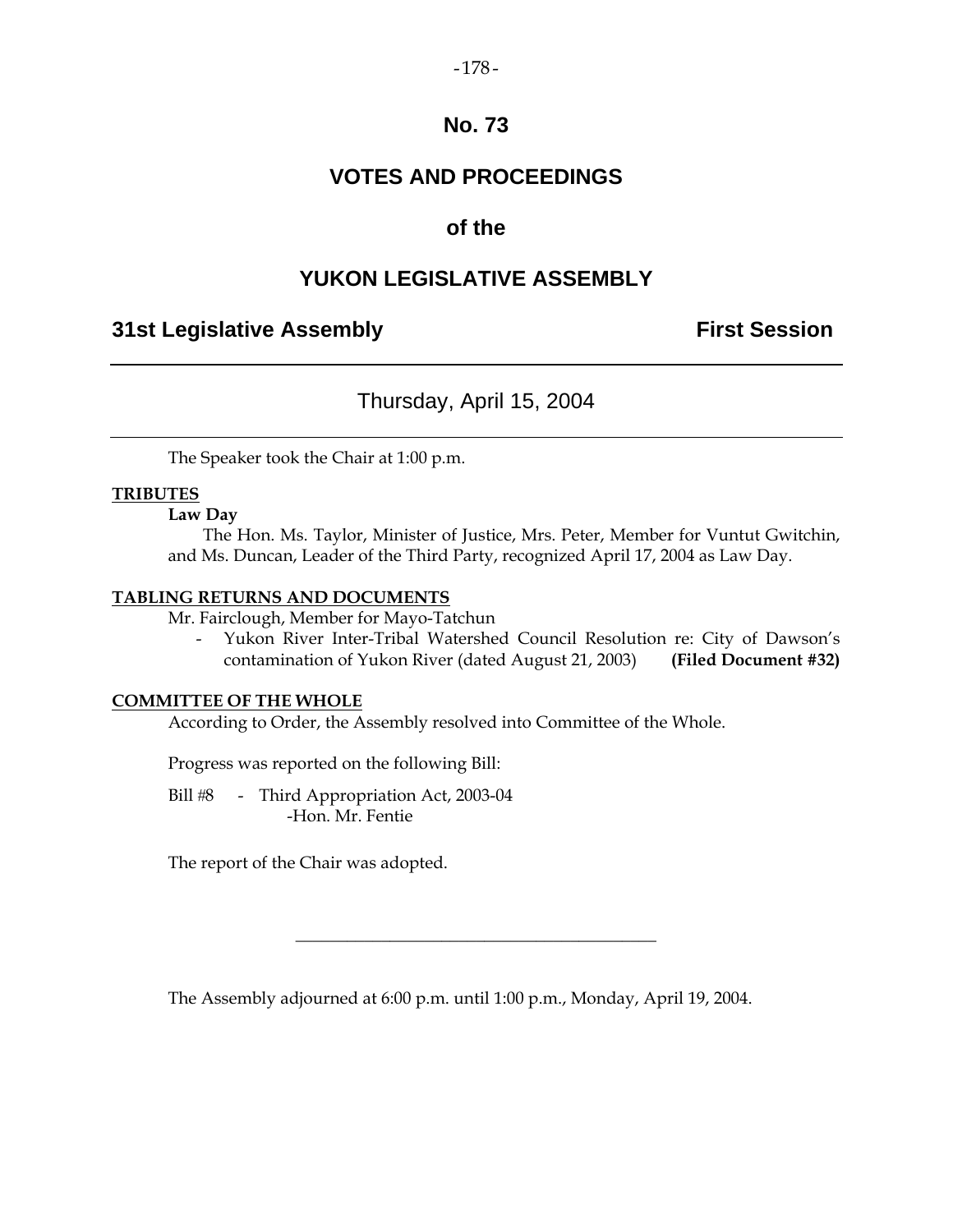### $-179-$

# **No. 74**

# **VOTES AND PROCEEDINGS**

# **of the**

# **YUKON LEGISLATIVE ASSEMBLY**

# **31st Legislative Assembly First Session**

# Monday, April 19, 2004

The Speaker took the Chair at 1:00 p.m.

### **TRIBUTES**

### **In remembrance of Vern von Finster**

 Mr. McRobb, Member for Kluane, paid tribute to long-time Yukoner Vern von Finster who passed away on December 18, 2003.

### **National Organ and Tissue Donation Awareness Week**

 The Hon. Mr. Jenkins, Minister of Health and Social Services, on behalf of all Members, recognized April 19 to 25, 2004 as National Organ and Tissue Donation Awareness Week.

### **Girl Guides in Yukon**

 Ms. Duncan, Leader of the Third Party, paid tribute to all those involved with the Girl Guide organization in the Yukon.

### **TABLING RETURNS AND DOCUMENTS**

Hon. Mr. Hart, Minister of Community Services

 - Dawson City: The Town of the City of Dawson Financial Plan 2004-2007 Report (dated February 3, 2004) by André Carrel, appointed Supervisor

 **(Sessional Paper #88)** 

- Dawson City: The Town of the City of Dawson Financial Plan 2004-2007 Report Addendum with Government of Yukon Recommendations (dated February 3, 2004) by André Carrel, appointed Supervisor **(Sessional Paper #89)**
- Shakwak Funding: letter (dated April 8, 2004) to Gary McRobb, MLA with responses to questions asked on April 6, 2004 **(Filed Document #33)**

### **FILED DOCUMENT**

 During Notices of Motion, Mrs. Peter, Member for Vuntut Gwitchin, filed the following document:

Earth Charter, The **(Filed Document #34)**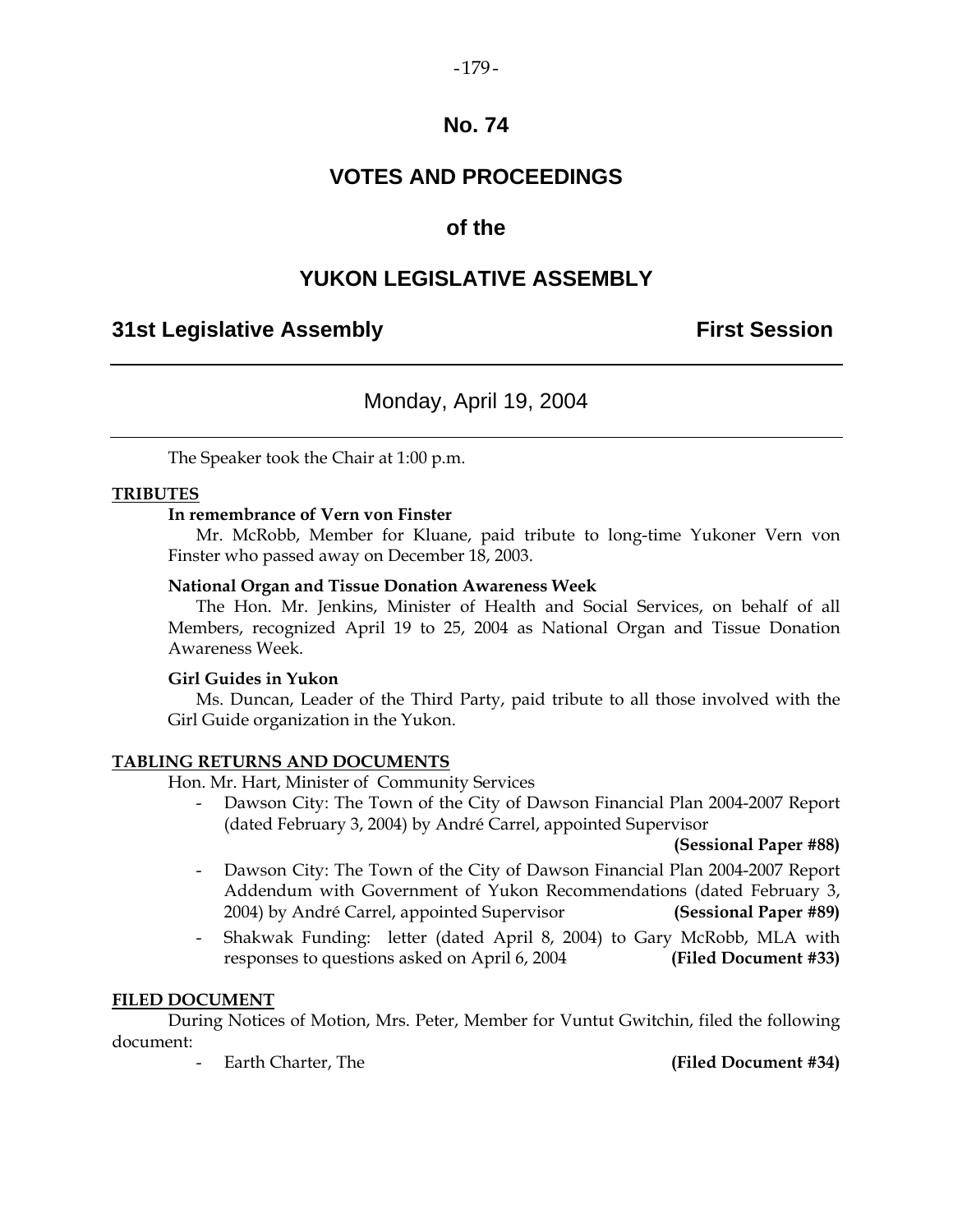### **SPEAKER'S STATEMENT (Re: Change to the Order Paper – outdated Motion removed)**

 Before concluding Notices of Motion, the Speaker informed the House of a change that had been made to the Order Paper. Motion #236, standing in the name of the Leader of the Third Party, had been removed from the Order Paper as it was now outdated.

### **GOVERNMENT BILLS (Second Reading)**

The following Bill was read a second time and referred to Committee of the Whole:

Bill #43 - Act to Amend the Income Tax Act -Hon. Mr. Fentie

### **COMMITTEE OF THE WHOLE**

According to Order, the Assembly resolved into Committee of the Whole.

The following Bill was reported without amendment:

Bill #8 - Third Appropriation Act, 2003-04 -Hon. Mr. Fentie

Progress was reported on the following Bill:

Bill #10 - First Appropriation Act, 2004-05 -Hon. Mr. Fentie

The report of the Chair was adopted.

The Assembly adjourned at 6:01 p.m. until 1:00 p.m., Tuesday, April 20, 2004.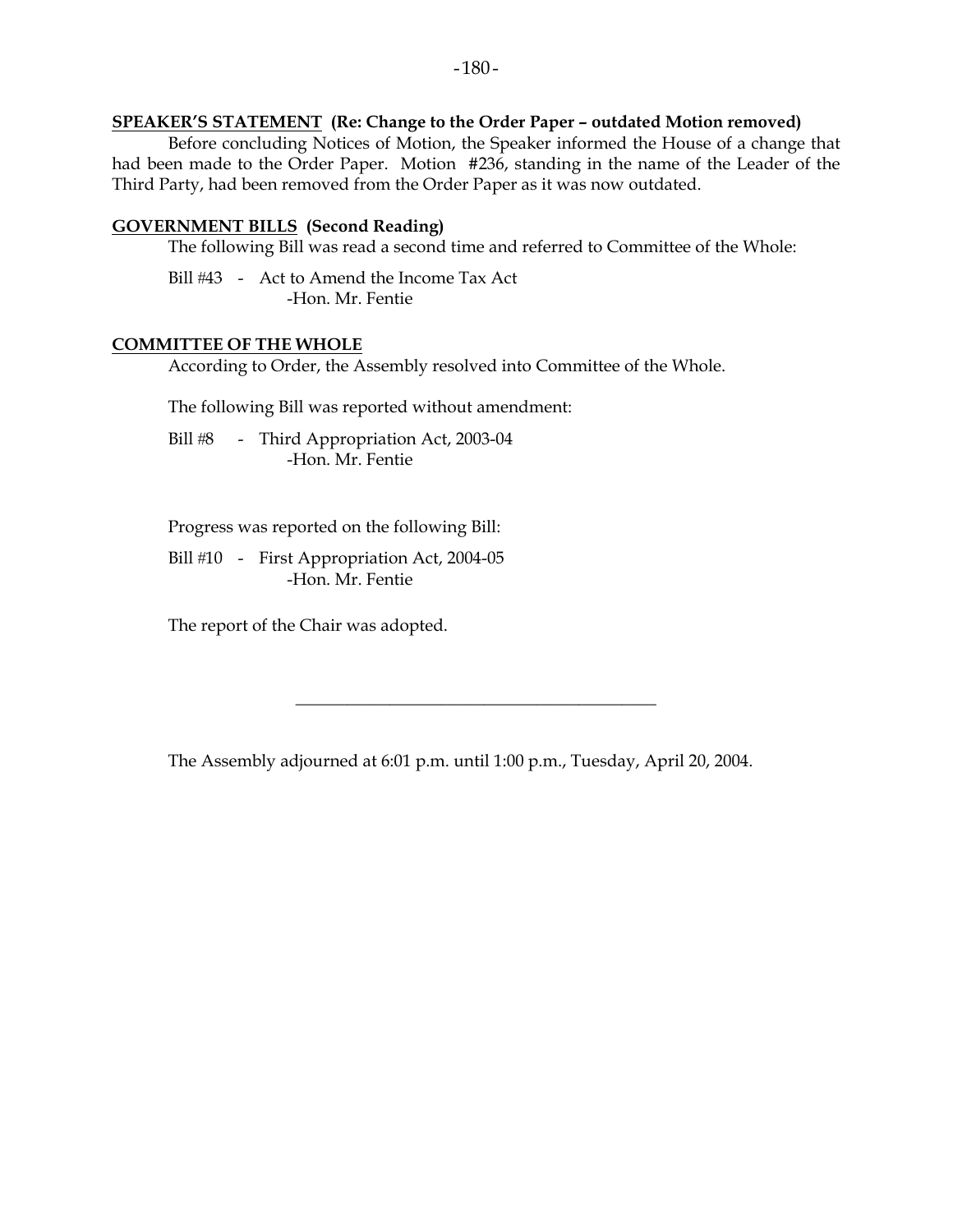### $-181-$

# **No. 75**

# **VOTES AND PROCEEDINGS**

# **of the**

# **YUKON LEGISLATIVE ASSEMBLY**

# **31st Legislative Assembly First Session**

# Tuesday, April 20, 2004

The Speaker took the Chair at 1:00 p.m.

### **TRIBUTES**

### **National Volunteer Week**

 The Hon. Mr. Jenkins, Minister of Health and Social Services, Mr. Cardiff, Member for Mount Lorne, and Ms. Duncan, Leader of the Third Party, recognized April 19 to 25, 2004 as National Volunteer Week and paid tribute to all Yukon volunteers.

### **Yukon Writers Festival and Yukon Young Writers Conference**

 The Hon. Mr. Hart, Minister of Community Services, Mr. Hardy, Leader of the Official Opposition, and Ms. Duncan, Leader of the Third Party, recognized the 14th annual Yukon Writers Festival and the 25<sup>th</sup> Yukon Young Writers Conference taking place in Whitehorse and other Yukon communities.

### **TABLING RETURNS AND DOCUMENTS**

Hon. Mr. Hart, Minister of Community Services

- Yukon Lottery Commission 2002/2003 Annual Report **(Sessional Paper #90)** 

Hon. Mr. Edzerza, Minister of Education

- Yukon College 2002/03 Annual Report "Building Tomorrow Together"

 **(Sessional Paper #91)** 

- Yukon College Financial Statements, June 30, 2003, Office of the Auditor General of Canada **(Sessional Paper #92)**
- Education, Department of: Public Schools Branch 2002/03 School Year Annual Report **(Sessional Paper #93)**

### **NOTICE RE GOVERNMENT PRIVATE MEMBERS' BUSINESS**

 Pursuant to Standing Order 14.2(7), the Hon. Mr. Jenkins, Government House Leader identified Motion #254 and Motion #235 as being the items to be called during Government Private Members' Business on Wednesday, April 21, 2004.

### **COMMITTEE OF THE WHOLE**

According to Order, the Assembly resolved into Committee of the Whole.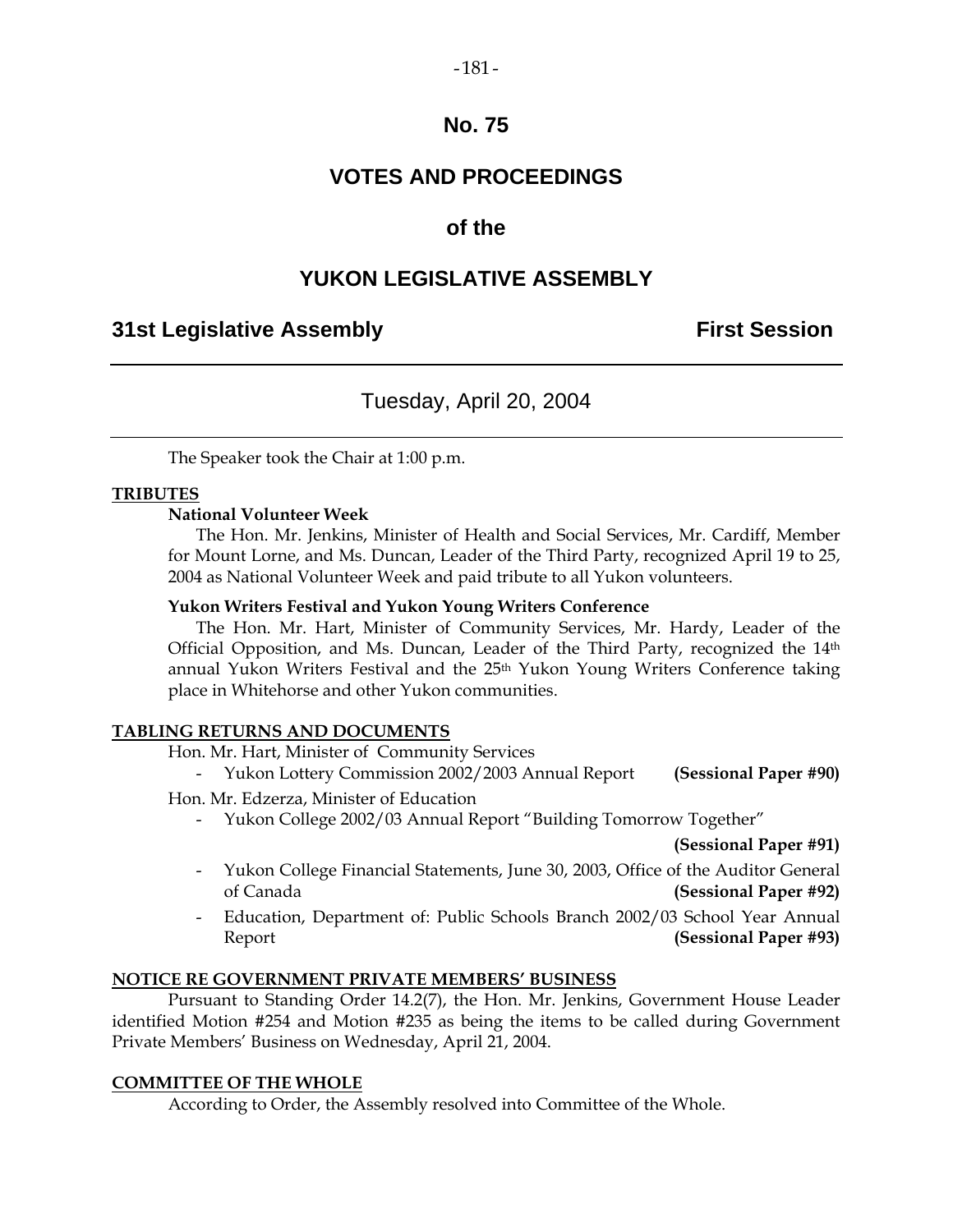The following Bill was reported without amendment:

Bill #43 - Act to Amend the Income Tax Act -Hon. Mr. Fentie

Progress was reported on the following Bill:

Bill #10 - First Appropriation Act, 2004-05 -Hon. Mr. Fentie

The report of the Chair was adopted.

The Assembly adjourned at 5:59 p.m. until 1:00 p.m., Wednesday, April 21, 2004.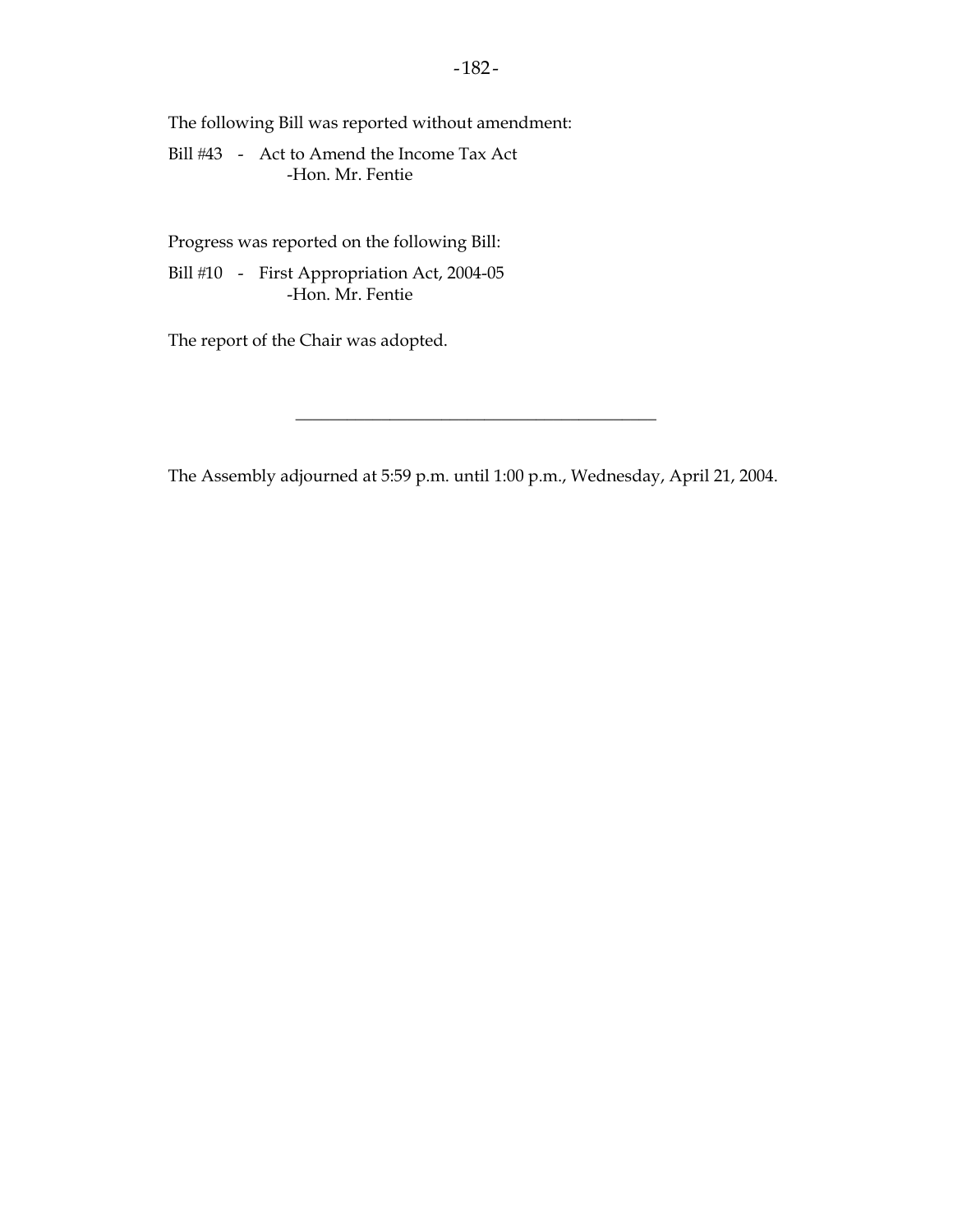### $-183-$

# **No. 76**

# **VOTES AND PROCEEDINGS**

# **of the**

# **YUKON LEGISLATIVE ASSEMBLY**

# **31st Legislative Assembly First Session**

# Wednesday, April 21, 2004

The Speaker took the Chair at 1:00 p.m.

### **TRIBUTES**

### **Dental Health Month**

 The Hon. Mr. Jenkins, Minister of Health and Social Services, on behalf of all Members, recognized April as being Dental Health Month.

### **TABLING RETURNS AND DOCUMENTS**

Hon. Mr. Hart, Minister of Community Services

Building and Office Space Leases, Government of Yukon, as of March 31, 2004: listing **(Filed Document #35)** 

### **SPEAKER'S STATEMENT (Re: Change to the Order Paper – outdated Motion removed)**

 Before proceeding with Notices of Motion, the Speaker informed the House of a change that had been made to the Order Paper. Motion #109, standing in the name of the Leader of the Third Party, had been removed from the Order Paper as it was now outdated.

### **GOVERNMENT PRIVATE MEMBERS' BUSINESS MOTIONS OTHER THAN GOVERNMENT MOTIONS**

Moved by Mr. Arntzen, Member for Copperbelt:

 THAT this House urges the Yukon Government to continue to take a balanced approach to environmental protection and responsible economic development. **(Motion #254)** 

 A debate arising on the motion, it was moved by Mrs. Peter, Member for Vuntut Gwitchin, in amendment thereto:

 THAT Motion #254, standing in the name of the Member for Copperbelt, be amended by replacing the word "continue" with the word "begin".

The question being put on the amendment, it was negatived.

 The debate continued on the motion and the time reaching 6:00 p.m. with Mr. Cardiff, Member for Mount Lorne speaking to it, the Speaker, pursuant to Standing Order 2(2)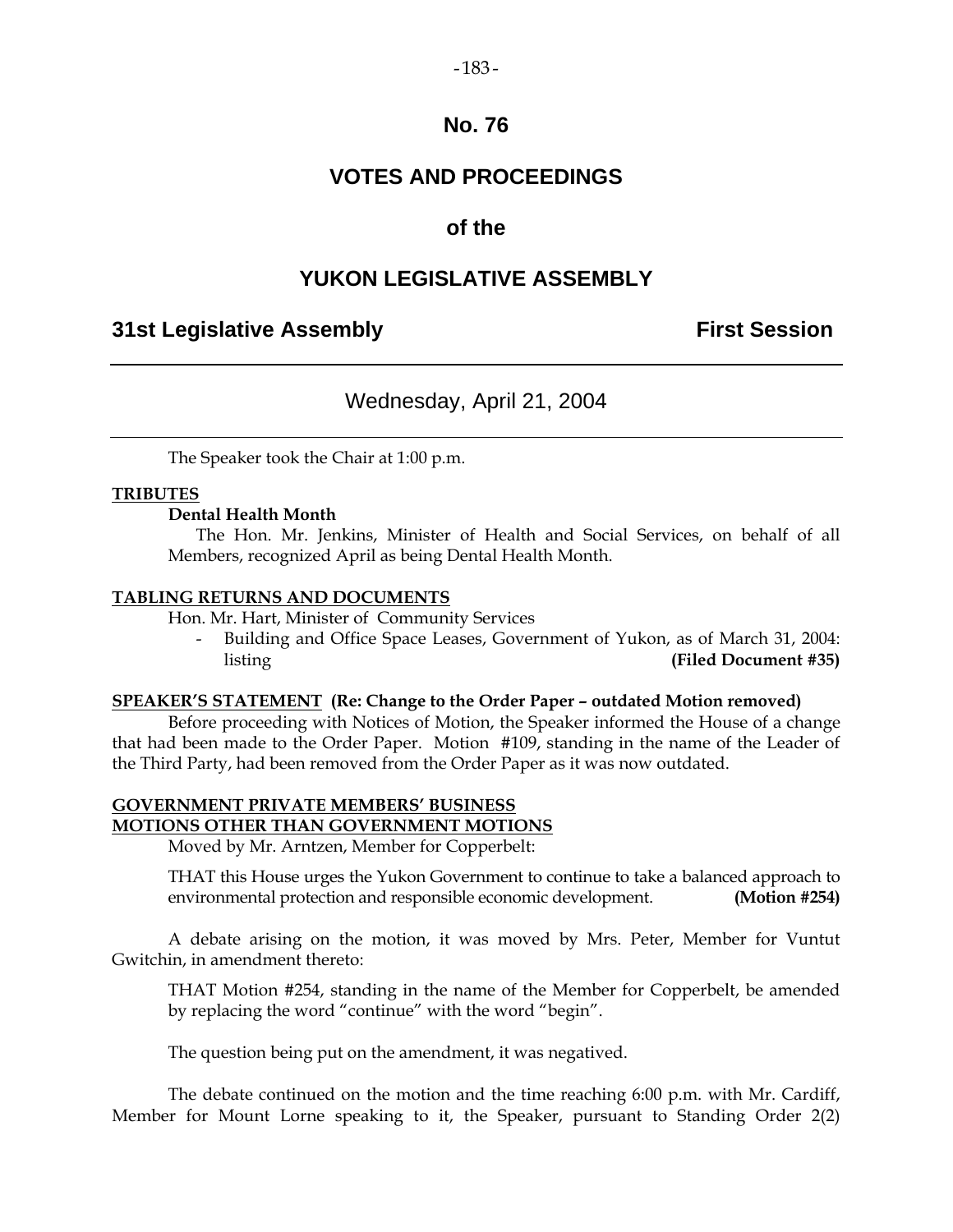adjourned the House until 1:00 p.m. the following day, and debate on Motion #254 was accordingly adjourned.

 $\frac{1}{2}$  , and the set of the set of the set of the set of the set of the set of the set of the set of the set of the set of the set of the set of the set of the set of the set of the set of the set of the set of the set

The Assembly adjourned at 6:00 p.m. until 1:00 p.m., Thursday, April 22, 2004.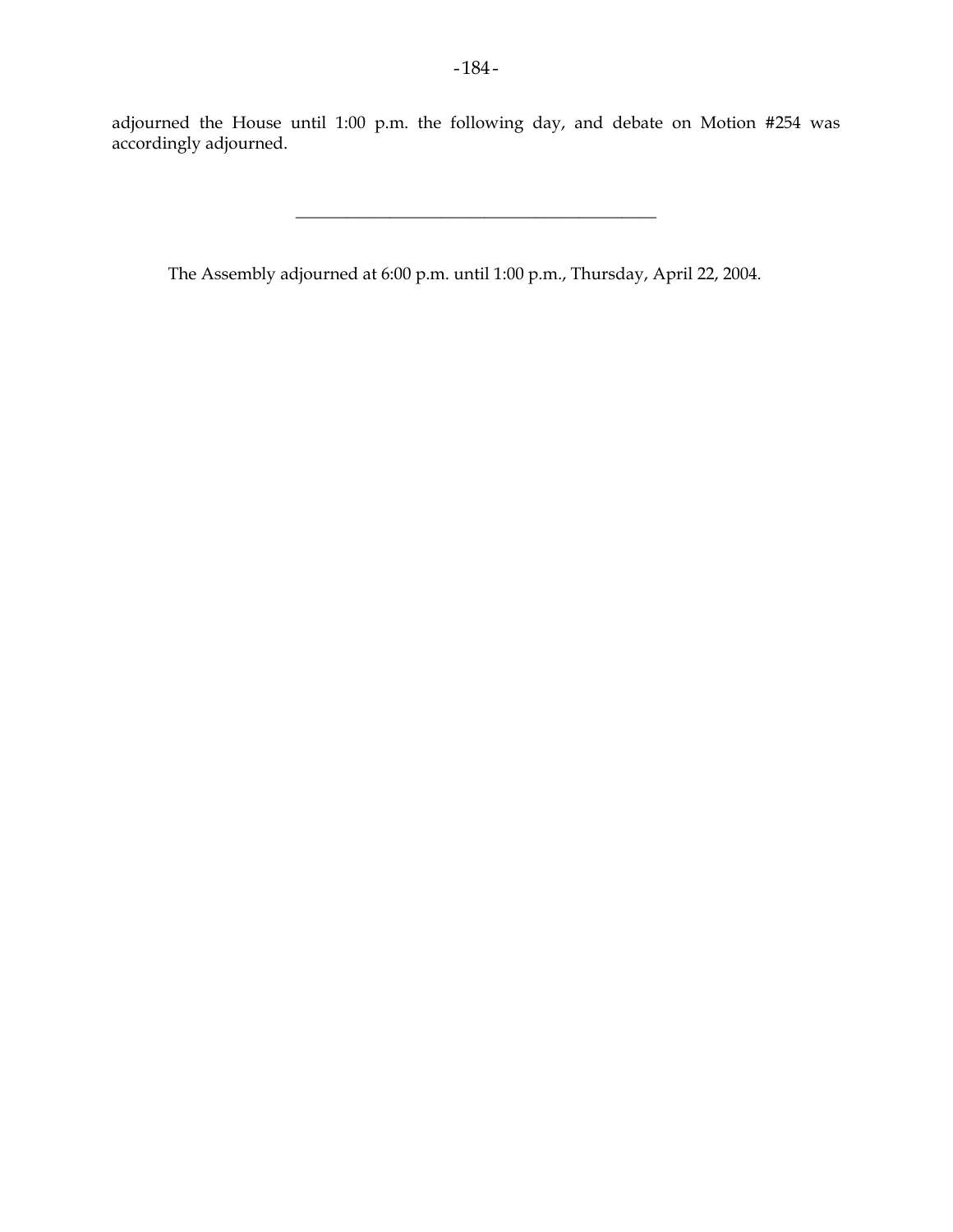### $-185-$

# **No. 77**

# **VOTES AND PROCEEDINGS**

# **of the**

# **YUKON LEGISLATIVE ASSEMBLY**

# **31st Legislative Assembly The Contract Session**

# Thursday, April 22, 2004

The Speaker took the Chair at 1:00 p.m.

### **TRIBUTES**

### **Earth Day**

 The Hon. Mr. Kenyon, Minister of Environment, Mrs. Peter, Member for Vuntut Gwitchin, and Ms. Duncan, Leader of the Third Party, recognized April 22, 2004 as Earth Day.

### **TABLING RETURNS AND DOCUMENTS**

Hon. Mr. Hart, Minister responsible for the Yukon Liquor Corporation

- Yukon Liquor Corporation 2002/2003 Annual Report **(Sessional Paper #94)** 

### **COMMITTEE OF THE WHOLE**

According to Order, the Assembly resolved into Committee of the Whole.

Progress was reported on the following Bill:

Bill #10 - First Appropriation Act, 2004-05 -Hon. Mr. Fentie

The report of the Chair was adopted.

The Assembly adjourned at 5:58 p.m. until 1:00 p.m., Monday, April 26, 2004.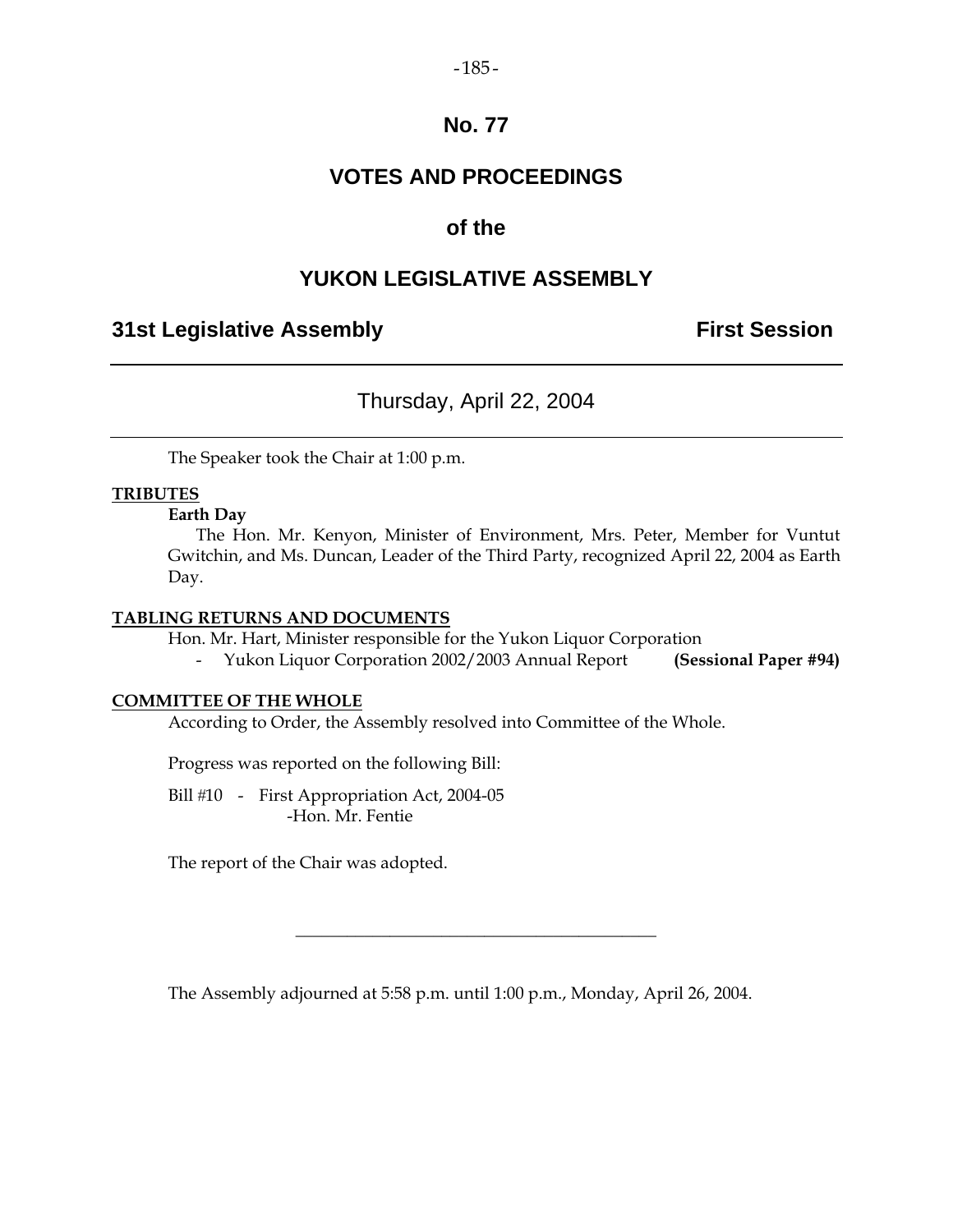#### $-186-$

### **No. 78**

# **VOTES AND PROCEEDINGS**

# **of the**

# **YUKON LEGISLATIVE ASSEMBLY**

# **31st Legislative Assembly First Session**

# Monday, April 26, 2004

The Speaker took the Chair at 1:30 p.m.

### **TABLING RETURNS AND DOCUMENTS**

Hon. Mr. Hart, Minister of Highways and Public Works

- Highway Camp Operation and Maintenance costs for 2003-2004 fiscal year

**(Filed Document #36)** 

### **FILED DOCUMENT**

 During Question Period, Mr. Hardy, Leader of the Official Opposition, filed the following document:

 - Dawson City, secondary sewage treatment facility; letter re: from Premier Dennis Fentie to Robert Rosenfeld, Alaska Region Director, Yukon River Inter-Tribal Watershed Council (dated April 20, 2004) **(Filed Document #37)** 

### **COMMITTEE OF THE WHOLE**

According to Order, the Assembly resolved into Committee of the Whole.

Progress was reported on the following Bill:

Bill #10 - First Appropriation Act, 2004-05 -Hon. Mr. Fentie

The report of the Chair was adopted.

The Assembly adjourned at 6:00 p.m. until 1:00 p.m., Monday, April 27, 2004.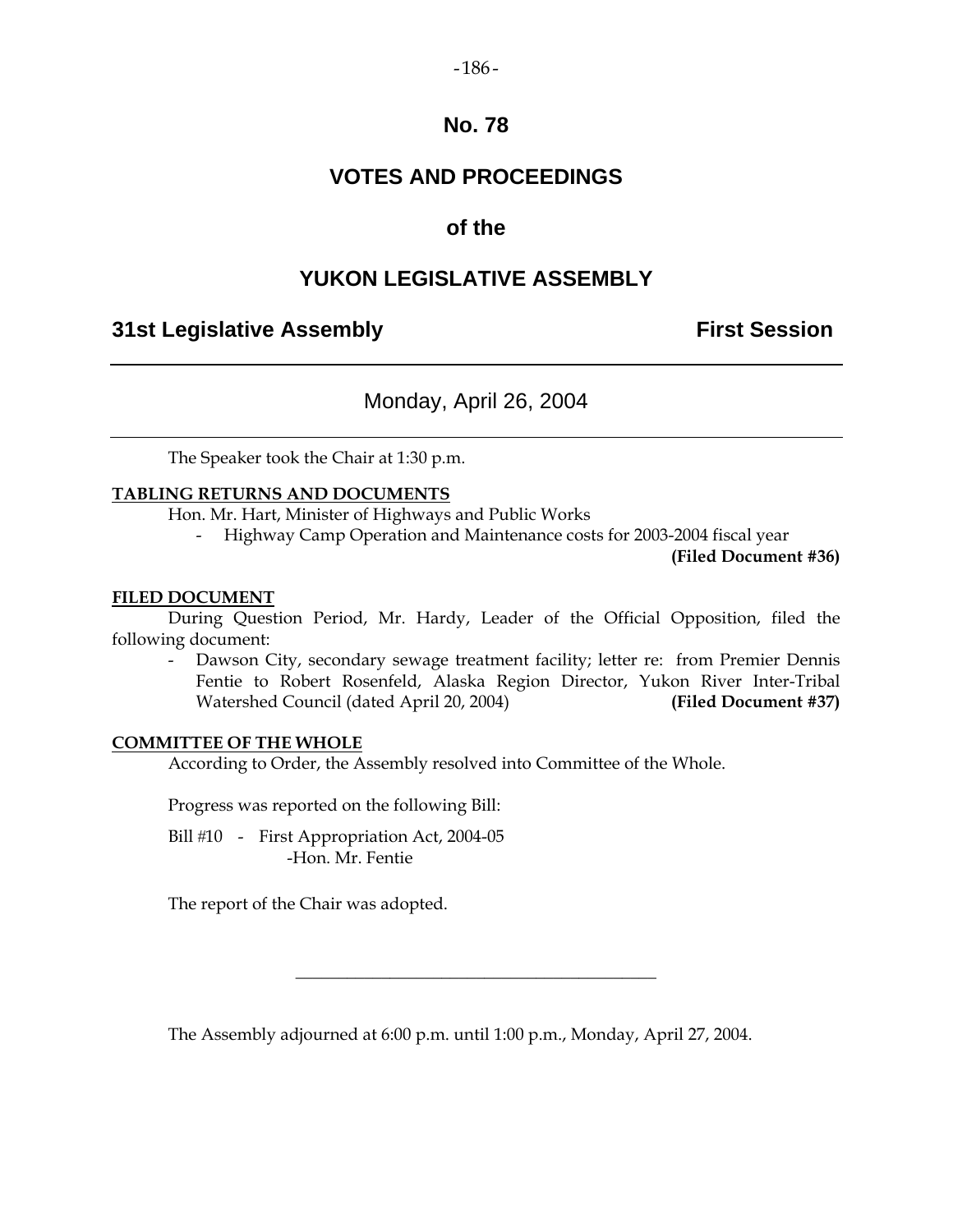### $-187-$

### **No. 79**

# **VOTES AND PROCEEDINGS**

### **of the**

## **YUKON LEGISLATIVE ASSEMBLY**

### **31st Legislative Assembly First Session**

# Tuesday, April 27, 2004

The Speaker took the Chair at 1:00 p.m.

### **TRIBUTES**

### **National Immunization Awareness Week**

 The Hon. Mr. Jenkins, Minister of Health and Social Services, on behalf of all Members, recognized April 25 to May 1, 2004 as National Immunization Awareness Week.

#### **TABLING RETURNS AND DOCUMENTS**

Hon. Mr. Staffen, Speaker

Political Contributions, 2003: Report of the Chief Electoral Officer of the Yukon (dated April 2004) **(Sessional Paper #95)** 

#### **NOTICE RE OPPOSITION PRIVATE MEMBERS BUSINESS**

 Pursuant to Standing Order 14.2(3), Ms. Duncan, Leader of the Third Party, identified Motion #231 and Motion #55 as being the items to be called during Opposition Private Members' Business on Wednesday, April 28, 2004.

 Pursuant to Standing Order 14.2(3), Mr. McRobb, Official Opposition House Leader, identified Bill #104 as being the item to be called during Opposition Private Members' Business on Wednesday, April 28, 2004.

### **COMMITTEE OF THE WHOLE**

According to Order, the Assembly resolved into Committee of the Whole.

Progress was reported on the following Bill:

Bill #10 - First Appropriation Act, 2004-05 -Hon. Mr. Fentie

The report of the Chair was adopted.

The Assembly adjourned at 5:59 p.m. until 1:00 p.m., Wednesday, April 28, 2004.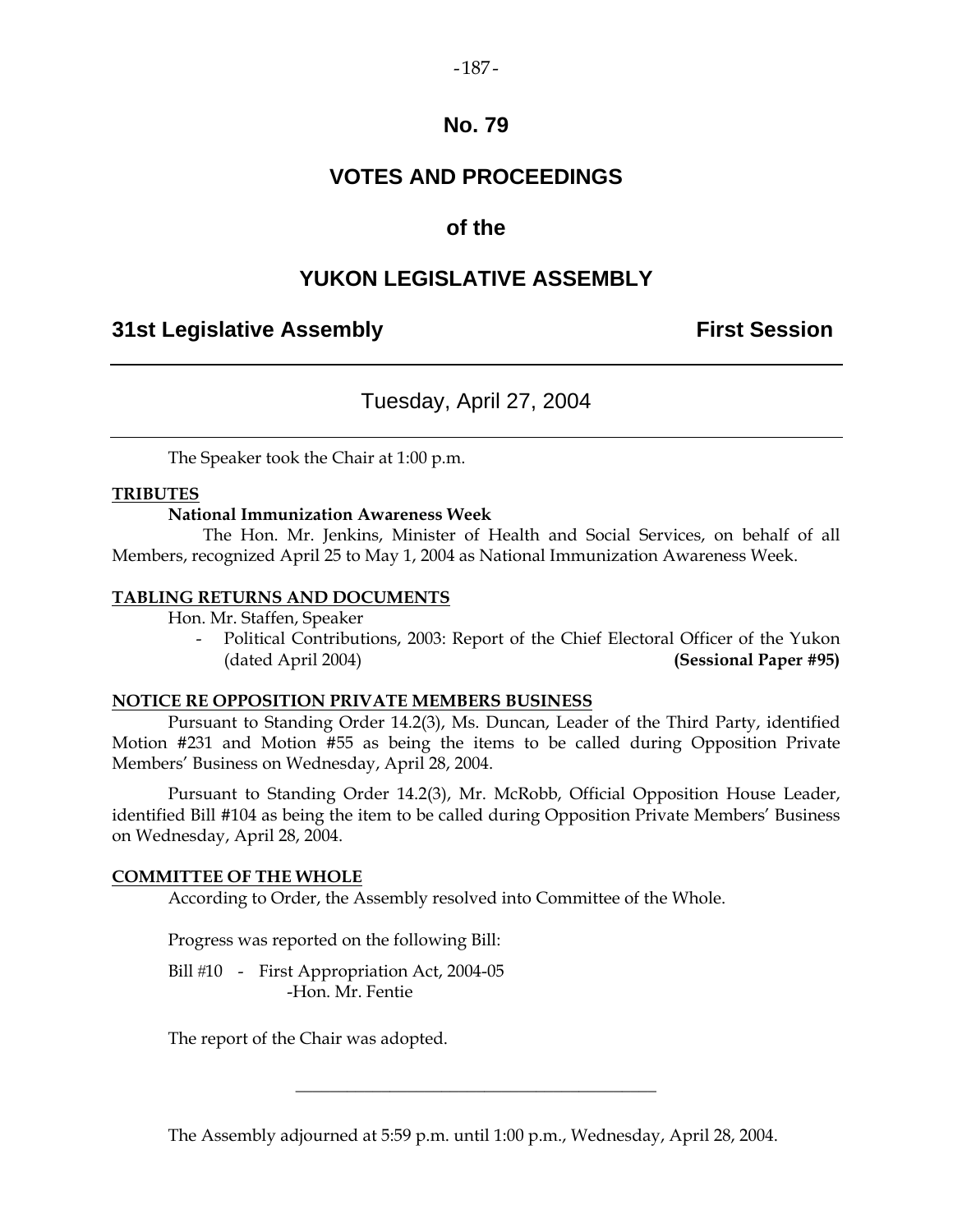#### $-188-$

### **No. 80**

# **VOTES AND PROCEEDINGS**

### **of the**

# **YUKON LEGISLATIVE ASSEMBLY**

### **31st Legislative Assembly First Session**

## Wednesday, April 28, 2004

The Speaker took the Chair at 1:00 p.m.

### **TRIBUTES**

#### **Day of Mourning**

 The Hon. Mr. Jenkins, Minister of Health and Social Services, Mr. Cardiff, Member for Mount Lorne, and Ms. Duncan, Leader of the Third Party, recognized the annual Day of Mourning and remembered those workers who have died or were injured on the job. The House observed a moment of silence.

### **TABLING RETURNS AND DOCUMENTS**

Hon. Mr. Jenkins, Minister of Health and Social Services

 - Children's Act Revision Project: contact list for the project team; consultation plan; First Nation governance background paper; discussion guides

 **(Sessional Paper #96)** 

Hon. Mr. Lang, Acting Minister of Highways and Public Works

- Land Lease Fee: explanation of **(Legislative Return #23)**
- Government Contracting Summary Report by Department (April 1, 2003 February 29, 2004) **(Sessional Paper #97)**

Hon. Ms. Taylor, Acting Minister of Community Services

- Municipal grants for the period 2000 to 2004 **(Filed Document #38)** 

Hon. Mr. Fentie, Premier

- Outstanding Economic Development loans as of March 5, 2004

**(Filed Document #39)**

### **MINSTERIAL STATEMENT**

Hon. Mr. Edzerza, Minister of Education

- Co-operative Education Program

### **SPEAKER'S RULING (Re: Standing Order 19(g) and Language)**

 Prior to proceeding with Question Period the Speaker, gave the following ruling on a Point of Order raised on April 27, 2004.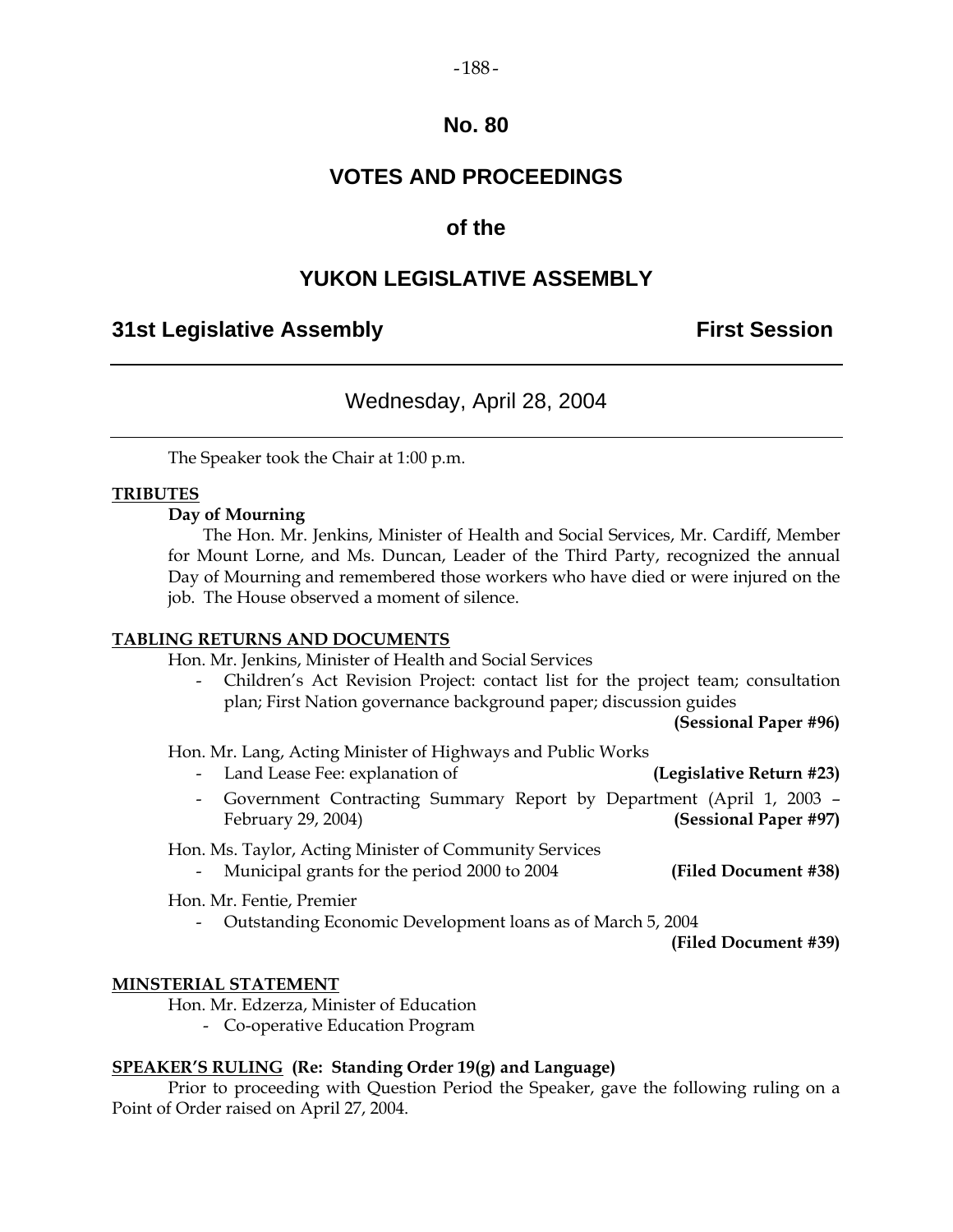"During Question Period the Leader of the Official Opposition said, 'there seems to be no limit to what Members of this government will do to discredit people they don't like.' He also referred to the government as 'intolerant and vindictive.'

The Government House Leader raised a Point of Order under Standing Order 19(g), the attribution of a false of unavowed motive to another Member. It is not clear to the Chair that the issue is one of motive. However, it is clear that the language used by the Leader of the Official Opposition was unparliamentary. Standing Order 19(i) says the Speaker shall call a Member to order if that Member uses abusive or inslulting language in a context likely to create disorder. Likewise guideline number 8 of our Guidelines for Oral Question Period says a question must not contain inferences impute motives or cast aspersions upon persons within the House or out of it.

The Chair will also remind Members of the statement given by the Chair of Committee of the Whole on Monday of this week. At that time the Chair of Committee of the Whole said he appreciated that Members have strongly held views that they wish to express. At the same time the Chair reiterated that Presiding Officers have a duty – bestowed upon them by this House to maintain order and decorum. As the Chair noted Members have expressed a desire to elevate the level of decorum in the chamber.

Strong language, like that used yesterday by the Leader of the Official Opposition, has a tendency to incite a similar response. This leads to disorder where Members begin making derogatory comments about one another, rather than discussing the issues before them.

Members know that the House is not the only avenue in which they can express their opinions. However, when they are in the House they must adhere to the proprieties of the House. The Chair does not believe that any Member – on either side of the House – would want to be described in the manner employed by the Leader of the Official Opposition.

Similarly, the Chair would like to make a statement about a question raised by the Leader of the Third Party yesterday. At that time the Member asked if changes to the *Liquor Act* were not forthcoming 'because of opposition from MLAs who have a financial interest in seeing that neighbourhood pubs stay banned?'

Members will recall that on April 8 the Chair gave a lengthy statement regarding allegations of conflict of interest. That statement set out the proper procedure to be followed when Members wish to address conflict of interest issues. One of those procedures is to lay a complaint with the Conflicts Commissioner pursuant to paragraph 17(d) of the *Conflict of Interest (Members and Ministers) Act*.

The procedure to be followed when a Member feels it is necessary to place allegations about another Member's actions before the House is to bring forward a motion containing the charge being made and a proposal for dealing with it. It is not in order to merely interject such an allegation into any other proceeding than debate on such a motion.

The Leader of the Third Party assured the Chair that she did not intend to suggest a conflict of interest. However, if Members consult the Blues they can see how such an allegation could be inferred. The Chair suggests, therefore, that Members exercise caution in the language they use when dealing with matters raised in this House.

We will now proceed with Question Period."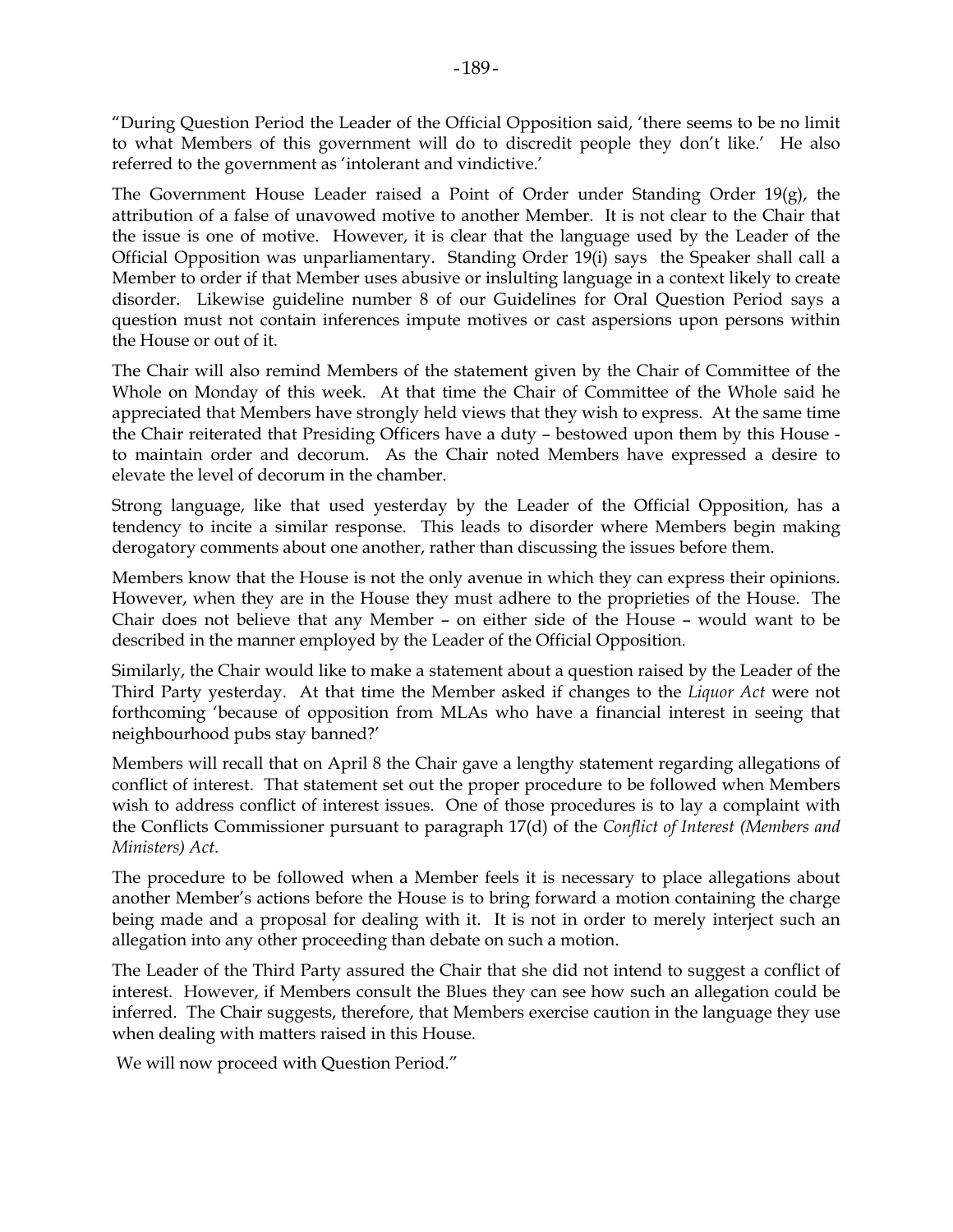#### **OPPOSITION PRIVATE MEMBERS BUSINESS MOTIONS OTHER THAN GOVERNMENT MOTIONS**

Moved by Ms. Duncan

 THAT this House urges the Yukon Party Government to introduce a Teacher School Supply Tax Credit in recognition of the fact that teachers purchase materials to enhance learning in the classroom. **(Motion #231)**

Debate started on the motion.

### **Quorum Count**

 At 3:48 p.m., during debate on the motion, Mr. Cathers, Member for Lake Laberge, rose on a Point of Order to state that there did not appear to be a quorum present. Pursuant to Standing Order 3(2), the Speaker rang the bells and then did a count. A quorum was present for the count.

 The debate continuing on the motion, it was moved by Mr. Rouble, Member for Southern Lakes, in amendment thereto:

THAT Motion #231 be amended by:

- (1) deleting the words "to introduce a Teacher School Supply Tax Credit", and
- (2) adding, after the word "classroom", the following:

 "to continue to meet the resource requirements of Yukon schools through the Department of Education's budget and programs such as the Community Needs Assessment, and to provide schools with discretionary spending to reduce the need for teachers to expend their own money on supplies."

 A debate arising on the amendment and the time reaching 6:00 p.m. while Mr. Rouble, Member for Southern Lakes, was speaking to it, the Speaker, pursuant to Standing Order 2(2), adjourned the House until 1:00 p.m. the following day, and debate on the amendment and Motion #231 was accordingly adjourned.

\_\_\_\_\_\_\_\_\_\_\_\_\_\_\_\_\_\_\_\_\_\_\_\_\_\_\_\_\_\_\_\_\_\_\_\_\_\_\_\_\_\_

The Assembly adjourned at 6:00 p.m. until 1:00 p.m., Thursday, April 29, 2004.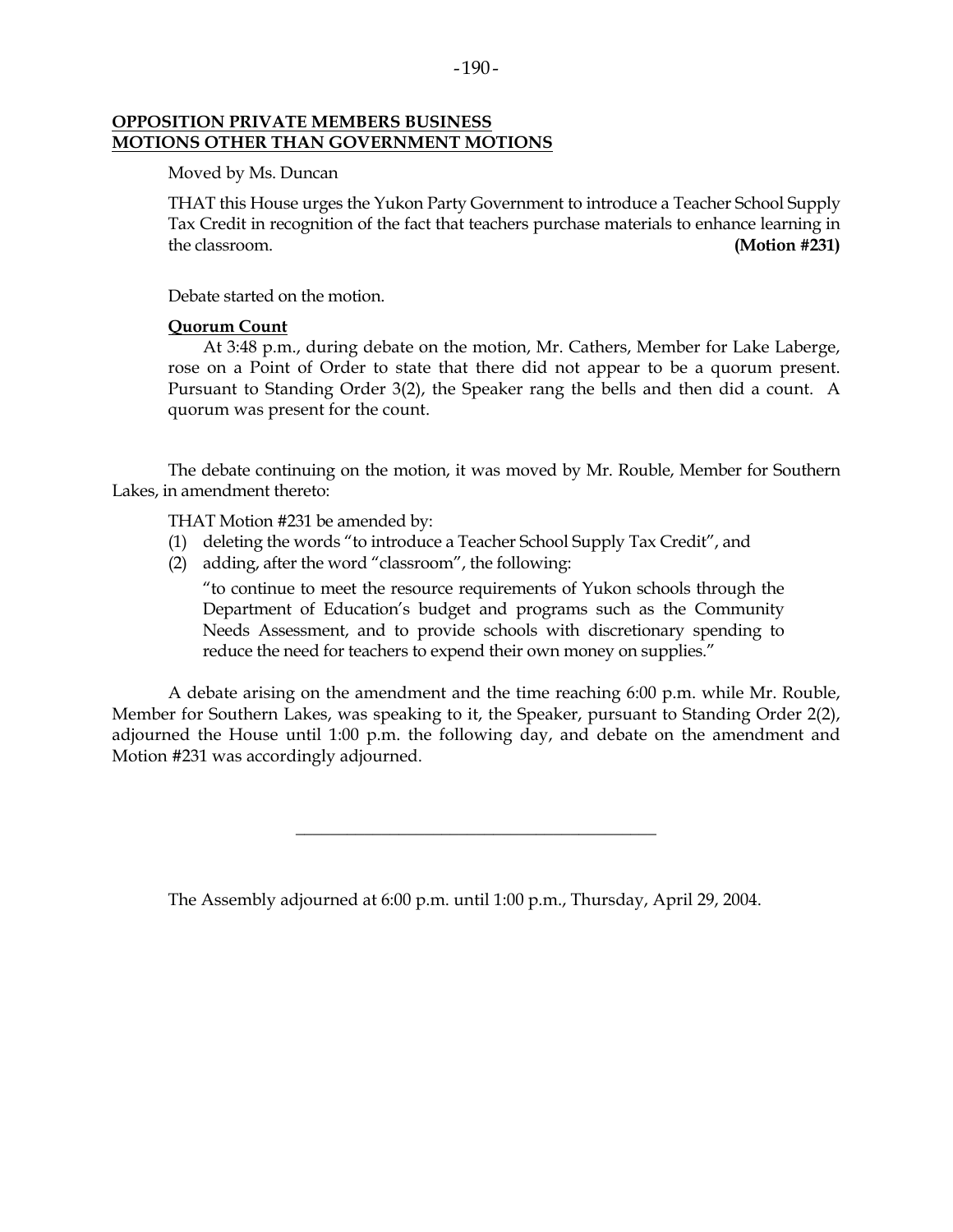### $-191-$

### **No. 81**

# **VOTES AND PROCEEDINGS**

# **of the**

# **YUKON LEGISLATIVE ASSEMBLY**

# **31st Legislative Assembly The Contract Session**

# Thursday, April 29, 2004

The Speaker took the Chair at 1:00 p.m.

### **TRIBUTES**

### **International Worker's Day**

 Mr. Cardiff, Member for Mount Lorne, on behalf of all Members, recognized May 1, 2004 as International Worker's Day.

### **COMMITTEE OF THE WHOLE**

According to Order, the Assembly resolved into Committee of the Whole.

Progress was reported on the following Bill:

Bill #10 - First Appropriation Act, 2004-05 -Hon. Mr. Fentie

The report of the Chair was adopted.

The Assembly adjourned at 6:02 p.m. until 1:00 p.m., Monday, May 3, 2004.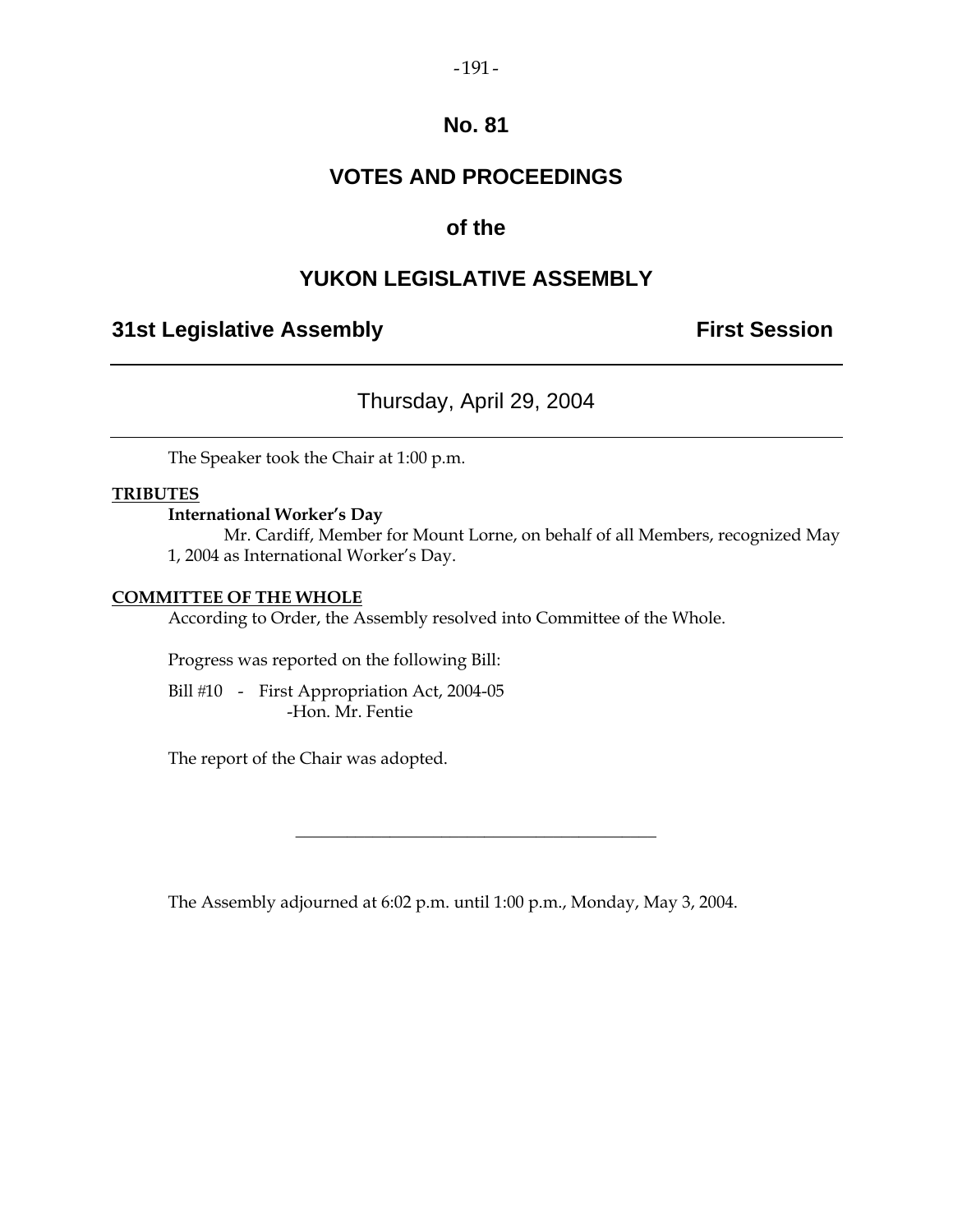#### $-192-$

### **No. 82**

# **VOTES AND PROCEEDINGS**

### **of the**

### **YUKON LEGISLATIVE ASSEMBLY**

### **31st Legislative Assembly First Session**

### Monday, May 3, 2004

The Speaker took the Chair at 1:00 p.m.

#### **TRIBUTES**

### **Sexual Assault Prevention Month**

 The Hon. Mr. Fentie, Premier, Mrs. Peter, Member for Vuntut Gwitchin, and Ms. Duncan, Leader of the Third Party, recognized May as being Sexual Assault Prevention Month.

#### **Emergency Preparedness Week**

 The Hon. Mr. Hart, Minister of Community Services, Mr. Cardiff, Member for Mount Lorne, and Ms. Duncan, Leader of the Third Party, recognized May 2 to 8, 2004 as Emergency Preparedness Week.

#### **TABLING RETURNS AND DOCUMENTS**

Hon. Mr. Staffen, Speaker

Travel Expenses of Members of the Yukon Legislative Assembly 2003-2004 (dated April 2004) **(Sessional Paper #98)** 

### **COMMITTEE OF THE WHOLE**

According to Order, the Assembly resolved into Committee of the Whole.

#### **Quorum Count**

 At 2:21 p.m., the Hon. Mr. Jenkins, Government House Leader, rose on a Point of Order to state that there did not appear to be a quorum present. Pursuant to Standing Order 3(4), the Chair of Committee of the Whole rang the bells and then did a count. A quorum was present for the count.

Progress was reported on the following Bill:

Bill #10 - First Appropriation Act, 2004-05 -Hon. Mr. Fentie

The report of the Chair was adopted.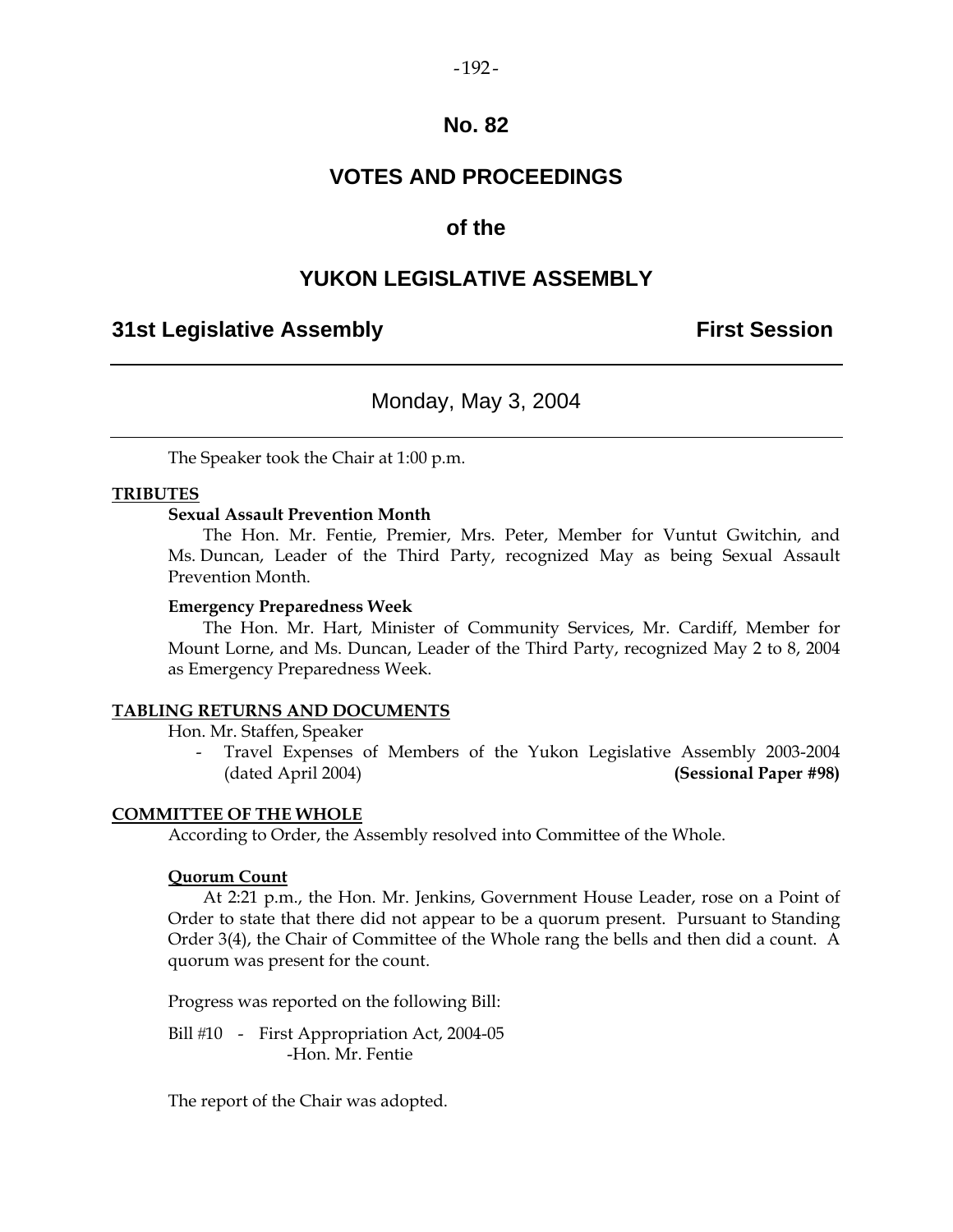\_\_\_\_\_\_\_\_\_\_\_\_\_\_\_\_\_\_\_\_\_\_\_\_\_\_\_\_\_\_\_\_\_\_\_\_\_\_\_\_\_\_

The Assembly adjourned at 6:01 p.m. until 1:00 p.m., Tuesday, May 4, 2004.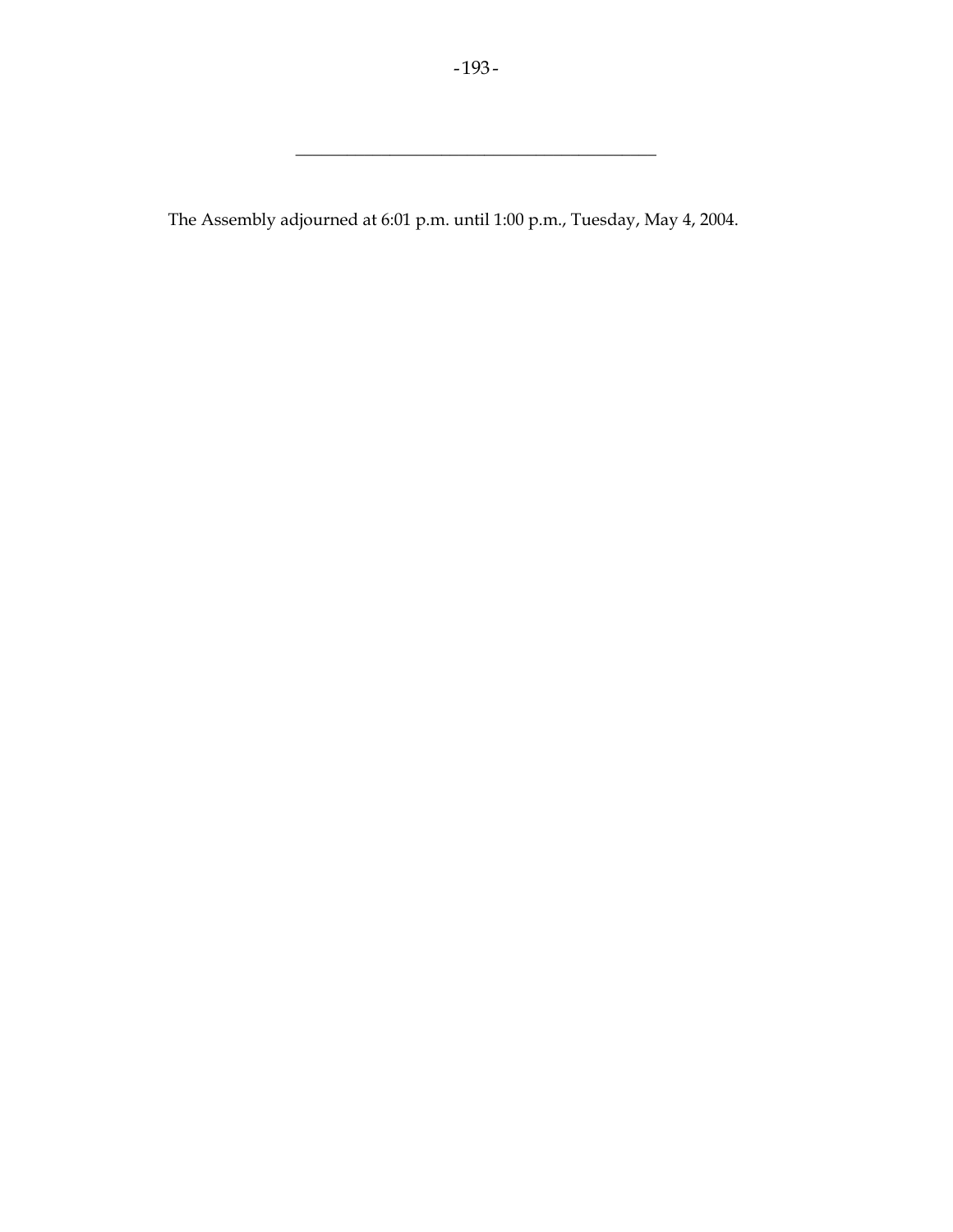### $-194-$

### **No. 83**

# **VOTES AND PROCEEDINGS**

### **of the**

## **YUKON LEGISLATIVE ASSEMBLY**

### **31st Legislative Assembly First Session**

# Tuesday, May 4, 2004

The Speaker took the Chair at 1:00 p.m.

### **TRIBUTES**

### **National Mental Health Week**

 The Hon. Mr. Jenkins, Minister of Health and Social Services, Mr. Fairclough, Member for Mayo-Tatchun, and Ms. Duncan, Leader of the Third Party, recognized May 3 to May 9, 2004 as National Mental Health Week.

#### **Fair Trade Week**

 The Hon. Mr. Fentie, Premier, and Mr. Hardy, Leader of the Official Opposition, recognized May 3 to 9, 2004 as Fair Trade Week.

#### **NOTICE RE GOVERNMENT PRIVATE MEMBERS' BUSINESS**

 Pursuant to Standing Order 14.2(7), the Hon. Mr. Jenkins, Government House Leader, identified Motion #43 and Motion #276 as being the items to be called during Government Private Members' Business on Wednesday, May 5, 2004.

### **COMMITTEE OF THE WHOLE**

According to Order, the Assembly resolved into Committee of the Whole.

Progress was reported on the following Bill:

Bill #10 - First Appropriation Act, 2004-05 -Hon. Mr. Fentie

The report of the Chair was adopted.

The Assembly adjourned at 5:59 p.m. until 1:00 p.m., Wednesday, May 5, 2004.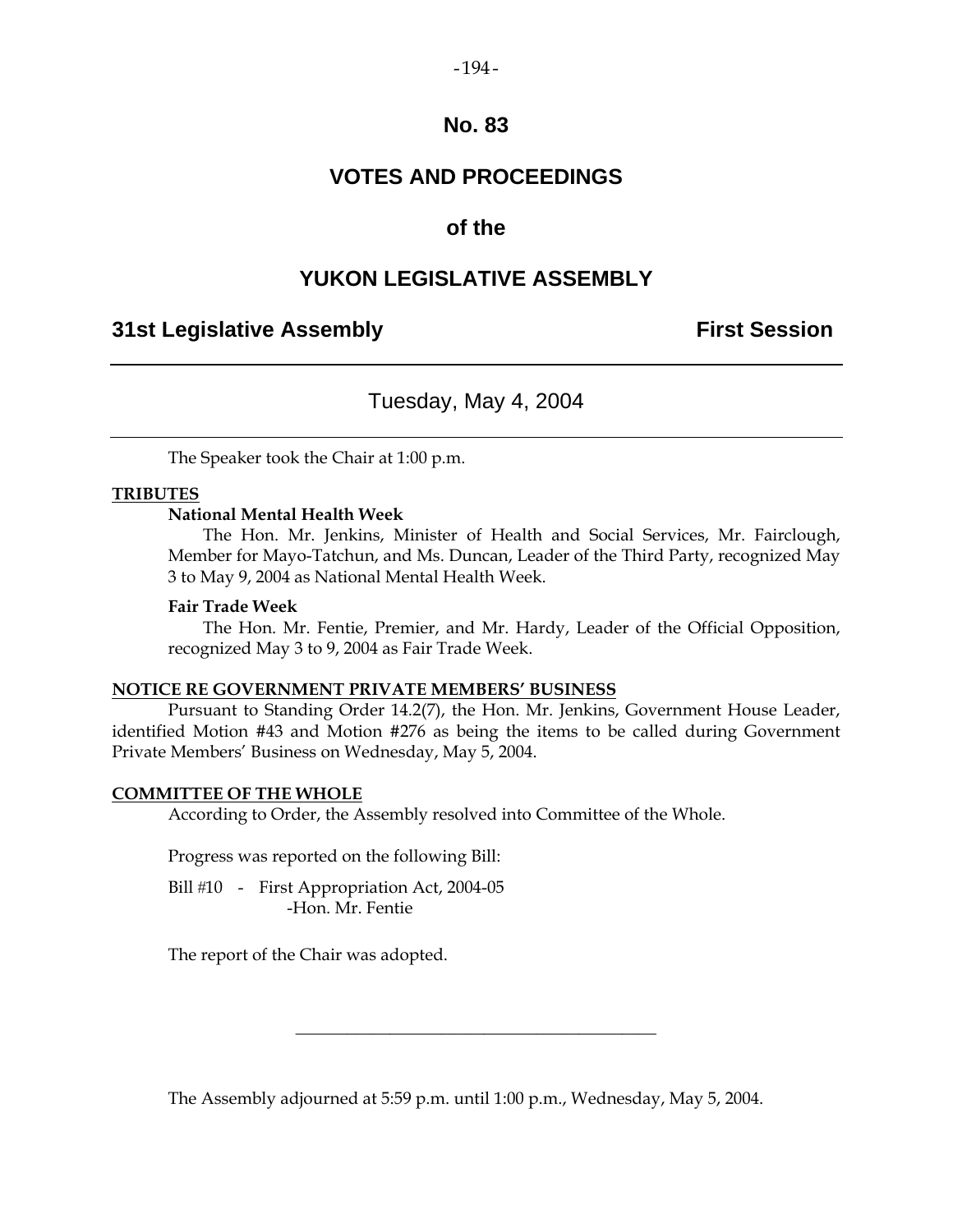### $-195-$

### **No. 84**

# **VOTES AND PROCEEDINGS**

### **of the**

## **YUKON LEGISLATIVE ASSEMBLY**

## **31st Legislative Assembly First Session**

## Wednesday, May 5, 2004

The Speaker took the Chair at 1:00 p.m.

### **TRIBUTES**

### **Hepatitis C Awareness Month**

 The Hon. Mr. Jenkins, Minister of Health and Social Services, on behalf of all Members, recognized May as being Hepatitis C Awareness Month.

#### **In Remembrance of Randy Brant**

 Mr. McRobb, Member for Kluane, paid tribute to Randy Brant, who passed away on April 17, 2004. Mr. Brant was known for his work with First Nations in Yukon and Canada.

#### **UNANIMOUS CONSENT REQUESTED TO PROCEED WITH MOTION #280**

 The Hon. Mr. Jenkins, Government House Leader, requested unanimous consent to call Motion #280, standing in the name of Mrs. Peter, Member for Vuntut Gwitchin, for debate. Unanimous consent was denied.

### **GOVERNMENT PRIVATE MEMBERS' BUSINESS MOTIONS OTHER THAN GOVERNMENT MOTIONS**

Moved by Mr. Rouble, Member for Southern Lakes:

 THAT it is the opinion of this House that the Government of Yukon should implement an action plan to deal with Fetal Alcohol Spectrum Disorder that includes the following:

- (1) promoting prevention programs to eliminate alcohol consumption by high-risk parents in order to foster the birth of healthy babies,
- (2) establishing a system of early diagnosis of FASD before the age of six,
- (3) supporting people and families with FASD through a wide range of services such as professional counselling and foster homes in order to provide a stable, nurturing home environment,
- (4) enhancing supported living arrangements for adults with FASD, and
- (5) forming a diagnostic team of professionals trained in personal counselling and social work/health to provide services to Yukon schools in order to provide support for FASD students and their families. **(Motion #43)**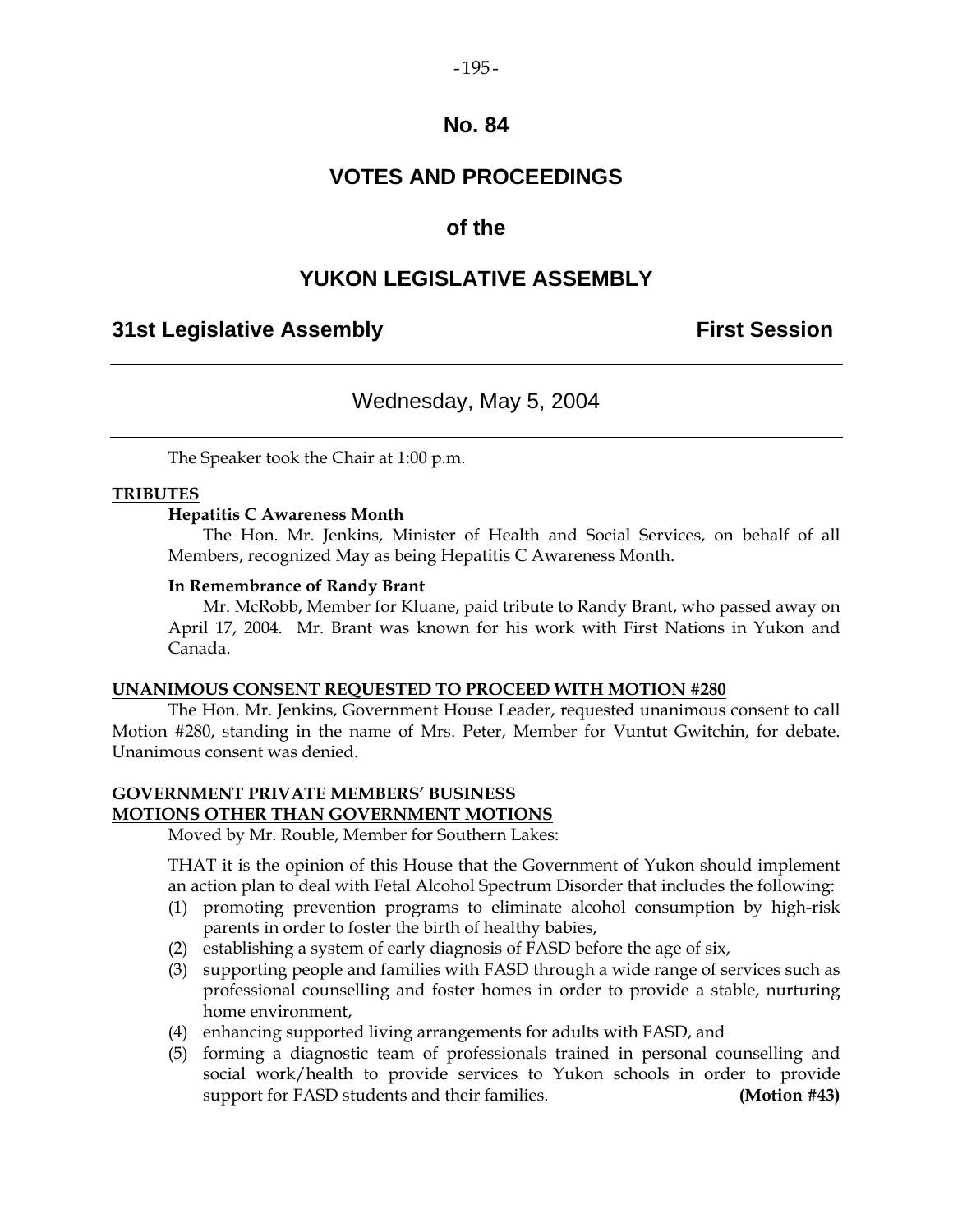A debate arising on the motion, it was moved by Mr. Fairclough, Member for Mayo-Tatchun, in amendment thereto:

THAT Motion #43 be amended by adding the following:

 "(6) providing appropriate resources at the community level to enable voluntary screening of adult persons who may have undiagnosed FASD."

 A debate arising on the amendment, it was agreed to on the following recorded Division:

|                   | YEA            |                       |    |
|-------------------|----------------|-----------------------|----|
| Fentie<br>Jenkins | Hart<br>Rouble | Fairclough<br>Cardiff |    |
| Taylor            | Hassard        | Peter                 | 14 |
| Edzerza           | Cathers        | Duncan                |    |
| Lang              | Hardy          |                       |    |
|                   | <b>NAY</b>     |                       |    |

 $\theta$ 

 A debate arising on Motion #43 as amended, and the question being put, it was agreed to on the following recorded Division:

|                   | YEA              |                       |    |
|-------------------|------------------|-----------------------|----|
| Fentie<br>Jenkins | Hart<br>Rouble   | Fairclough<br>Cardiff |    |
| Taylor            | Hassard          | Peter                 | 14 |
| Edzerza<br>Lang   | Cathers<br>Hardy | Duncan                |    |
|                   |                  |                       |    |

NAY

0

#### **UNANIMOUS CONSENT REQUESTED TO PROCEED WITH MOTION #280**

 The Hon. Mr. Jenkins, Government House Leader, requested and received unanimous consent to call Motion #280, standing in the name of Mrs. Peter Member for Vuntut Gwitchin, for debate.

### **OPPOSITION PRIVATE MEMBERS' BUSINESS MOTIONS OTHER THAN GOVERNMENT MOTIONS**

Moved by Mrs. Peter, Member for Vuntut Gwitchin:

 THAT this House encourages the Government of Yukon to work with the Vuntut Gwitchin, the Tr'ondek Hwech'in, the Na Cho Nyak Dun and the Tetlit Gwitchin First Nations, as well as the Governments of Canada and the Northwest Territories, to ensure that any celebration of the 25th anniversary of the Dempster Highway recognizes the role played by First Nations people in making this project possible. **(Motion #280)**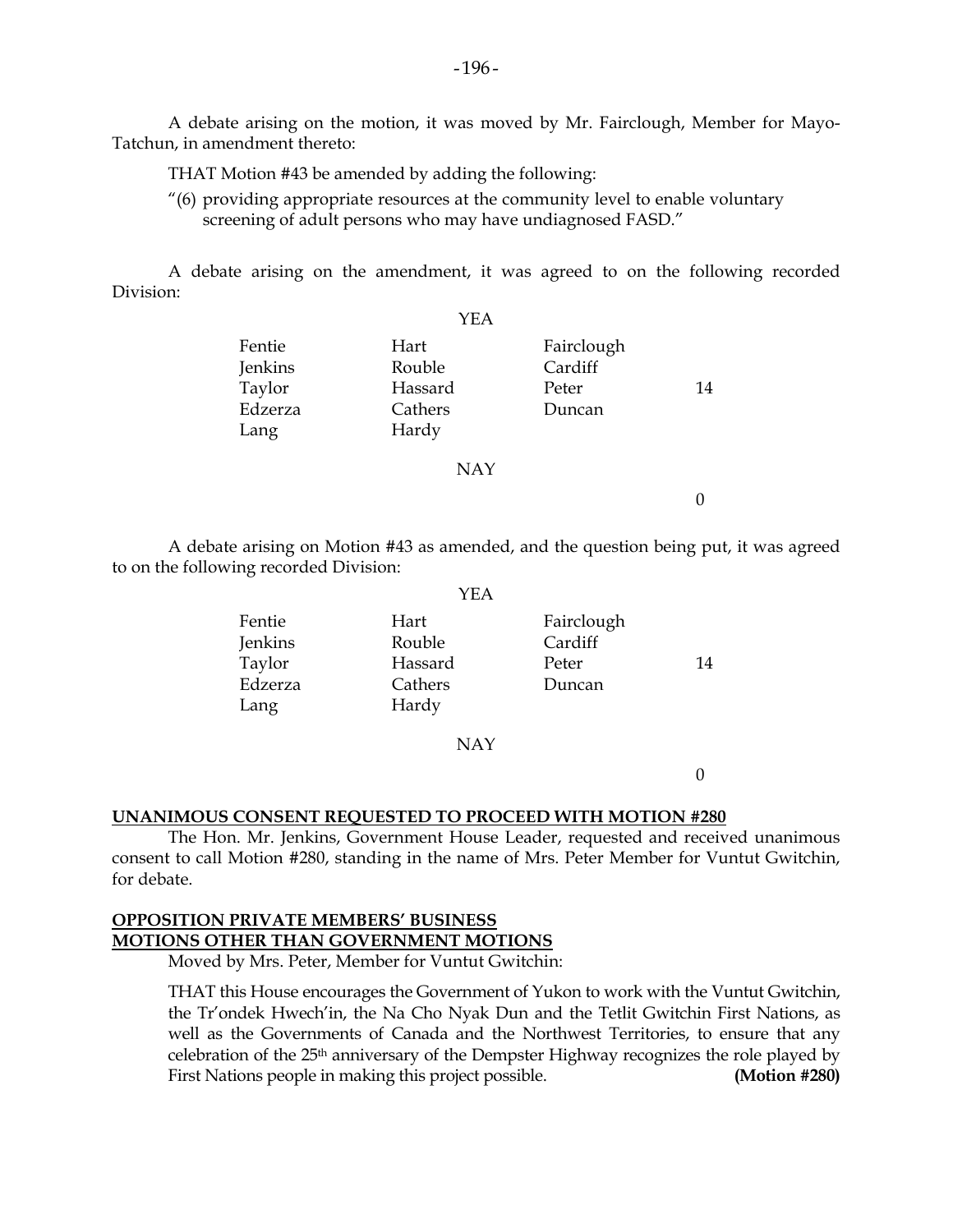A debate arising on Motion #280 and the question being put, it was agreed to on the following recorded Division:

|         | YEA     |            |    |
|---------|---------|------------|----|
| Fentie  | Hart    | Fairclough |    |
| Jenkins | Rouble  | Cardiff    |    |
| Taylor  | Hassard | Peter      | 14 |
| Edzerza | Cathers | Duncan     |    |
| Lang    | Hardy   |            |    |
|         |         |            |    |

NAY

0

### **GOVERNMENT PRIVATE MEMBERS' BUSINESS MOTIONS OTHER THAN GOVERNMENT MOTIONS**

Moved by Mr. Hassard, Member for Southern Lakes:

 THAT this House urges the Yukon Government to continue the Yukon Film Incentive Program which has attracted a number of film productions, and to continue working with industry to enhance the Yukon's competitiveness. **(Motion #276)** 

 A debate arising on the motion, it was moved by Mr. Hardy, Leader of the Official Opposition, in amendment thereto:

 THAT Motion #276 be amended by replacing the word "continue", where it first appears, with the words "expand and strengthen" and adding after the word "competitiveness" the following:

 "and provide a supportive climate for Yukon film-makers to achieve their creative, cultural and economic goals."

### **Quorum Count**

 At 5:55 p.m., during debate on the amendment, the Hon. Mr. Jenkins, Government House Leader, rose on a Point of Order to state that there did not appear to be a quorum present. Pursuant to Standing Order 3(2), the Speaker rang the bells and then did a count. A quorum was present.

 A debate arising on the amendment and the time reaching 6:00 p.m. with Mr. Hardy, Leader of the Official Opposition, speaking to it, the Speaker, pursuant to Standing Order 2(2) adjourned the House until 1:00 p.m. the following day, and debate on the amendment and on Motion #276 was accordingly adjourned.

\_\_\_\_\_\_\_\_\_\_\_\_\_\_\_\_\_\_\_\_\_\_\_\_\_\_\_\_\_\_\_\_\_\_\_\_\_\_\_\_\_\_

The Assembly adjourned at 6:00 p.m. until 1:00 p.m., Thursday, May 6, 2004.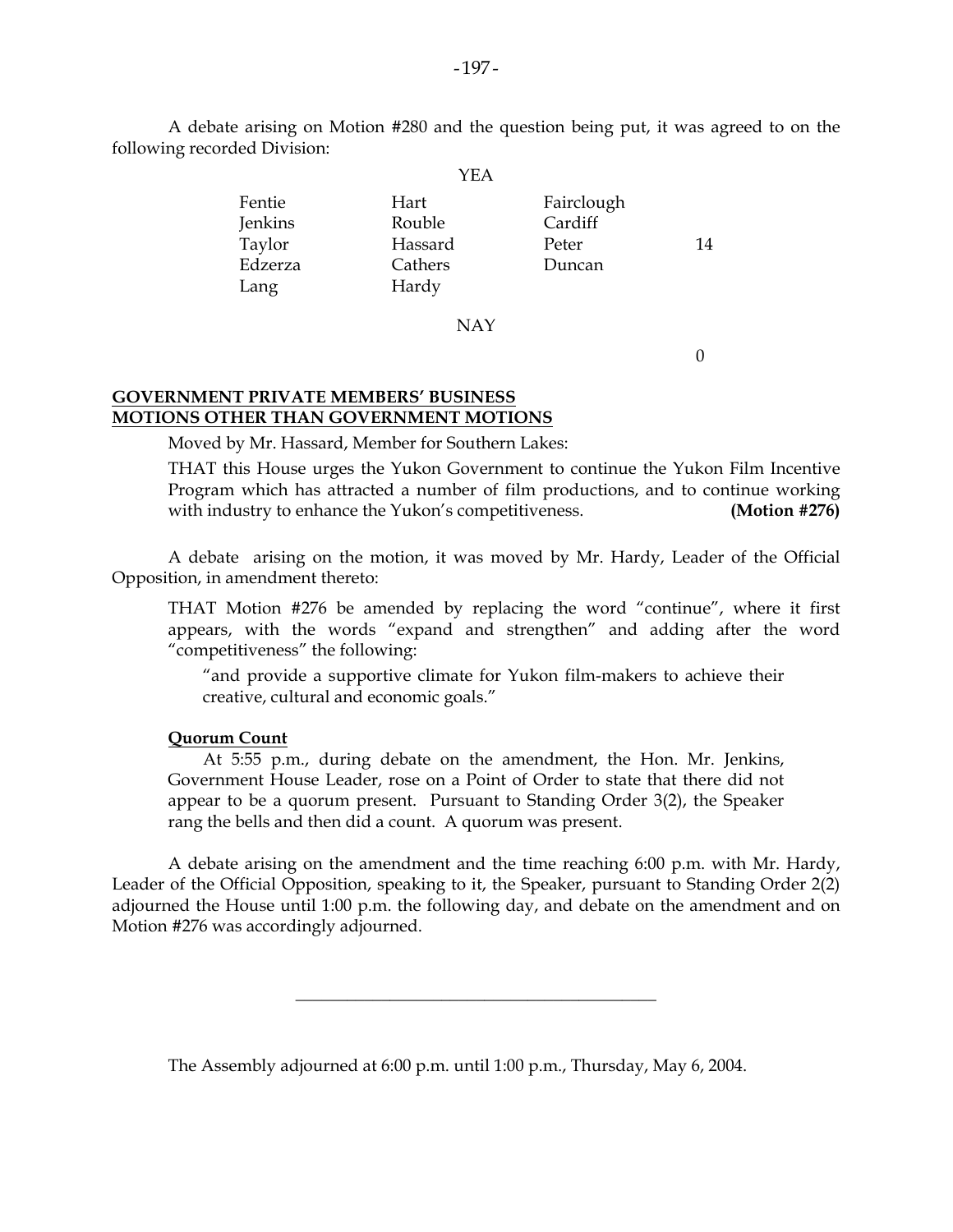#### $-198-$

### **No. 85**

# **VOTES AND PROCEEDINGS**

### **of the**

## **YUKON LEGISLATIVE ASSEMBLY**

### **31st Legislative Assembly First Session**

## Thursday, May 6, 2004

The Speaker took the Chair at 1:00 p.m.

### **TRIBUTES**

### **International Youth Week**

 The Hon. Mr. Fentie, Premier, and Mrs. Peter, Member for Vuntut Gwitchin, recognized May 3 -9, 2004 as International Youth Week.

#### **Speech and Hearing Month**

 The Hon. Mr. Jenkins, Minister of Health and Social Services, recognized May as Speech and Hearing Month.

#### **TABLING RETURNS AND DOCUMENTS**

Hon. Mr. Hart, Minister of Community Services

Dawson City: The Town of the City of Dawson Trusteeship - Background and Consequences (Report dated April 30, 2004) by André Carrel

**(Sessional Paper #99)** 

#### **FILED DOCUMENT**

 During Question Period, the Hon. Mr. Jenkins, Minister of Health and Social Services, filed the following document:

- Social Assistance information re: subset of 2003-04 caseload **(Filed Document #40)** 

#### **COMMITTEE OF THE WHOLE**

According to Order, the Assembly resolved into Committee of the Whole.

#### **Quorum Count**

 At 5:09 p.m., Mr. Cathers, Member for Lake Laberge, rose on a Point of Order to state that there did not appear to be a quorum present. Pursuant to Standing Order 3(4), the Chair of Committee of the Whole rang the bells and then did a count. A quorum was present for the count.

Progress was reported on the following Bill: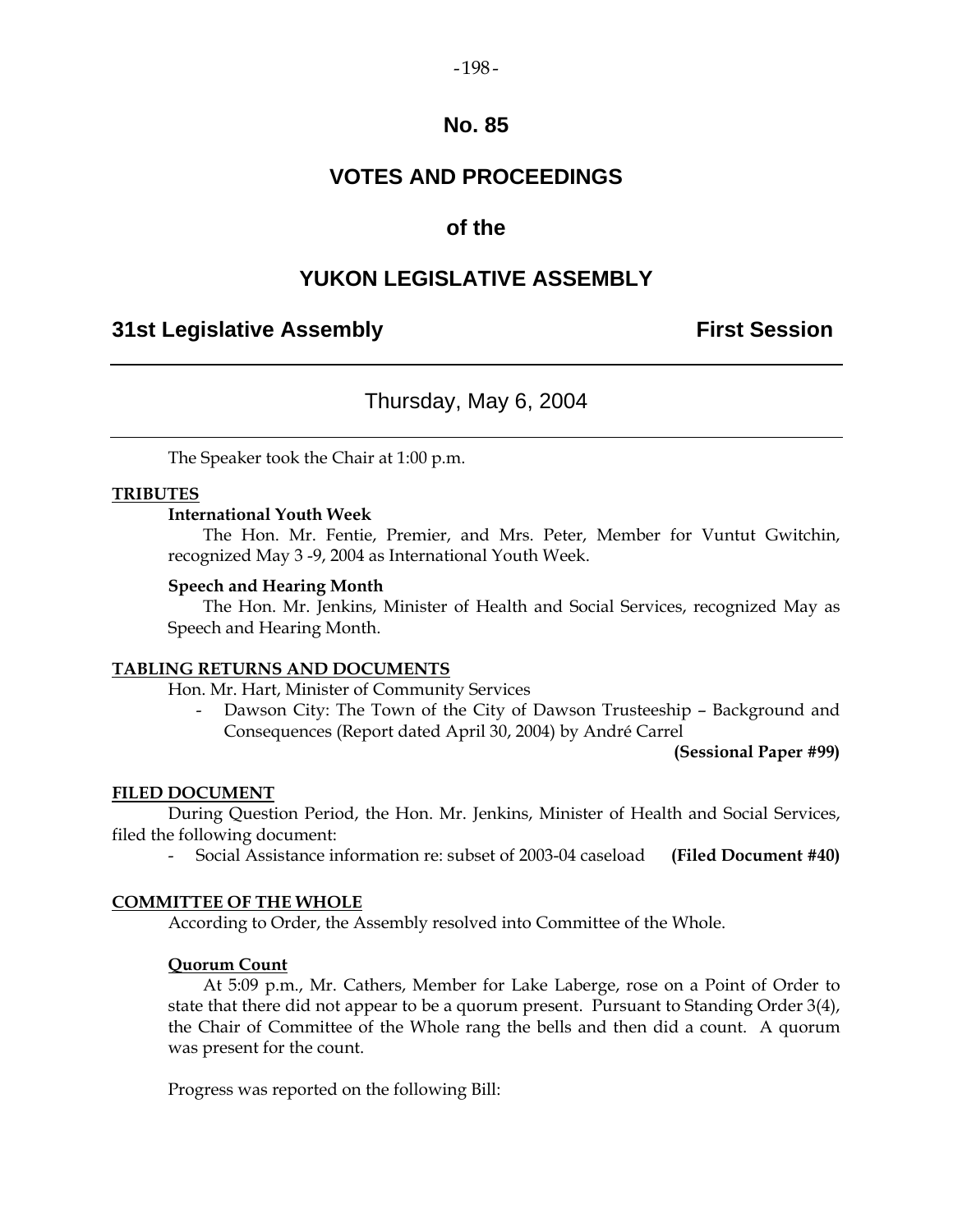Bill #10 - First Appropriation Act, 2004-05 -Hon. Mr. Fentie

The report of the Chair was adopted.

The Assembly adjourned at 5:58 p.m. until 1:00 p.m., Monday, May 10, 2004.

 $\_$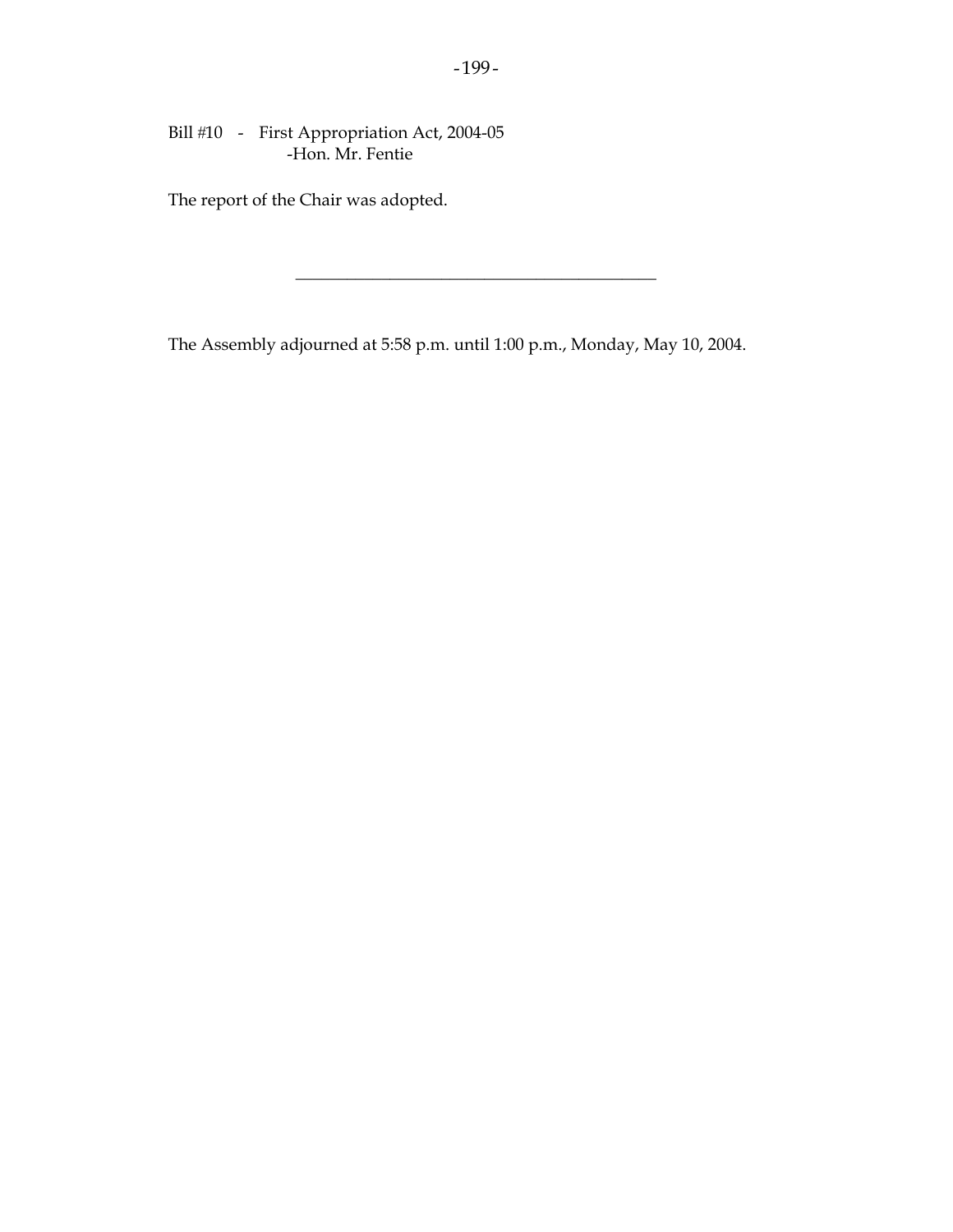#### $-200-$

### **No. 86**

# **VOTES AND PROCEEDINGS**

### **of the**

### **YUKON LEGISLATIVE ASSEMBLY**

### **31st Legislative Assembly First Session**

## Monday, May 10, 2004

 The Clerk, Patrick L. Michael, advised the House pursuant to section 24 of the *Legislative Assembly Act*, that the Speaker would be absent from the House. Thereupon, the Deputy Speaker took the Chair, called the House to order and said prayers.

#### **TRIBUTES**

 **Police Week** 

 The Hon. Ms. Taylor, Minister of Justice, and Ms. Duncan, Leader of the Third Party, recognized May 9 – 15, 2004 as Police Week.

#### **National Nursing Week**

 The Hon. Mr. Jenkins, Minister of Health and Social Services, Mr. Fairclough, Member for Mayo-Tatchun, and Ms. Duncan, Leader of the Third Party, recognized May 10 – 16, 2004 as National Nursing Week.

### **GOVERNMENT BILLS (Second Reading)**

The following Bill was called for Second Reading:

 Bill #45 - Act to Amend the Assessment and Taxation Act -Hon. Mr. Hart

 A debate arising on the motion for Second Reading of Bill #45, and the question being put, it was agreed to on the following recorded Division:

YEA

| Fentie  | Lang    | McRobb     |    |
|---------|---------|------------|----|
| Jenkins | Hart    | Fairclough |    |
| Taylor  | Hassard | Cardiff    | 15 |
| Kenyon  | Cathers | Peter      |    |
| Edzerza | Hardy   | Duncan     |    |

NAY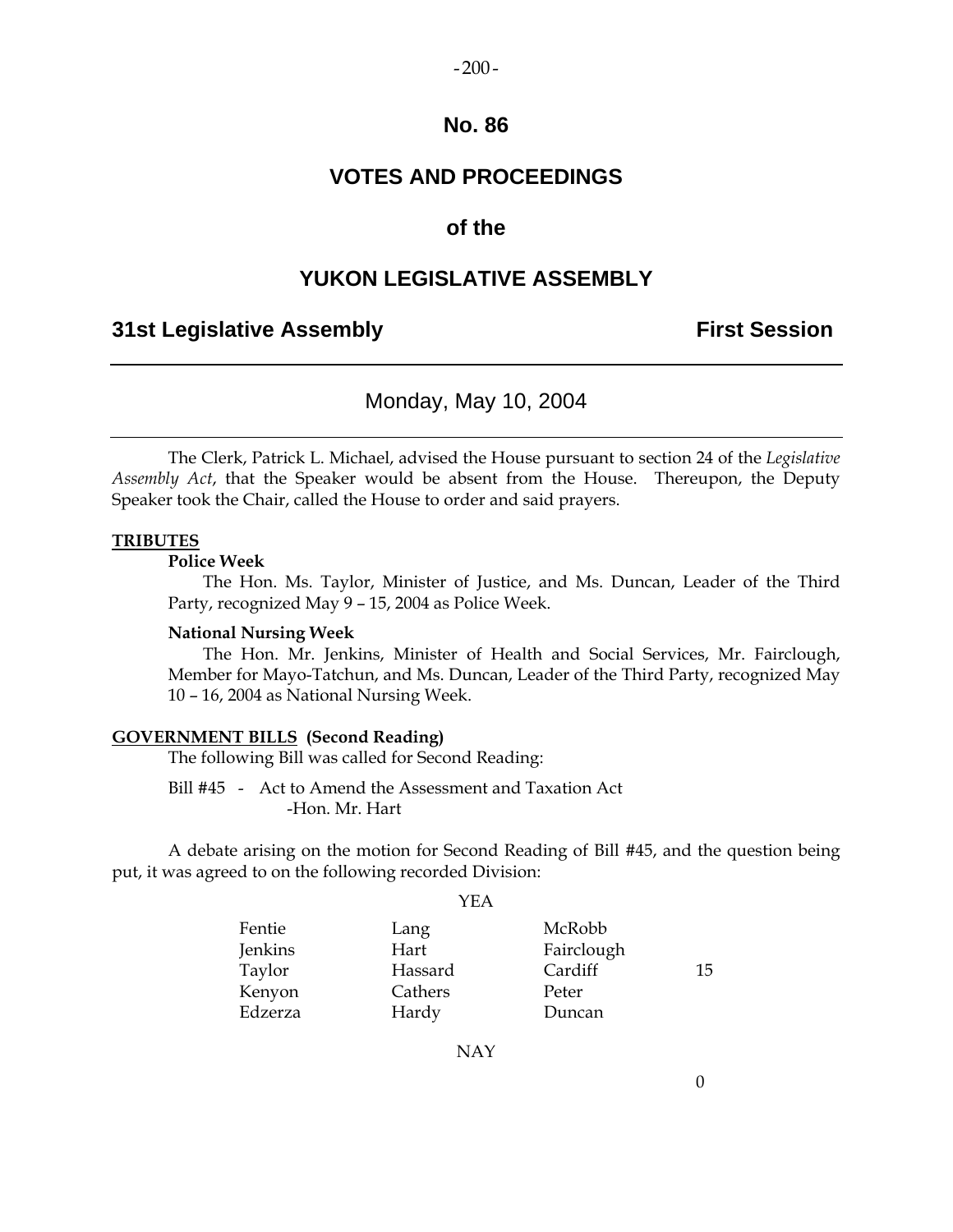Bill #45, entitled *Act to Amend the Assessment and Taxation Act*, was accordingly, referred to Committee of the Whole.

#### **COMMITTEE OF THE WHOLE**

According to Order, the Assembly resolved into Committee of the Whole.

Progress was reported on the following Bill:

Bill #10 - First Appropriation Act, 2004-05 -Hon. Mr. Fentie

The report of the Deputy Chair was adopted.

The Assembly adjourned at 5:56 p.m. until 1:00 p.m., Tuesday, May 11, 2004.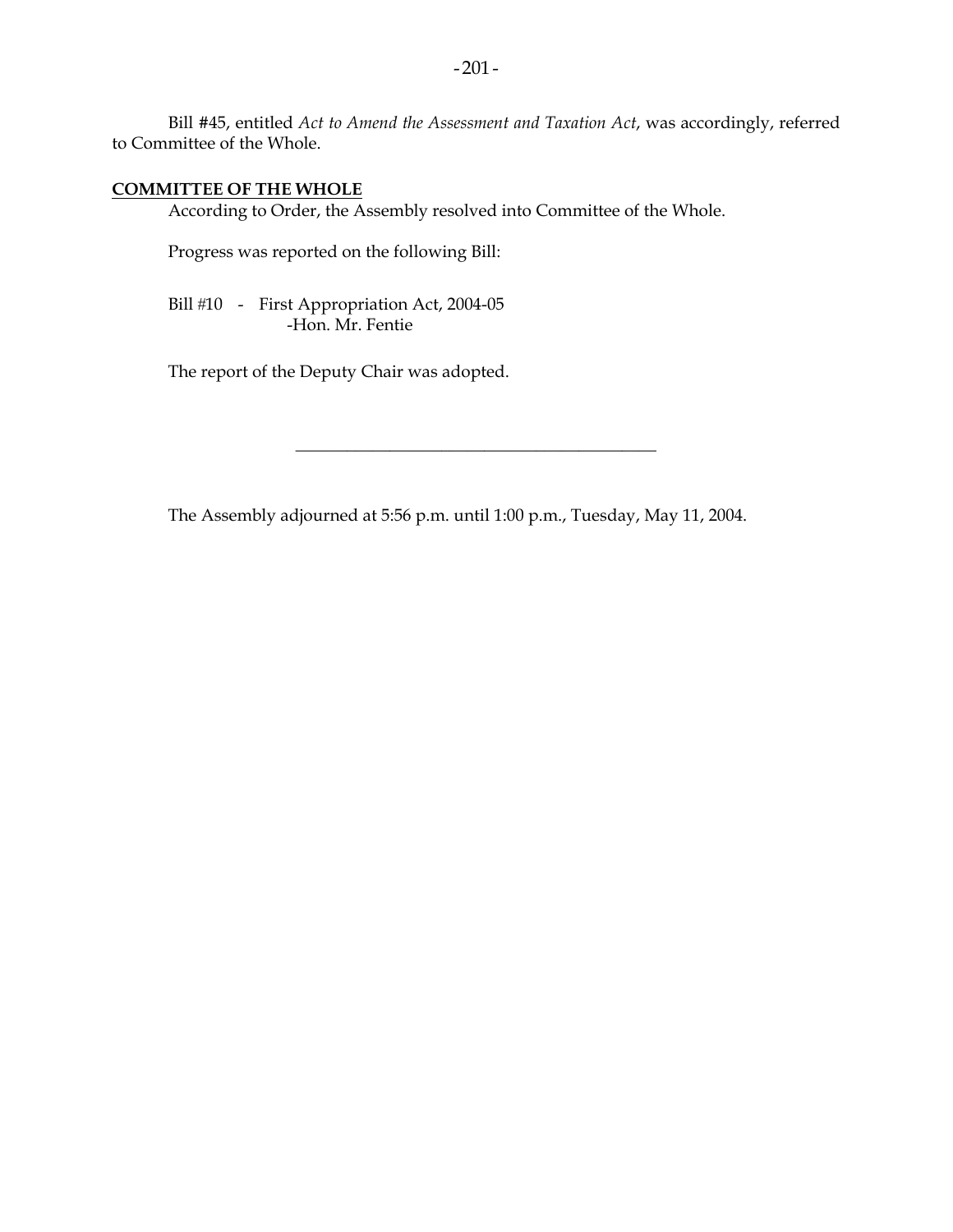### $-202-$

### **No. 87**

### **VOTES AND PROCEEDINGS**

### **of the**

### **YUKON LEGISLATIVE ASSEMBLY**

### **31st Legislative Assembly First Session**

### Tuesday, May 11, 2004

 The Clerk, Patrick L. Michael, advised the House pursuant to section 24 of the *Legislative Assembly Act*, that the Speaker would be absent from the House. Thereupon, the Deputy Speaker took the Chair, called the House to order and said prayers.

#### **FILED DOCUMENTS**

 During Question Period, Mr. Hardy, Leader of the Official Opposition, filed the following documents:

- Northern Splendor Reindeer Farm; letter to, from Edward Huebert, Deputy Minister of Environment (dated April 20, 2004) **(Filed Document #41)**
- Northern Splendor Reindeer Farm; letter to; re: Compensation for reindeer operation, from Edward Huebert, Deputy Minister of Environment (dated May 5, 2004) **(Filed Document #42)**

#### **NOTICE RE OPPOSITION PRIVATE MEMBERS BUSINESS**

 Pursuant to Standing Order 14.2(3), Mr. McRobb, Official Opposition House Leader, informed the House that the Official Opposition Members' did not wish to identify any items to be called during Opposition Private Members' Business on Wednesday, May 12, 2004.

 Pursuant to Standing Order 14.2(3), Ms. Duncan, Leader of the Third Party, informed the House that the Third Party Member did not wish to identify any items to be called during Opposition Private Members' Business on Wednesday, May 12, 2004.

#### **COMMITTEE OF THE WHOLE**

According to Order, the Assembly resolved into Committee of the Whole.

Progress was reported on the following Bill:

Bill #10 - First Appropriation Act, 2004-05 -Hon. Mr. Fentie

The report of the Deputy Chair was adopted.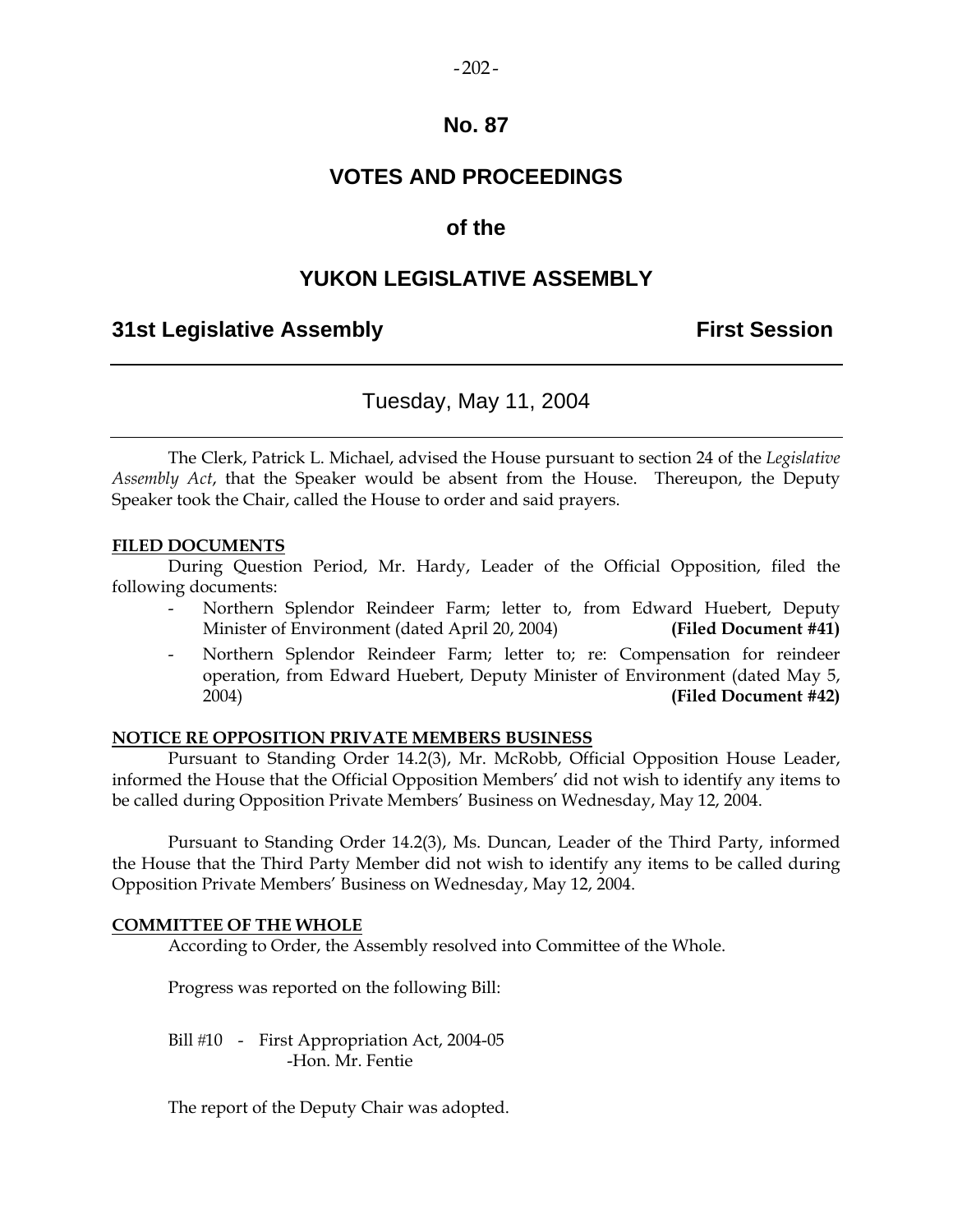\_\_\_\_\_\_\_\_\_\_\_\_\_\_\_\_\_\_\_\_\_\_\_\_\_\_\_\_\_\_\_\_\_\_\_\_\_\_\_\_\_\_

The Assembly adjourned at 5:59 p.m. until 1:00 p.m., Wednesday, May 12, 2004.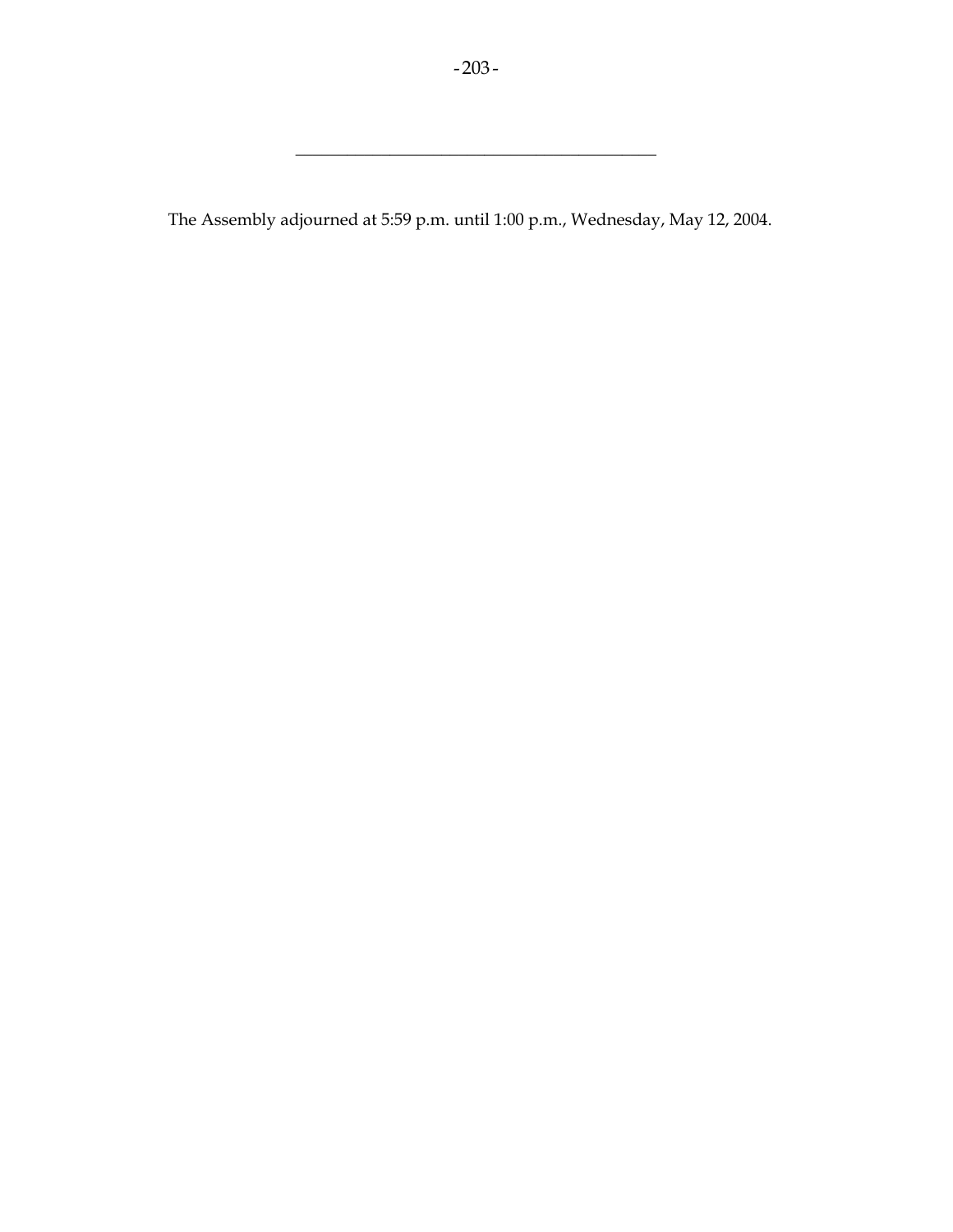#### $-204-$

### **No. 88**

# **VOTES AND PROCEEDINGS**

### **of the**

### **YUKON LEGISLATIVE ASSEMBLY**

### **31st Legislative Assembly First Session**

### Wednesday, May 12, 2004

 The Clerk, Patrick L. Michael, advised the House pursuant to section 24 of the *Legislative Assembly Act*, that the Speaker would be absent from the House. Thereupon, the Deputy Speaker took the Chair, called the House to order and said prayers.

#### **TRIBUTES**

#### **Canada Health Day**

 The Hon. Mr. Jenkins, Minster of Health and Social Services, Mr. Cardiff, Member for Mount Lorne, and Ms. Duncan, Leader of the Third Party, recognized May 12, 2004 as being Canada Health Day.

### **Twentieth Anniversary of Municipal Incorporation of Watson Lake, Mayo, Teslin, Haines Junction and Carmacks**

 The Hon. Mr. Hart, Minister of Community Services, and Mr. Cardiff, Member for Mount Lorne, recognized the year of 2004 as the twentieth anniversary of municipal incorporation of the Town of Watson Lake on April 1, the Village of Mayo on June 1, the Village of Teslin on August 1, the Village of Haines Junction on October 1, and the Village of Carmacks on November 1.

#### **TABLING RETURNS AND DOCUMENTS**

Hon. Ms. Taylor, Minister of Justice

Yukon Law Foundation: audited Financial Statement for the fiscal year ending October 31, 2003 **(Sessional Paper #100)** 

### **FILED DOCUMENTS**

 During Question Period, Mr. Hardy, Leader of the Official Opposition, filed the following documents:

- 'Wildlife species: Rangifer tarandus' **(Filed Document #43)**
- 'Reindeer and caribou, the difference between' **(Filed Document #44)**

#### **COMMITTEE OF THE WHOLE**

According to Order, the Assembly resolved into Committee of the Whole.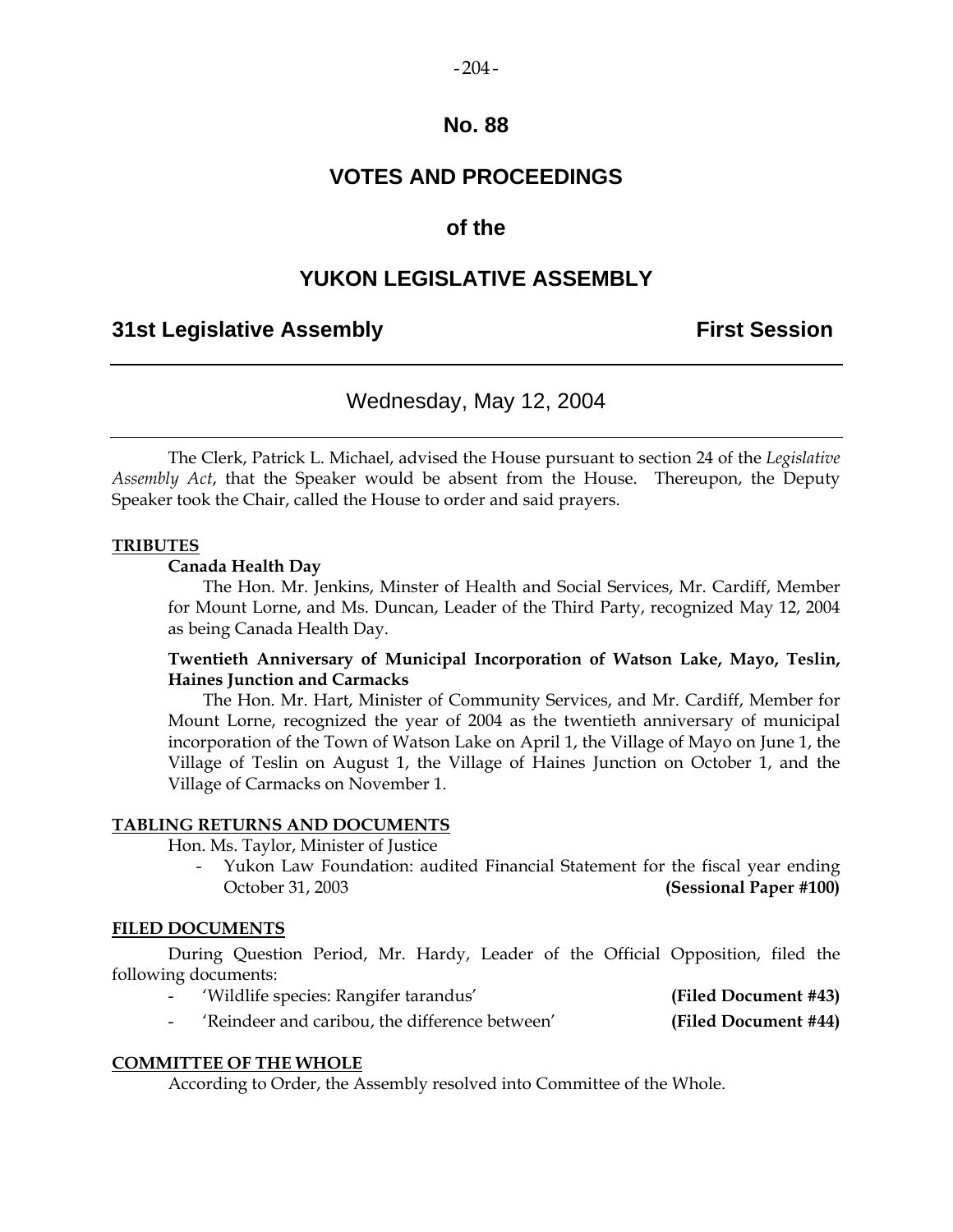Progress was reported on the following Bill:

Bill #10 - First Appropriation Act, 2004-05 -Hon. Mr. Fentie

The report of the Deputy Chair was adopted.

The Assembly adjourned at 6:01 p.m. until 1:00 p.m., Thursday, May 13, 2004.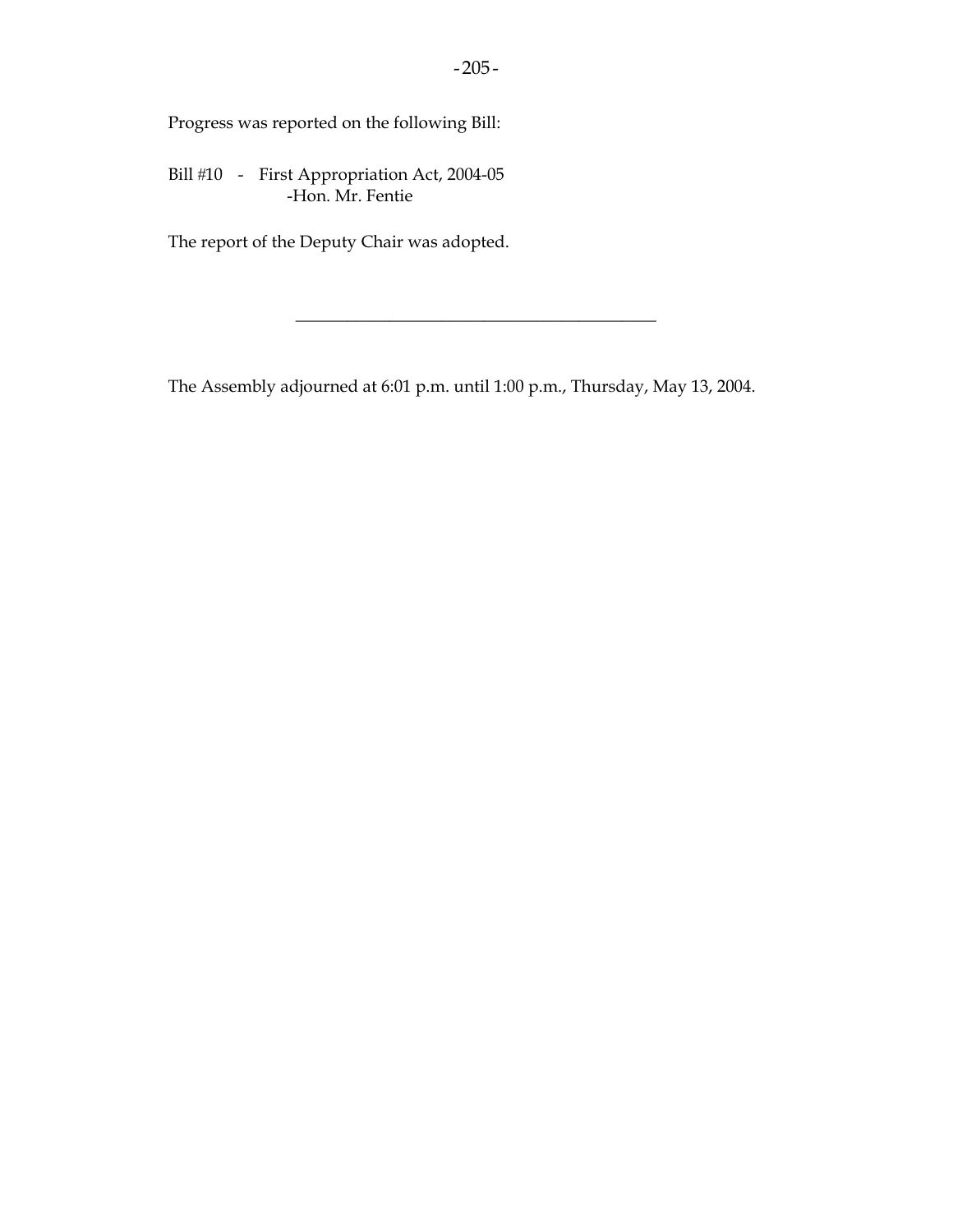#### $-206-$

### **No. 89**

# **VOTES AND PROCEEDINGS**

### **of the**

## **YUKON LEGISLATIVE ASSEMBLY**

### **31st Legislative Assembly First Session**

## Thursday, May 13, 2004

 The Clerk, Patrick L. Michael, advised the House pursuant to section 24 of the *Legislative Assembly Act*, that the Speaker would be absent from the House. Thereupon, the Deputy Speaker took the Chair, called the House to order and said prayers.

#### **TRIBUTES**

#### **International Day of Families**

 The Hon. Mr. Jenkins, Minster of Health and Social Services, and Mr. Cardiff, Member for Mount Lorne, recognized May 15, 2004 as being International Day of Families.

#### **DEPUTY SPEAKER'S RULING (Re: Unparliamentary Language imputing falsehoods)**

 Prior to proceeding with Question Period the Deputy Speaker, Patrick Rouble, gave the following ruling on a Point of Order raised on Wednesday, May 12, 2004, by the Member for Kluane.

"At issue was the statement by the Minister of Energy, Mines and Resources that 'for the Members opposite to insinuate that the Government owns the herd is in fact a falsehood. It is not true.'

The Member for Kluane is correct in his assertion that the use of the term falsehood, in that context, violates Standing Order 19(h), in that the Minister of Energy, Mines and Resources charged another Member with uttering a deliberate falsehood.

Unfortunately other such statements were made yesterday. Members will recall that the Chair expressed his discomfort with the term 'misinformation' as employed by the Leader of the Official Opposition. The term 'false excuses' was also used.

The Chair appreciates that Members disagree about issues raised in the House. However, Members must be judicious in how they express such disagreement. As a rule, Members are free to assert the truthfulness of their own statements. It is not in order for them to question the truthfulness of statements made by other Members. As Beauchesne's Parliamentary Rules and Forms notes in annotation 494: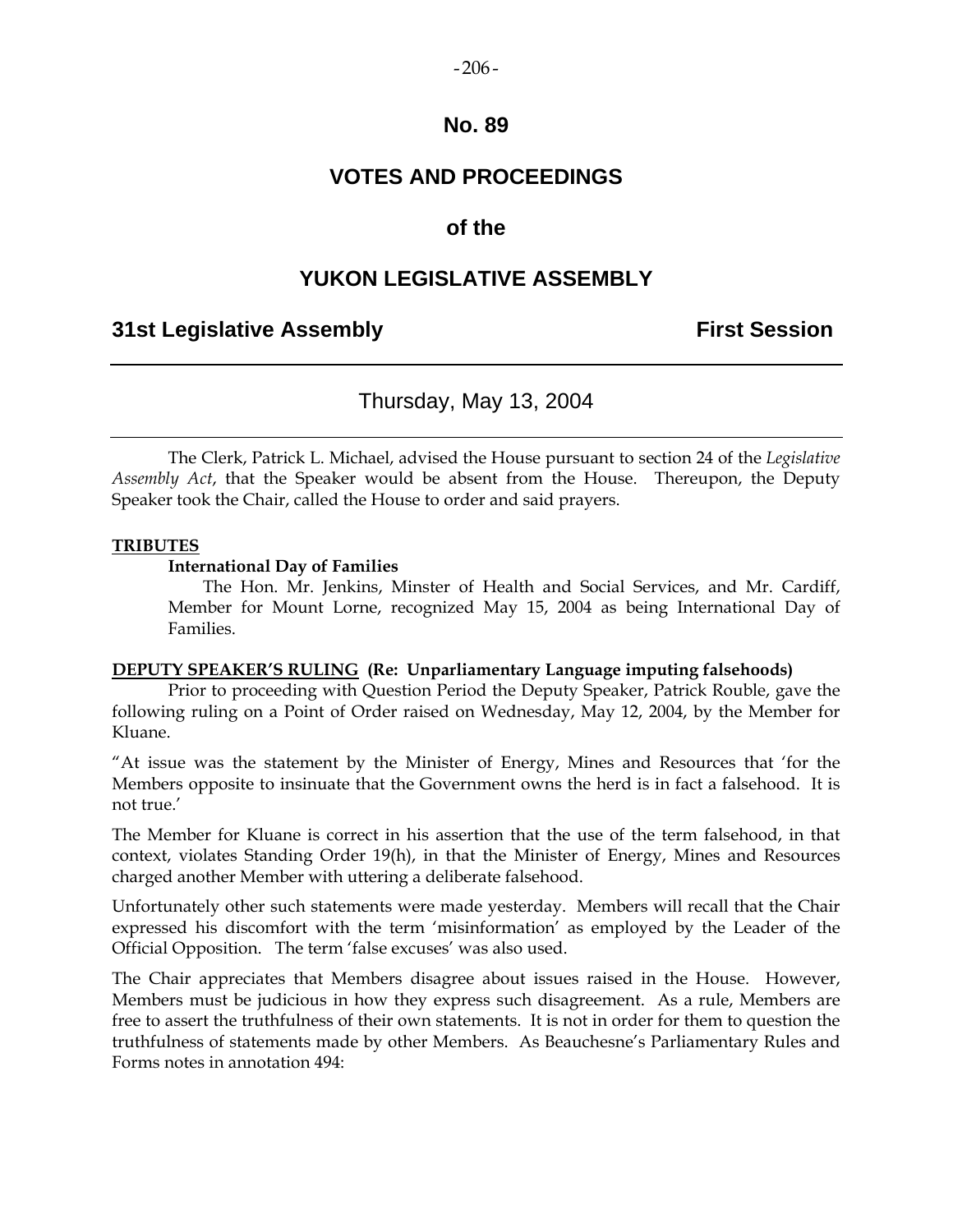'It has been formally ruled by Speakers that statements by Members respecting themselves and particularly within their own knowledge must be accepted. It is not unparliamentary temperately to criticize statements made by Members are being contrary to the facts; but no imputation of intentional falsehood is permissible. On rare occasions this may result in the house having to accept two contradictory accounts of the same incident.'

Members should also be respectful of one another when expressing their disagreement. The use of phrases such as 'get it into your head' and its variants are insulting and lead to disorder, as occurred yesterday. The Chair thanks all Members in advance for their cooperation in this regard."

### **COMMITTEE OF THE WHOLE**

According to Order, the Assembly resolved into Committee of the Whole.

Progress was reported on the following Bill:

Bill #10 - First Appropriation Act, 2004-05 -Hon. Mr. Fentie

The report of the Acting Chair was adopted.

The Assembly adjourned at 6:01 p.m. until 1:00 p.m., Monday, May 17, 2004.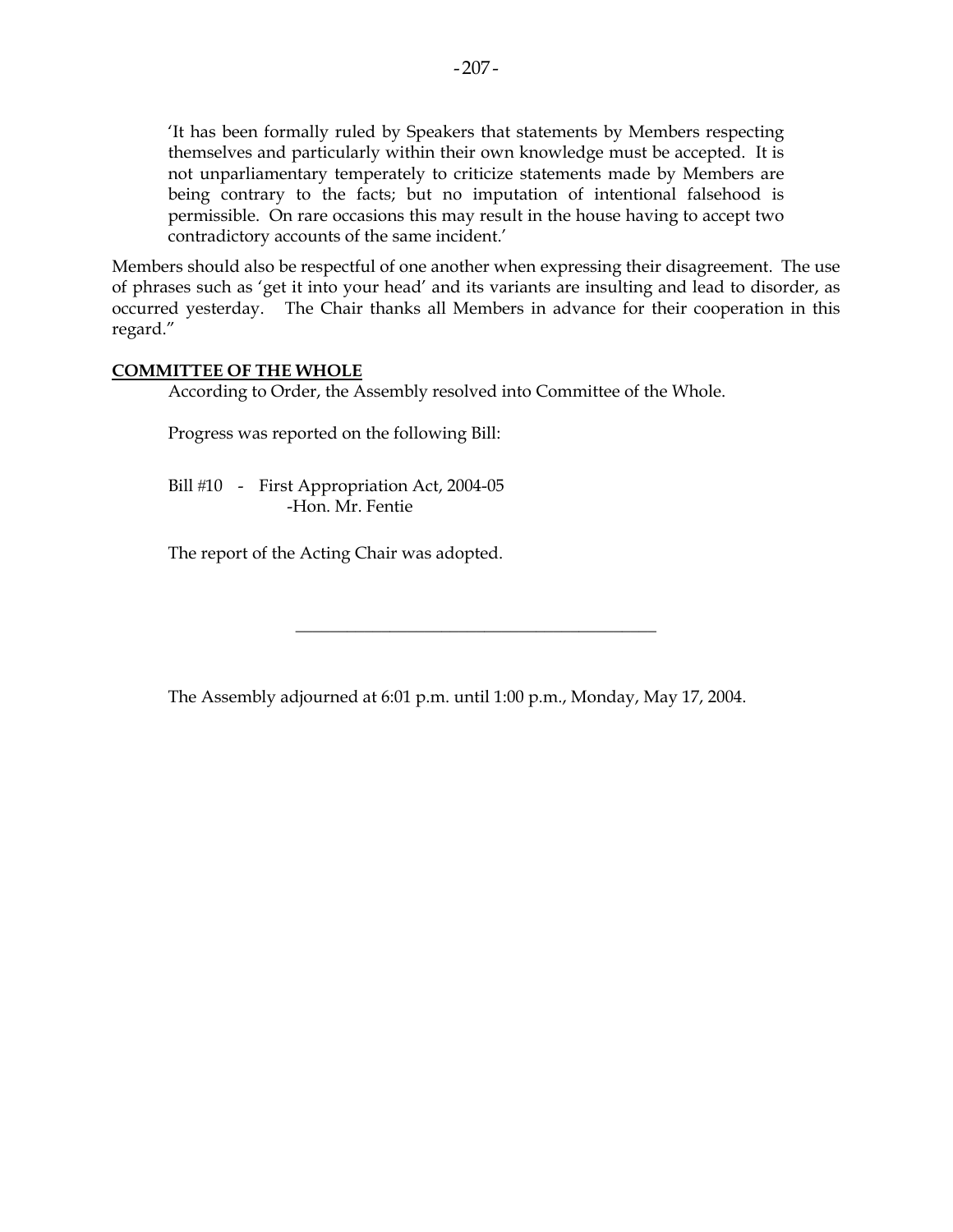#### $-208-$

### **No. 90**

# **VOTES AND PROCEEDINGS**

### **of the**

## **YUKON LEGISLATIVE ASSEMBLY**

### **31st Legislative Assembly First Session**

## Monday, May 17, 2004

The Speaker took the Chair at 1:00 p.m.

### **TRIBUTES**

#### **In recognition of retiring teacher Roxienne Prestone**

 Mr. McRobb, Member for Kluane, paid tribute to Kluane Lake School teacher Roxienne Prestone, who is retiring after 27 years of teaching.

#### **Canada Road Safety Week**

 The Hon. Mr. Hart, Minister of Highways and Public Works, recognized May 21 – 27, 2004 as Canada Road Safety Week.

#### **Emergency Medical Services Week**

 The Hon. Mr. Jenkins, Minister of Health and Social Services, and Mr. Fairclough, Member for Mayo-Tatchun, recognized May 16-22, 2004 as Emergency Medical Services Week.

#### **TABLING RETURNS AND DOCUMENTS**

Hon. Mr. Staffen, Speaker

- Auditor General: Report on Other Matters for the years 2000 to 2003

 **(Sessional Paper #101)** 

- Ombudsman and Information and Privacy Commissioner 2002 Annual Report

**(Sessional Paper #102)**

Hon. Mr. Lang, Minister of Energy, Mines and Resources

- Yukon Minerals Advisory Board 2003 Annual Report **(Sessional Paper #103)**

#### **GOVERNMENT MOTIONS**

Moved by the Hon. Mr. Jenkins, Minister of Health and Social Services:

 THAT this House urges the federal Liberal Government to live up to its fiduciary responsibility to provide health care to aboriginal Canadians resident both on reserves and off reserves, as recommended by the Auditor General and requested by all three territories and all ten provinces. **(Motion #289)**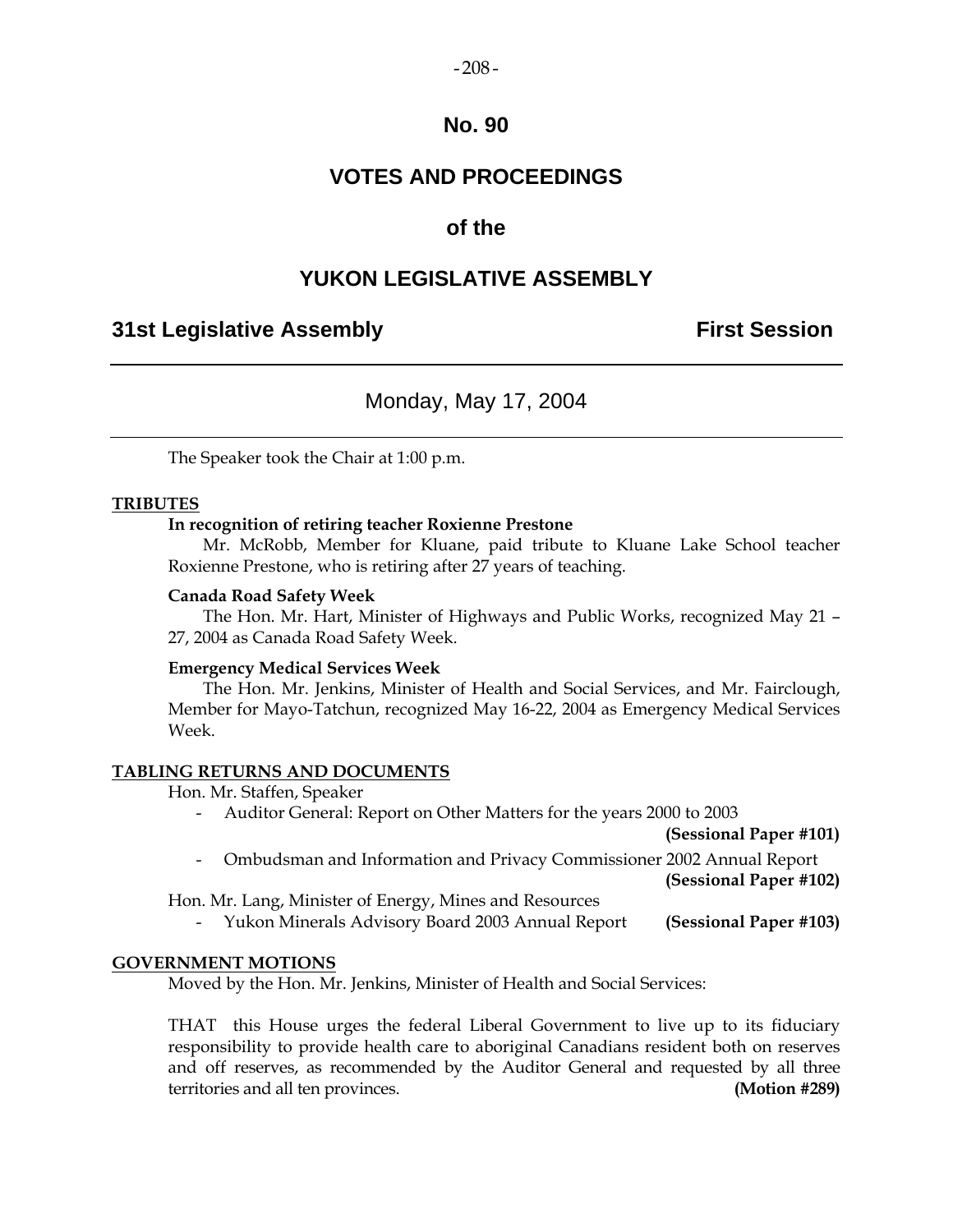A debate arising on Motion #289, and the question being put, it was agreed to on the following recorded Division:

 $\sim$ 

| 14 |
|----|
|    |
|    |
|    |
|    |

Duncan 1

Moved by the Hon. Mr. Jenkins, Government House Leader:

 THAT the membership of the Standing Committee on Public Accounts as established by Motion #21 of the First Session of the 31<sup>st</sup> Legislative Assembly be amended by:

- (1) rescinding the appointments of Hon. Dennis Fentie and Hon. Peter Jenkins, and
- (2) appointing Dean Hassard and Brad Cathers to the Committee. **(Motion #301)**

The question being put on the motion, it was agreed to.

#### **WITHDRAWAL OF MOTION FROM THE ORDER PAPER**

 The Speaker informed the House that Motion #185, standing in the name of the Hon. Mr. Jenkins, Government House Leader, was similar in intent and subject matter to Motion #301, and ordered it be dropped from the Order Paper.

### **COMMITTEE OF THE WHOLE**

According to Order, the Assembly resolved into Committee of the Whole.

#### **Quorum Count**

 At 4:40 p.m., Mr. Cathers, Member for Lake Laberge, rose on a Point of Order to state that there did not appear to be a quorum present. Pursuant to Standing Order 3(4), the Chair of Committee of the Whole rang the bells and then did a count. A quorum was present for the count.

Progress was reported on the following Bill:

Bill #10 - First Appropriation Act, 2004-05 -Hon. Mr. Fentie

The report of the Chair was adopted.

The Assembly adjourned at 5:59 p.m. until 1:00 p.m., Tuesday, May 18, 2004.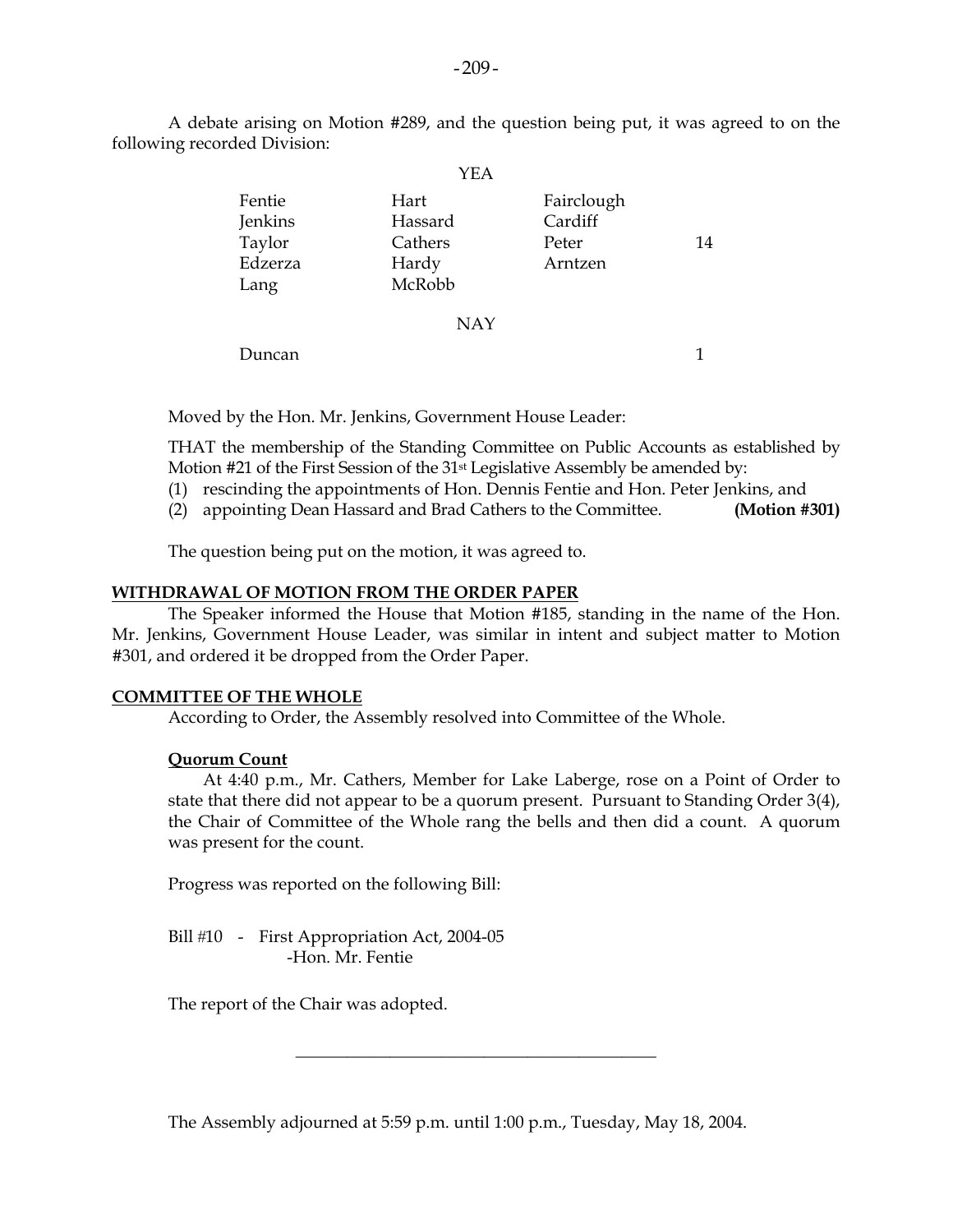### $-210-$

### **No. 91**

## **VOTES AND PROCEEDINGS**

### **of the**

### **YUKON LEGISLATIVE ASSEMBLY**

### **31st Legislative Assembly First Session**

## Tuesday, May 18, 2004

The Speaker took the Chair at 1:00 p.m.

### **TRIBUTES**

#### **Aboriginal Awareness Week**

 The Hon. Mr. Fentie, Premier, Mrs. Peter, Member for Vuntut Gwitchin, and Ms. Duncan, Leader of the Third Party, recognized May 25 – 28, 2004 as Aboriginal Awareness Week.

#### **Yukon Mining and Geology Week**

 The Hon. Mr. Lang, Minister of Energy, Mines and Resources, recognized May 22 – 28, 2004 as Yukon Mining and Geology Week.

#### **National Public Works Week**

 The Hon. Mr. Hart, Minister of Highways and Public Works, on behalf of all Members, recognized May 18-24, 2004 as National Public Works Week.

#### **International Museums Day**

 The Hon. Ms. Taylor, Minister of Tourism and Culture, and Mr. Hardy, Leader of the Official Opposition, recognized May 18, 2004 as being International Museums Day.

#### **TABLING RETURNS AND DOCUMENTS**

Hon. Mr. Fentie, Premier

- Yukon Economic Outlook 2004 (dated April 2004) **(Sessional Paper #104)** 

Hon. Mr. Kenyon, Minister of Environment

- Conflict of Interest Commissioner, letter from (dated April 21, 2004) to Hon. Jim Kenyon, MLA re letters from Hon. Mr. Kenyon to Conflict of Interest Commissioner David Jones **(Filed Document #45)**
- Animal inventory, valuation of (report dated March 2004) by BDO Valuation Inc. **(Sessional Paper #105)**
- Yukon Engineering Services, letter from: to Darrell March, Manager, Financial Services, Dept. of Environment, re: assessments/estimates on civil improvements on aspects of Buchanan's game viewing operation

**(Filed Document #46)**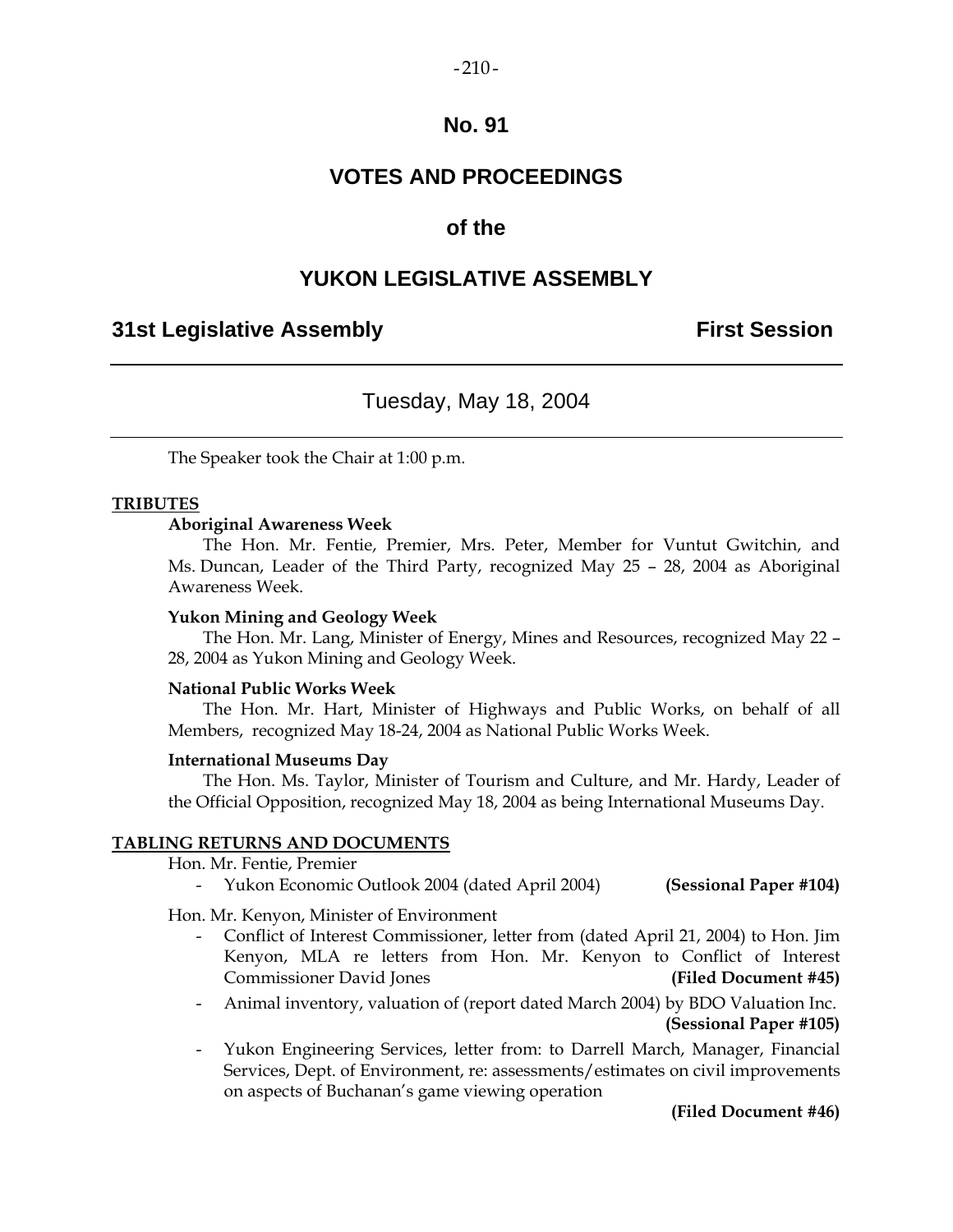### **PETITIONS**

Mr. Cardiff, Member for Mount Lorne, presented the following Petition:

 - Establishing an independent commission of inquiry re removal of Dawson City Mayor and Council **(Petition #3)**

### **SPEAKER' STATEMENT (Question Period)**

Prior to proceeding to Question Period, the Chair made the following statement on events that occurred during Question Period on May 17, 2004.

"The Chair sensed some disorder in the Assembly during the question raised by the Member for Copperbelt. It appears to the Chair that some Members expressed displeasure with the question asked by that Member. It is in this regard that I would draw attention to annotation 75 of *Beauchesne's Parliamentary Rules and Forms* which states: 'The privilege of freedom of speech is both the least questioned and the most fundamental right of the Member of Parliament on the floor of the House and in Committee.'

As Speaker, I have a duty to ensure that the rights and privileges of all Members are protected. I would ask all Members to respect each other's privileges in this Assembly.

We will now proceed to Question Period."

### **WITHDRAWAL OF MOTION FROM THE ORDER PAPER**

 The Speaker informed the House that Motion #293, standing in the name of the Leader of the Third Party, would be dropped from the Order Paper as the tabling of the *Yukon Economic Outlook, 2004* satisfies the action requested in that motion.

### **COMMITTEE OF THE WHOLE**

According to Order, the Assembly resolved into Committee of the Whole.

### **Termination of Sitting as per Standing Order 76(1)**

The Chair made the following statement:

"Order please. The time has reached 5:00 p.m. on this the  $30<sup>th</sup>$  day of the  $2004$ Spring Sitting. Standing Order 76(1) states: 'On the day that the Assembly has reached the maximum number of sitting days allocated for that Sitting pursuant to Standing Order 75, the Chair of the Committee of the Whole, if the Assembly is in Committee of the Whole at the time, shall interrupt proceedings at 5:00 p.m. and, with respect to each Government Bill before Committee that the Government House Leader directs to be called, shall:

- (a) put the question on any amendment then before the Committee;
- (b) put the question, without debate or amendment, on a motion moved by a Minister that the Bill, including all clauses, schedules, title and preamble, be deemed to be read and carried;
- (c ) put the question on a motion moved by a Minister that the Bill be reported to the Assembly; and
- (d) when all Bills have been dealt with, recall the Speaker to the Chair to report on the proceedings of the Committee.

It is the duty of the Chair to now conduct the business of the Committee of the Whole in the manner directed by Standing Order 76(1).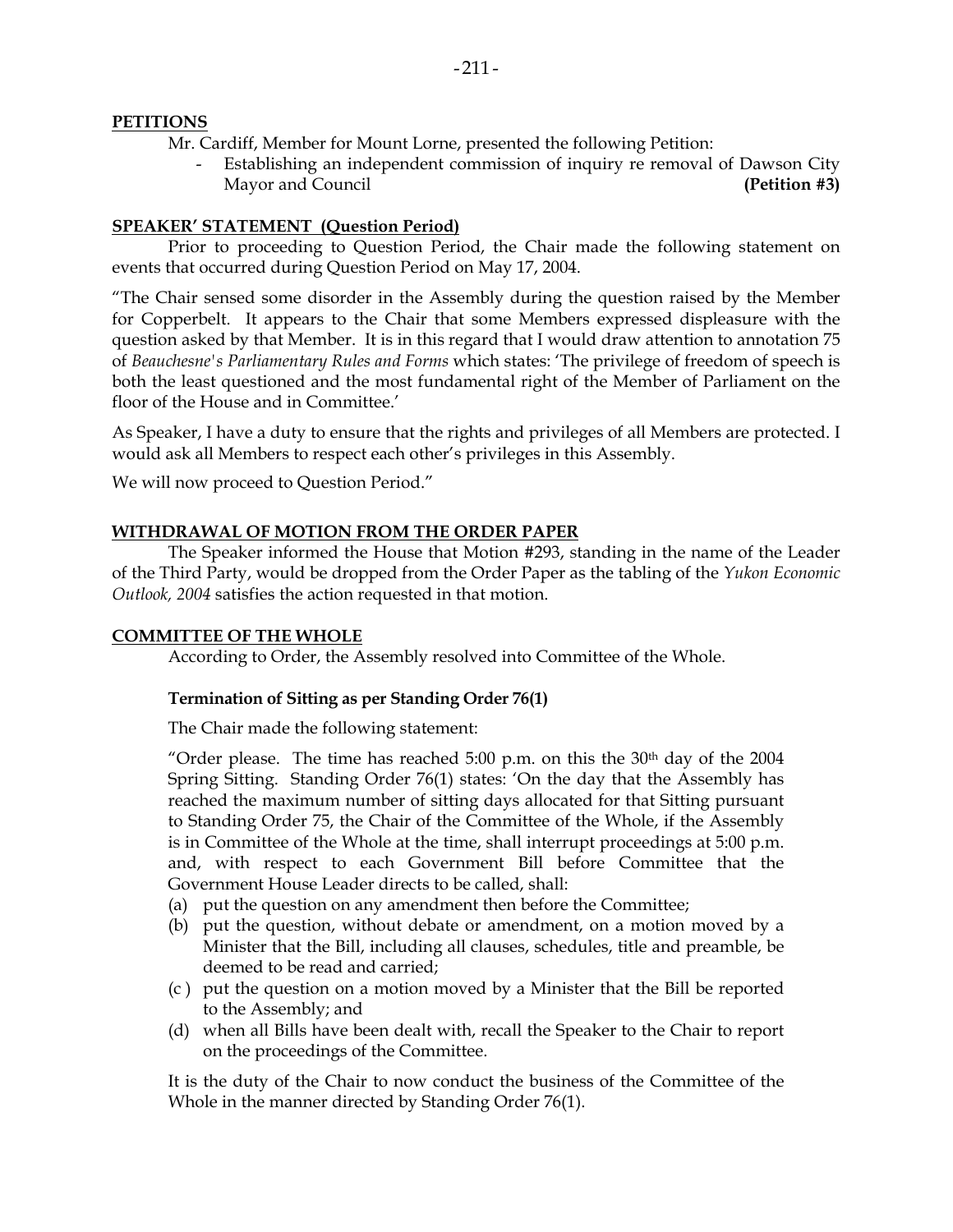The Chair would now ask the Government House Leader to indicate which Bills now before the Committee of the Whole should be called."

The Hon. Mr. Jenkins, Government House Leader, identified Bill #10, entitled *First Appropriation Act, 2004-05*, Bill #44, entitled *Act to Amend the Municipal Finance and Community Grants Act*, and Bill #45, entitled *Act to Amend the Assessment and Taxation Act*, to be called at this time.

The following Bills were reported without amendment:

- Bill #10 First Appropriation Act, 2004-05 -Hon. Mr. Fentie
- Bill #44 Act to Amend the Municipal Finance and Community Grants Act -Hon. Mr. Hart
- Bill #45 Act to Amend the Assessment and Taxation Act -Hon. Mr. Hart

The report of the Chair was adopted.

### **SPEAKER'S STATEMENT (Re Standing Order 76(2)(d) )**

"Standing Order 76(2) states: 'On the sitting day that the Assembly has reached the maximum number of sitting days allocated for the Sitting pursuant to Standing Order 75, the Speaker of the Assembly, when recalled to the Chair after the House has been in Committee of the Whole, shall:

- (d) with respect to each Government Bill standing on the Order Paper for Third Reading and designated to be called by the Government House Leader,
	- (i) receive a motion for a Third Reading and passage of the Bill, and
	- (ii) put the question, without debate or amendment, on that motion.'

I shall, therefore, ask the Government House Leader to identify which of the Bills now standing at Third Reading, that the Government wishes to be called."

### **GOVERNMENT BILLS (Third Reading)**

The following Bill was called for Third Reading:

Bill #8 - Third Appropriation Act, 2003-04 -Hon. Mr. Fentie

 The question being put on the motion for Third Reading of Bill #8, it was agreed to on the following recorded Division:

YEA

| Fentie         | Edzerza | Hassard |    |
|----------------|---------|---------|----|
| <b>Jenkins</b> | Lang    | Cathers | 11 |
| Taylor         | Hart    | Arntzen |    |
| Kenyon         | Rouble  |         |    |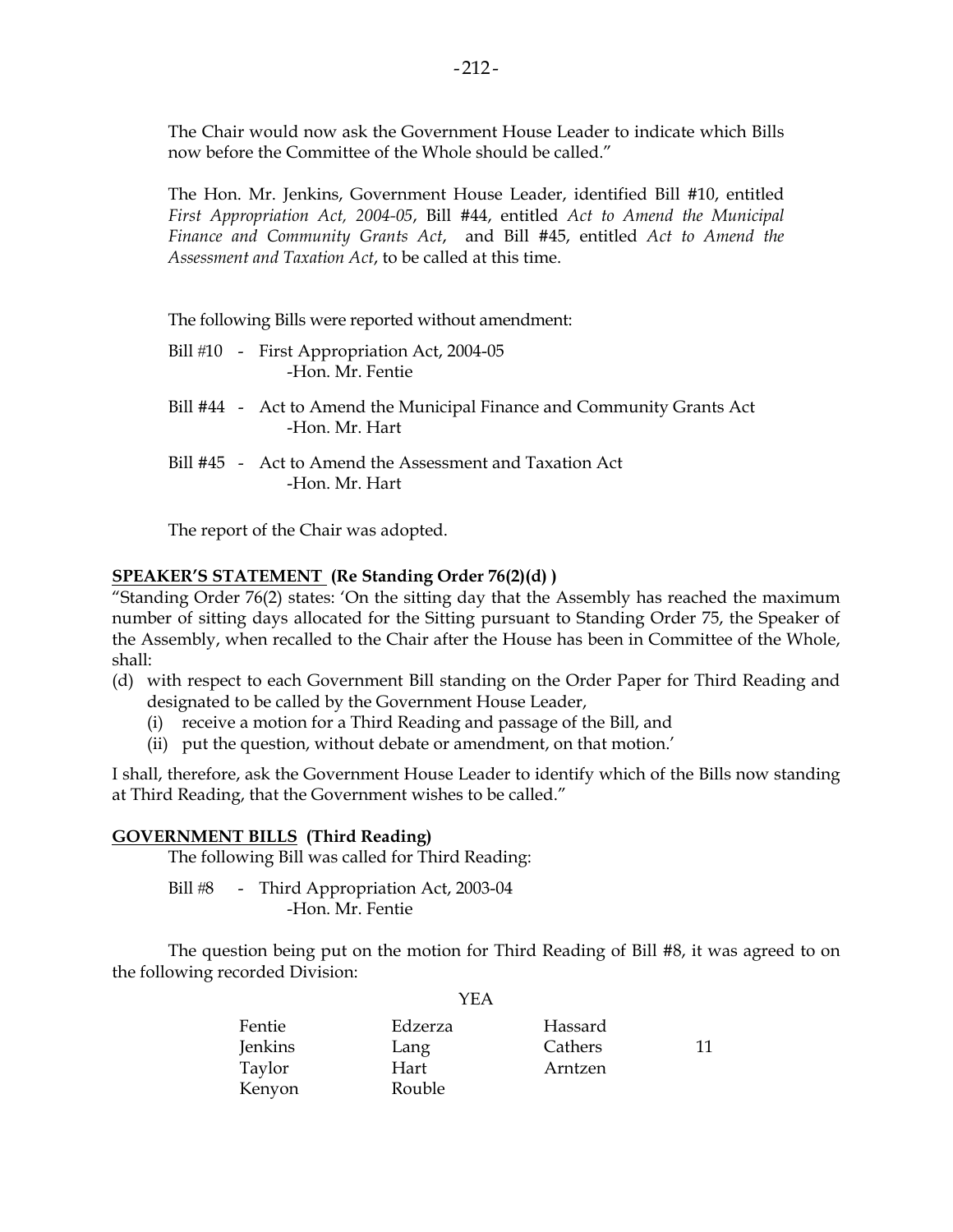| × |  |
|---|--|
|   |  |

| Hardy  | Fairclough | Peter  |  |
|--------|------------|--------|--|
| McRobb | Cardiff    | Duncan |  |

Bill #8, entitled *Third Appropriation Act, 2003-04*, accordingly passed the House.

The following Bill was called for Third Reading:

Bill #43 - Act to Amend the Income Tax Act -Hon. Mr. Fentie

 The question being put on the motion for Third Reading of Bill #43, it was agreed to on the following recorded Division:

|         | YEA        |         |    |
|---------|------------|---------|----|
| Fentie  | Rouble     | Cardiff |    |
| Jenkins | Hassard    | Peter   |    |
| Kenyon  | Cathers    | Duncan  | 16 |
| Edzerza | Hardy      | Arntzen |    |
| Lang    | McRobb     |         |    |
| Hart    | Fairclough |         |    |
|         |            |         |    |

#### NAY

 $\overline{0}$ 

Bill #43, entitled *Act to Amend the Income Tax Act*, accordingly passed the House.

The following Bill was called for Third Reading:

Bill #10 - First Appropriation Act, 2004-05 -Hon. Mr. Fentie

 The question being put on the motion for Third Reading of Bill #10, it was agreed to on the following recorded Division:

|         | YEA     |         |    |
|---------|---------|---------|----|
| Fentie  | Edzerza | Hassard |    |
| Jenkins | Lang    | Cathers | 11 |
| Taylor  | Hart    | Arntzen |    |
| Kenyon  | Rouble  |         |    |
|         |         |         |    |

#### NAY

| Hardy  | Fairclough | Peter  |  |
|--------|------------|--------|--|
| McRobb | Cardiff    | Duncan |  |

Bill #10, entitled *First Appropriation Act, 2004-05*, accordingly passed the House.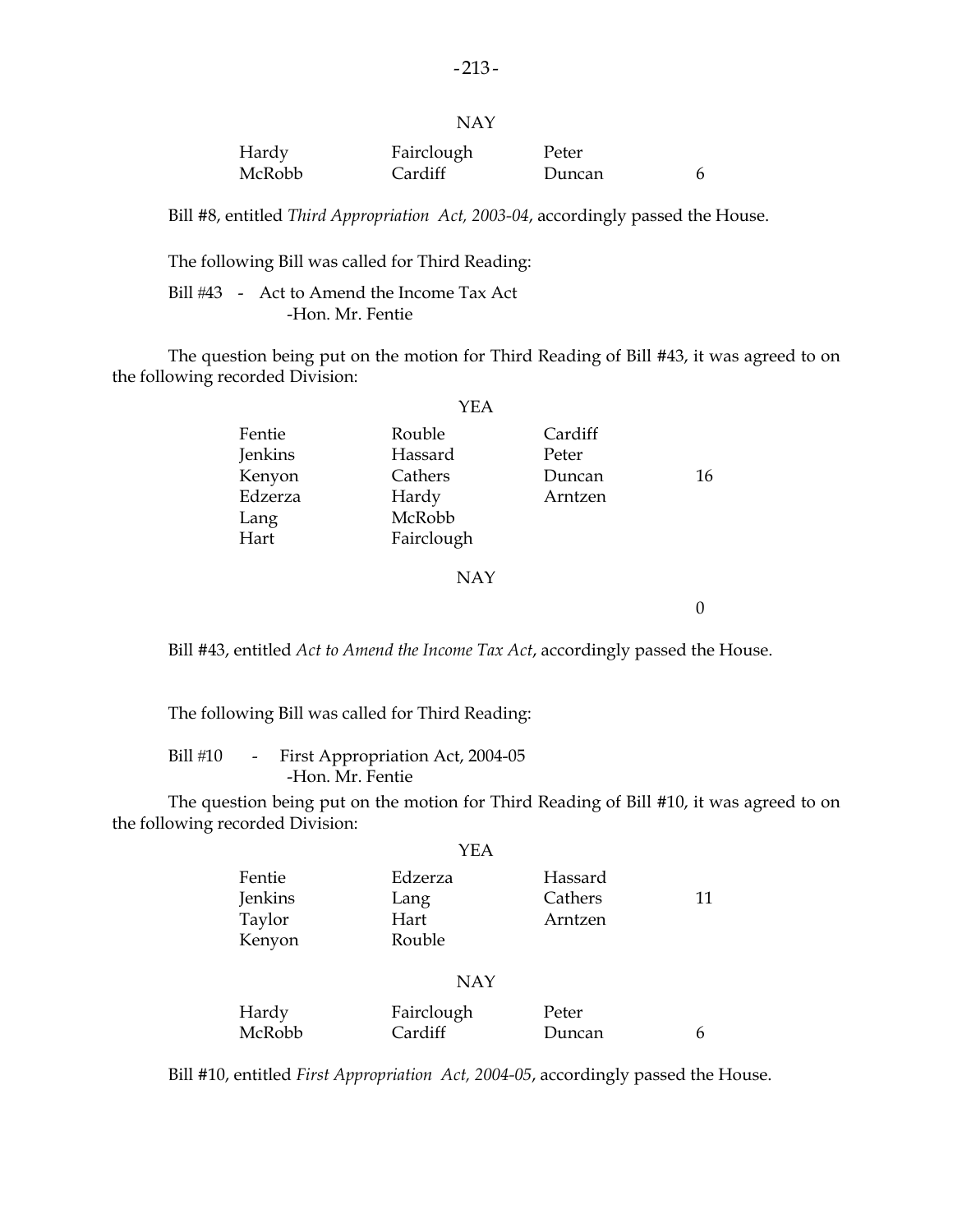The following Bill was called for Third Reading:

 Bill #44 - Act to Amend the Municipal Finance and Community Grants Act -Hon. Mr. Hart

 The question being put on the motion for Third Reading of Bill #44, it was agreed to on the following recorded Division:

|         | YEA     |            |    |
|---------|---------|------------|----|
| Fentie  | Hart    | Fairclough |    |
| Jenkins | Rouble  | Cardiff    |    |
| Taylor  | Hassard | Peter      | 17 |
| Kenyon  | Cathers | Duncan     |    |
| Edzerza | Hardy   | Arntzen    |    |
| Lang    | McRobb  |            |    |

#### NAY

0

 Bill #44, entitled *Act to Amend the Municipal Finance and Community Grants Act*, accordingly passed the House.

The following Bill was called for Third Reading:

 Bill #45 - Act to Amend the Assessment and Taxation Act -Hon. Mr. Hart

 The question being put on the motion for Third Reading of Bill #45, it was agreed to on the following recorded Division:

|         | YEA     |            |    |
|---------|---------|------------|----|
| Fentie  | Hart    | Fairclough |    |
| Jenkins | Rouble  | Cardiff    |    |
| Taylor  | Hassard | Peter      | 17 |
| Kenyon  | Cathers | Duncan     |    |
| Edzerza | Hardy   | Arntzen    |    |
| Lang    | McRobb  |            |    |
|         |         |            |    |

NAY

 $\Omega$ 

 Bill #45, entitled *Act to Amend the Assessment and Taxation Act*, accordingly passed the House.

#### **ASSENT TO BILLS**

 The Assembly received the Commissioner, the Hon. Jack Cable, in his capacity as Lieutenant-Governor, to give Assent to certain Bills passed by the House.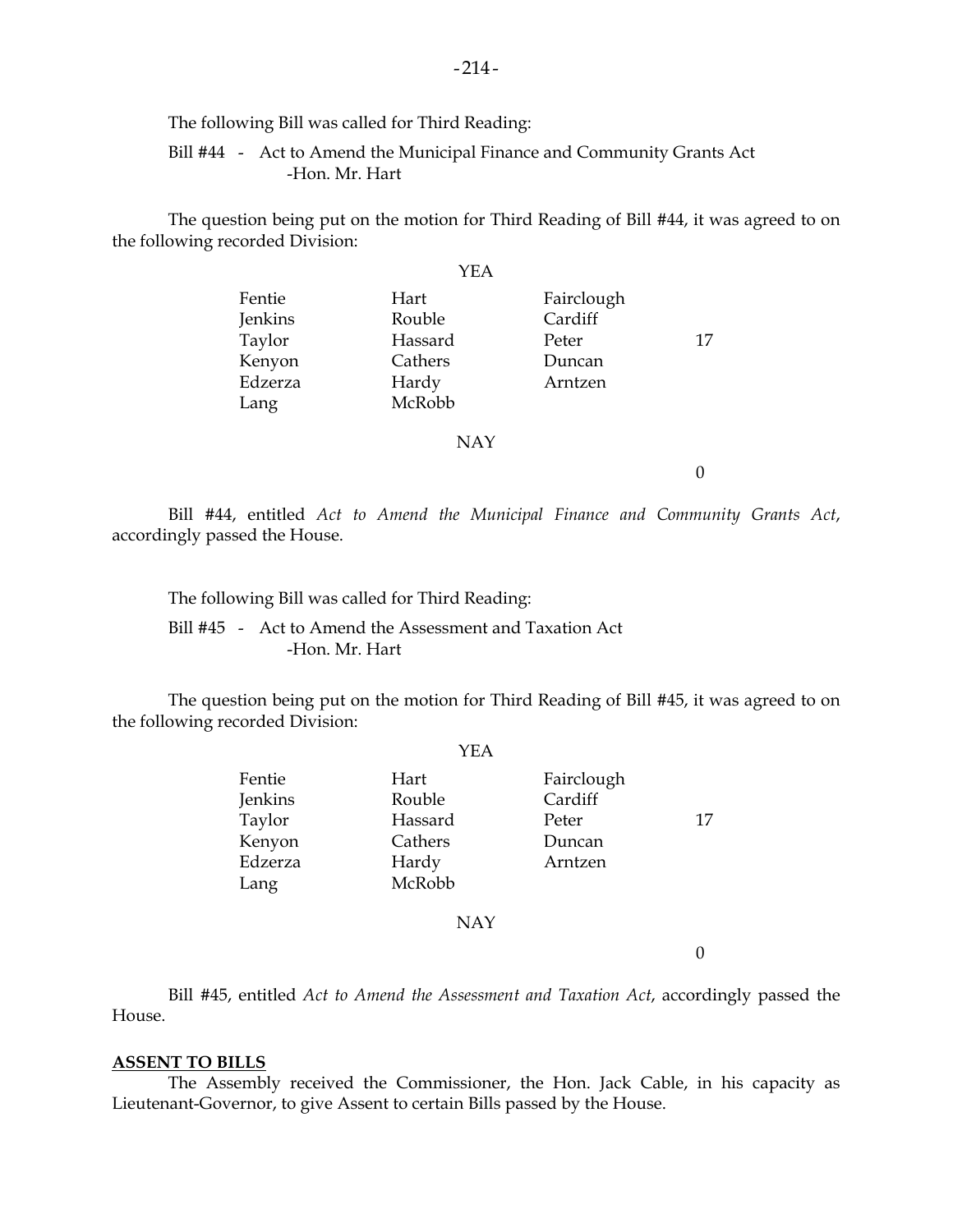The Commissioner, having entered the Chamber, took his seat in the Speaker's chair.

The Speaker, the Hon. Mr. Staffen, addressed the Commissioner:

 "Mr. Commissioner, the Assembly has, at its present Session, passed certain Bills to which, in the name and on behalf of the Assembly, I respectfully request your Assent"

 The Clerk of the Assembly, Patrick L. Michael, then read the titles of the Bills which had been passed severally as follows:

| Bill #8 | - Third Appropriation Act, 2003-04 |
|---------|------------------------------------|
|         | -Hon. Mr. Fentie                   |

- Bill #43 Act to Amend the Income Tax Act -Hon. Mr. Fentie
- Bill #10 First Appropriation Act, 2004-05 -Hon. Mr. Fentie
- Bill #44 Act to Amend the Municipal Finance and Community Grants Act -Hon. Mr. Hart
- Bill #45 Act to Amend the Assessment and Taxation Act -Hon. Mr. Hart

 The Commissioner assented the Bills: "I hereby Assent to the Bills as enumerated by the Clerk."

The Commissioner then retired from the Chamber.

### **ADJOURNMENT OF THE HOUSE**

The Speaker stated:

 "As the House has reached the maximum number of days permitted for this spring sitting, as established pursuant to Standing Order 75(3), and the House has completed consideration of the designated legislation, it is the duty of the Chair to declare that this House now stands adjourned."

\_\_\_\_\_\_\_\_\_\_\_\_\_\_\_\_\_\_\_\_\_\_\_\_\_\_\_\_\_\_\_\_\_\_\_\_\_\_\_\_\_

The Assembly adjourned at 5:32 p.m..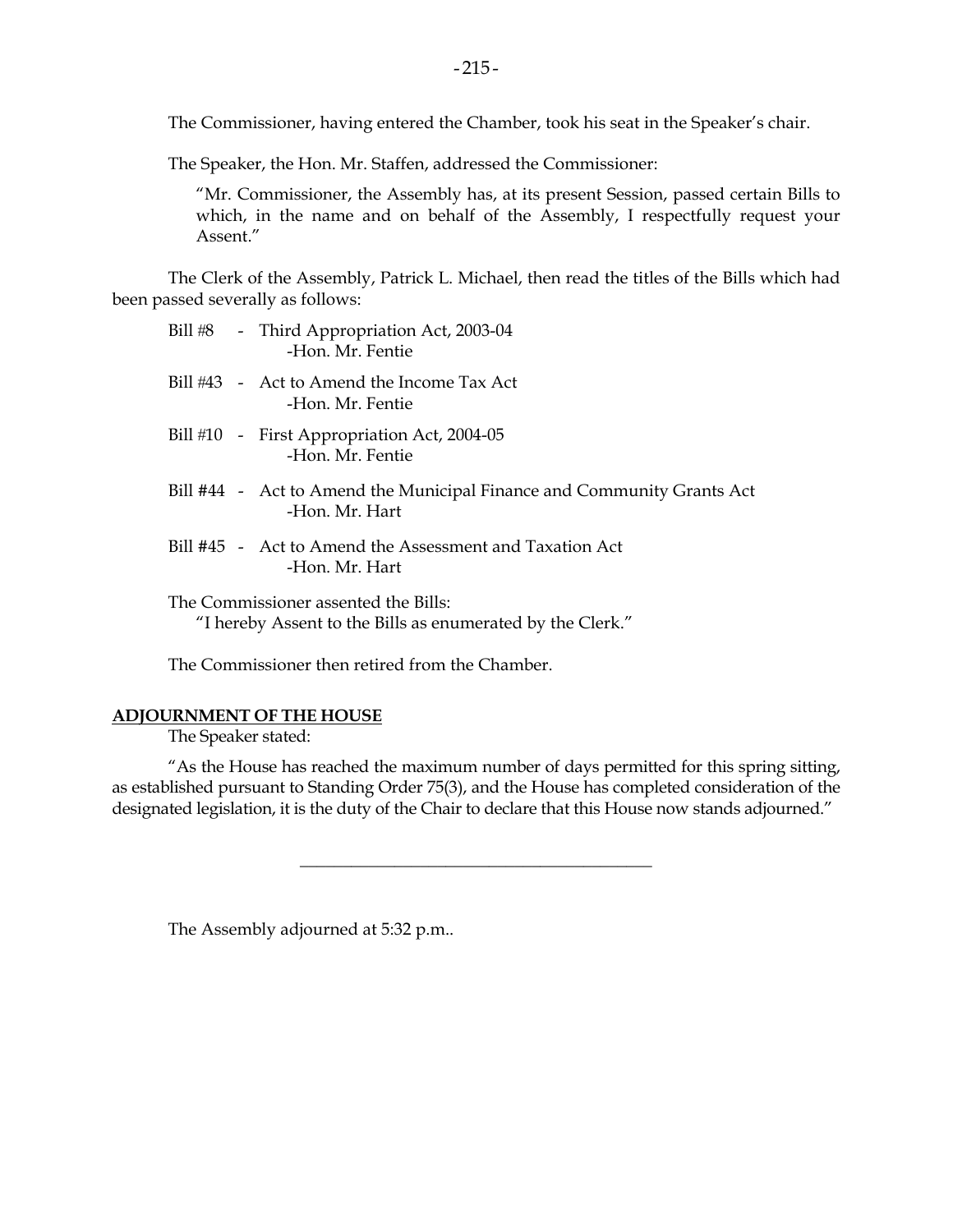# **INDEX TO JOURNALS**

# **First Session Contract Contract Contract Contract Contract Contract Contract Contract Contract Contract Contract Contract Contract Contract Contract Contract Contract Contract Contract Contract Contract Contract Contract**

### **March 25, 2004 – May 18, 2004**

# **YUKON LEGISLATIVE ASSEMBLY**

# **A**

### PAGE

| <b>ABSENCE OF SPEAKER</b>             |     |
|---------------------------------------|-----|
|                                       |     |
|                                       |     |
|                                       |     |
|                                       |     |
| <b>ADJOURNMENT OF THE HOUSE</b>       |     |
| <b>ANNOUNCEMENT OF HOUSE BUSINESS</b> | 159 |
| <b>ASSENT TO BILLS</b>                |     |
|                                       |     |
|                                       |     |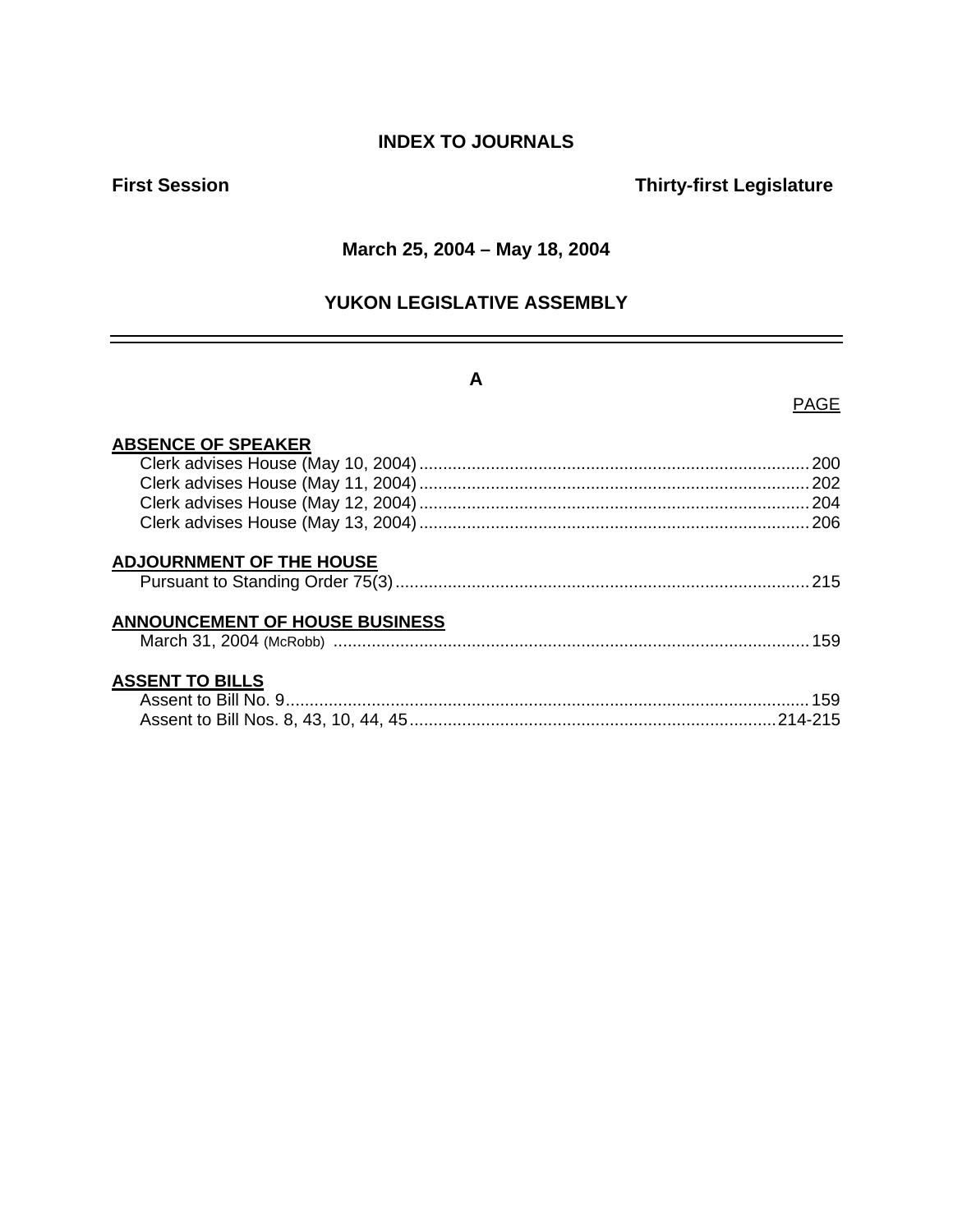### **Abbreviations**

**1R -** First Reading of Bill **C/W -** (Reported out of) **P -** Passed Committee of the Whole

**2R -** Second Reading **A -** Assent

**3R -** Third Reading

### **BILLS**

(For Progress of Bills chart see Appendix A)

### **Bills, Government**

| Bill # | <b>Title</b>                                                    | 1R             | 2R             | C/W            | <b>3R&amp;P</b> | A              |
|--------|-----------------------------------------------------------------|----------------|----------------|----------------|-----------------|----------------|
| 45     | Assessment and Taxation Act, Act<br>to Amend the                | 04-03-30       | $04 - 05 - 10$ | $04 - 05 - 18$ | $04 - 05 - 18$  | $04 - 05 - 18$ |
| 10     | First Appropriation Act, 2004-05                                | 04-03-25       | $04 - 04 - 01$ | $04 - 05 - 18$ | $04 - 05 - 18$  | $04 - 05 - 18$ |
| 43     | Income Tax Act, Act to Amend the                                | 04-03-31       | $04 - 04 - 19$ | $04 - 04 - 20$ | $04 - 05 - 18$  | $04 - 05 - 18$ |
| 9      | Interim Supply Appropriation Act,<br>2004-05                    | 04-03-25       | 04-03-29       | 04-03-30       | $04 - 03 - 30$  | $04 - 03 - 31$ |
| 44     | Municipal Finance and Community<br>Grants Act, Act to Amend the | $04 - 03 - 30$ | $04 - 04 - 06$ | $04 - 05 - 18$ | $04 - 05 - 18$  | $04 - 05 - 18$ |
| 8      | Third Appropriation Act, 2003-04                                | 04-03-25       | 04-04-05       | 04-04-19       | $04 - 05 - 18$  | $04 - 05 - 18$ |

### **Other Than Government**

| Bill # | Title                                        | 1R       | 2R | C/W | <b>3R&amp;P</b> | A |
|--------|----------------------------------------------|----------|----|-----|-----------------|---|
| 102    | Employment Standards Act, An<br>Act to Amend | 03-11-06 |    |     |                 |   |
| 103    | Heritage Hunting and Fishing Act             | 04-03-29 |    |     |                 |   |
| 104    | Public Service Act, Act to Amend             | 04-03-30 |    |     |                 |   |

### **BUDGET SPEECH**

(See Bill #10).......................................................................................................................152

### **C**

### **CHAIR, COMMITTEE OF THE WHOLE**

|--|--|--|

### **CHANGES TO ORDER PAPER**

**B**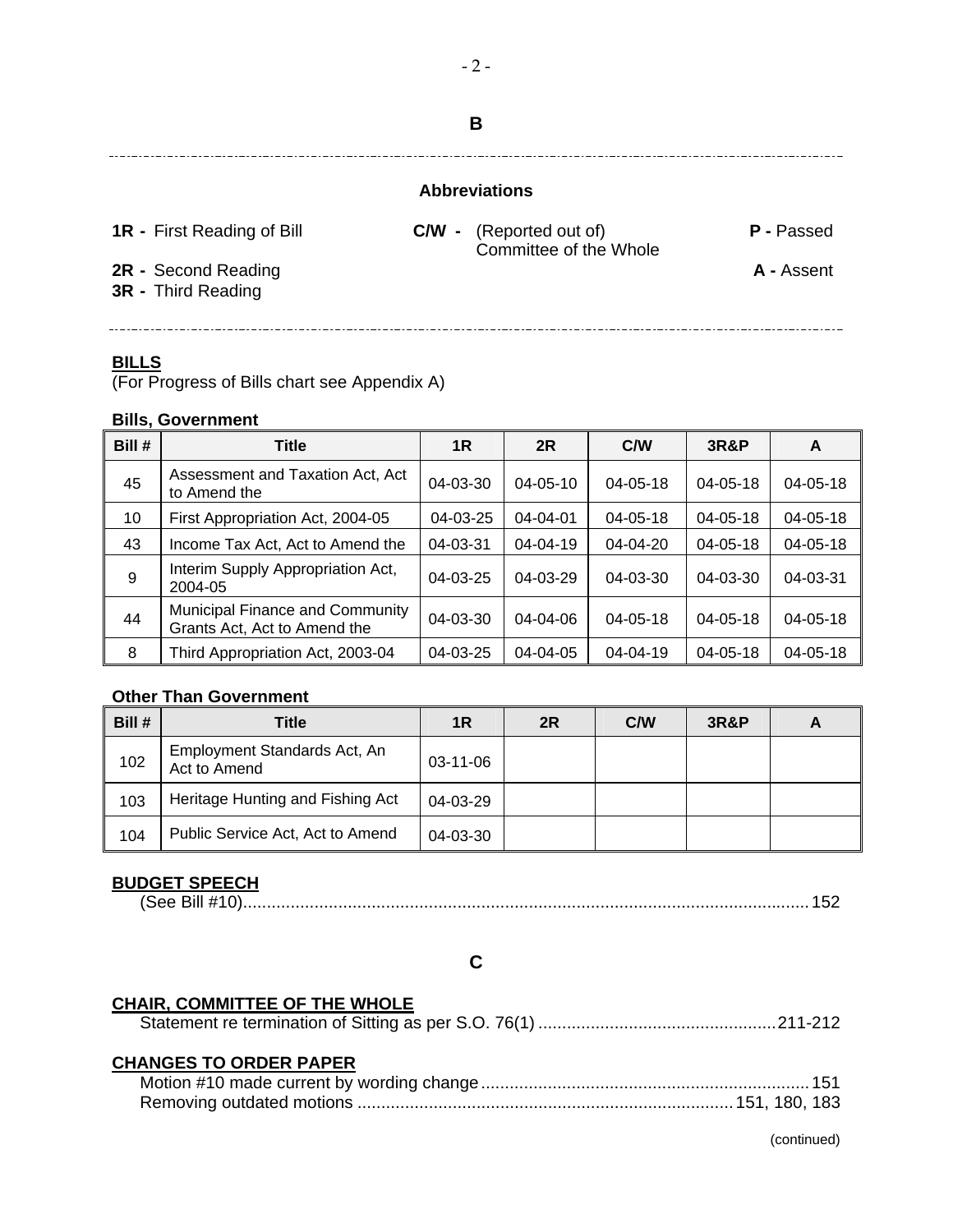# **CHANGES TO ORDER PAPER (continued)**

| Removing Motion #185 as it is similar in intent and subject matter |
|--------------------------------------------------------------------|
|                                                                    |
|                                                                    |

## **CLERK OF THE LEGISLATIVE ASSEMBLY (Patrick L. Michael)**

# **COMMISSIONER (Hon. Jack Cable)**

### **D**

#### **DEBATE**

| Adjourned:                                                                     |  |
|--------------------------------------------------------------------------------|--|
|                                                                                |  |
|                                                                                |  |
|                                                                                |  |
|                                                                                |  |
|                                                                                |  |
| Motion #225 and amendment - pursuant to Standing Order 2(2) (Hardy)  171       |  |
| Motion #231 and amendment - pursuant to Standing Order 2(2) (Rouble) 190       |  |
| Motion #232 and amendment - pursuant to Standing Order 2(2) (Hardy)  177       |  |
| Motion #254 and amendment - pursuant to Standing Order 2(2) (Cardiff)  183-184 |  |
| Motion #276 and amendment - pursuant to Standing Order 2(2) (Hardy)  197       |  |
|                                                                                |  |

### **DEPUTY SPEAKER**

Rulings

### **DIVISION**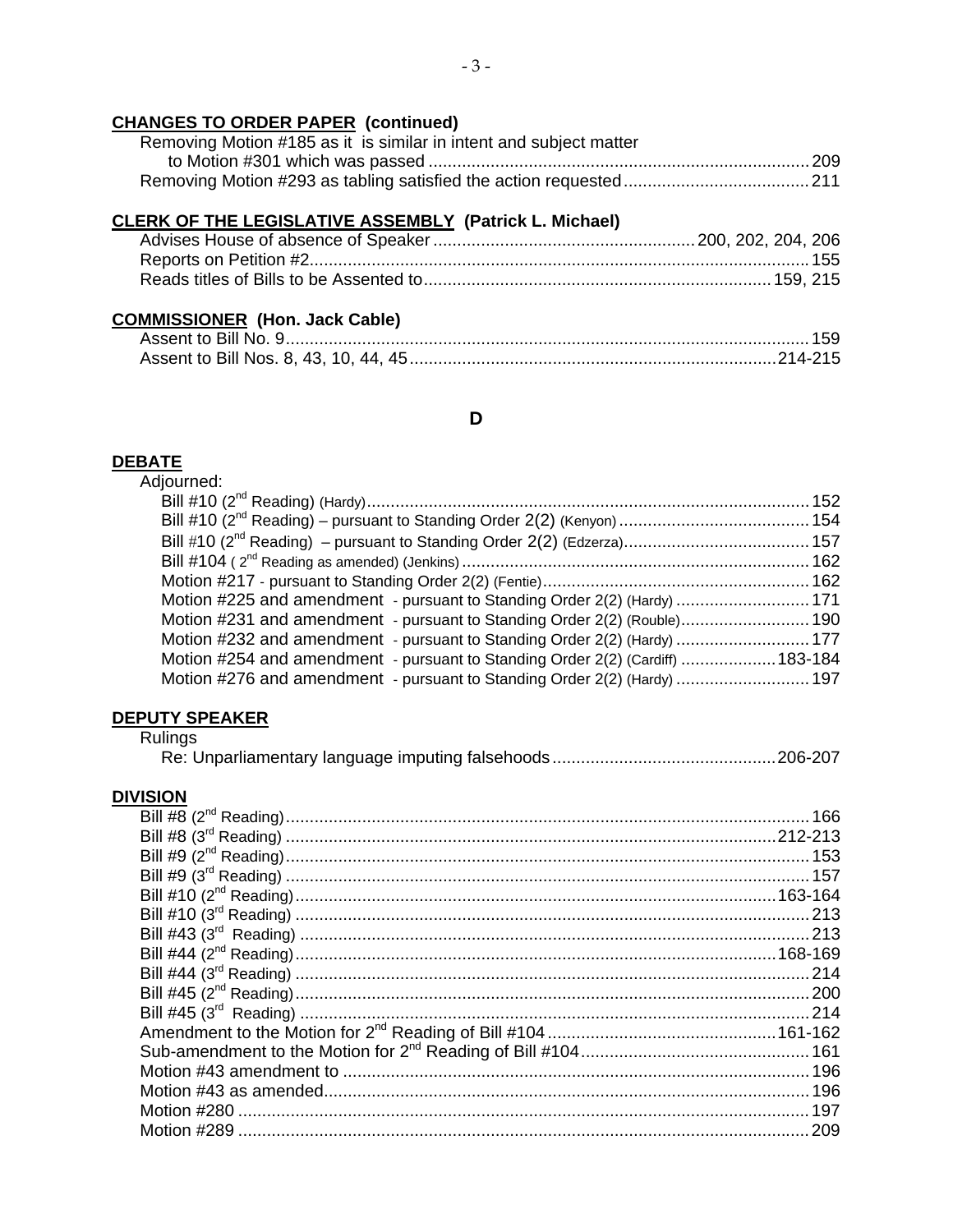# **FILED DOCUMENTS**

| Appeal of sentence, letter re: sentence to individual charged with spousal<br>assault, unlawful confinement and weapons charges, from Pat Duncan,<br>MLA, to Hon. Geoff Plant, Attorney General of British Columbia (dated |  |
|----------------------------------------------------------------------------------------------------------------------------------------------------------------------------------------------------------------------------|--|
| Bad Debts Expense (forecast as of March 24, 2004) and Provision of Loss<br>Doubtful Accounts (as at February 29, 2004) (04-1-29) (Fentie)166-167                                                                           |  |
| Building and Office Space Leases, Government of Yukon, as of March 31, 2004:                                                                                                                                               |  |
| Conflict of Interest Commissioner, letter from (dated April 21, 2004) to Hon. Jim<br>Kenyon, MLA re letters from Hon. Mr. Kenyon to Conflict of Interest                                                                   |  |
| Dawson City Financial Statements, Auditor's Report (Draft), dated                                                                                                                                                          |  |
| Dawson City, secondary sewage treatment facility; letter re: from Premier Dennis<br>Fentie to Robert Rosenfeld, Alaska Region Director, Yukon River Inter-Tribal                                                           |  |
|                                                                                                                                                                                                                            |  |
| Highway Camp Operation and Maintenance costs for 2003-2004 fiscal year                                                                                                                                                     |  |
| Johne's Disease: information pertaining to (L.Earl Rogers, D.V.M., Utah                                                                                                                                                    |  |
|                                                                                                                                                                                                                            |  |
| Northern Splendor Reindeer Farm; letter to, from Edward Huebert, Deputy<br>Minister of Environment (dated April 20, 2004) (04-1-41) (Hardy)  202                                                                           |  |
| Northern Splendor Reindeer Farm; letter to; re: Compensation for reindeer<br>operation, from Edward Huebert, Deputy Minister of Environment (dated                                                                         |  |
| Outstanding Economic Development loans as of March 5, 2004 (04-1-39) (Fentie)  188                                                                                                                                         |  |
|                                                                                                                                                                                                                            |  |
| Shakwak Funding: letter (dated April 8, 2004) to Gary McRobb, MLA with                                                                                                                                                     |  |
| Social Assistance information re: subset of 2003-04 caseload (04-1-40) (Jenkins) 198                                                                                                                                       |  |
|                                                                                                                                                                                                                            |  |
| Yukon Engineering Services, letter from: to Darrell March, Manager, Financial<br>Services, Dept. of Environment, re: assessments/estimates on civil<br>improvements on aspects of Buchanan's game viewing operation        |  |
| Yukon River Inter-Tribal Watershed Council Resolution re: City of Dawson's                                                                                                                                                 |  |
| contamination of Yukon River (dated August 21, 2003) (04-1-32) (Fairclough)  178                                                                                                                                           |  |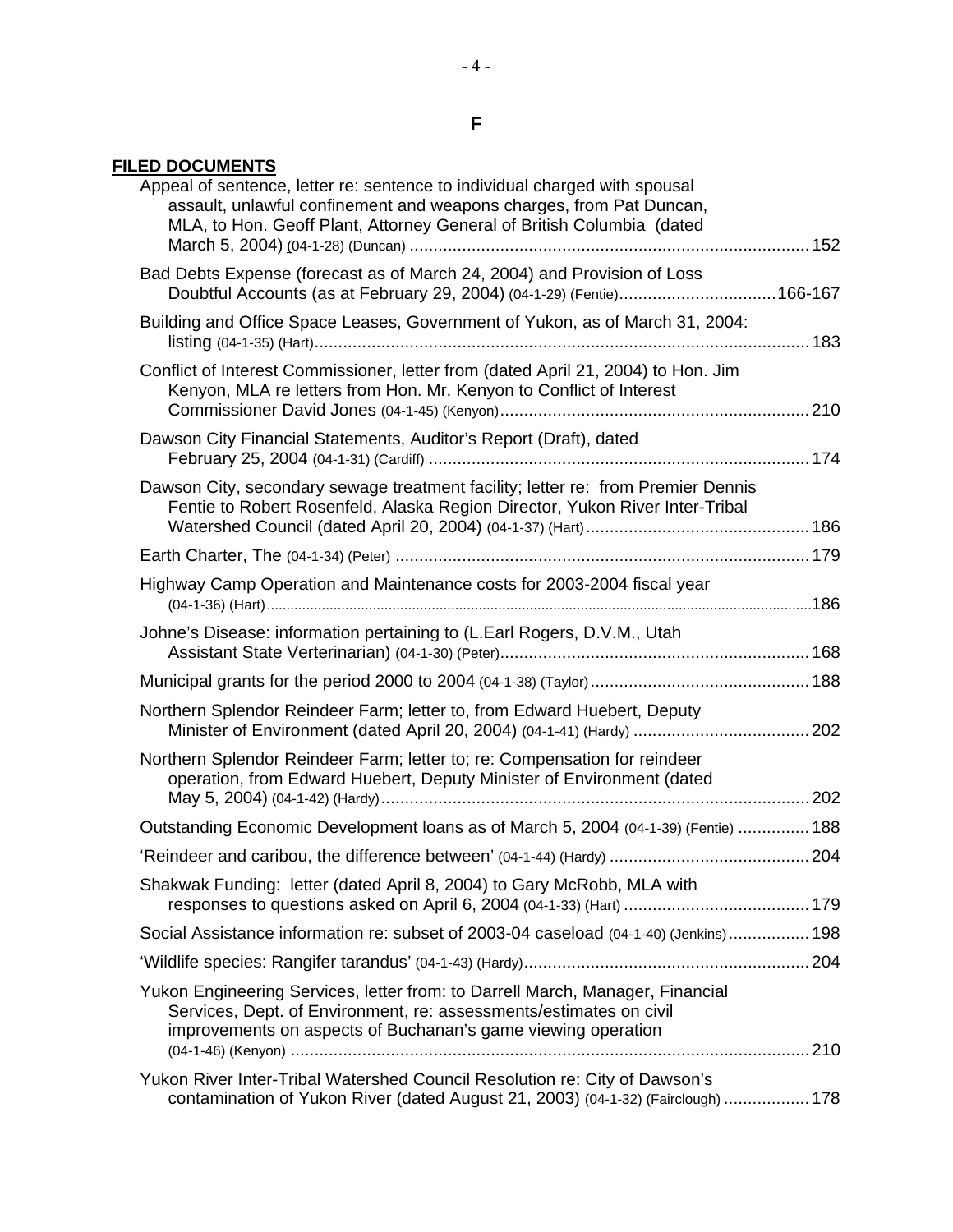## **G**

| <b>GOVERNMENT HOUSE LEADERS' REPORT (Length of Sitting)</b>                       |  |  |  |  |  |
|-----------------------------------------------------------------------------------|--|--|--|--|--|
|                                                                                   |  |  |  |  |  |
|                                                                                   |  |  |  |  |  |
|                                                                                   |  |  |  |  |  |
| <b>INTRODUCTIONS</b>                                                              |  |  |  |  |  |
|                                                                                   |  |  |  |  |  |
|                                                                                   |  |  |  |  |  |
|                                                                                   |  |  |  |  |  |
| <b>LEGISLATIVE ASSEMBLY</b>                                                       |  |  |  |  |  |
| <b>Sessional Summary</b>                                                          |  |  |  |  |  |
| Divisions - 17<br>Filed Documents - 19                                            |  |  |  |  |  |
| Government Bills Passed - 6<br>Government Bills Introduced this sitting - 6       |  |  |  |  |  |
| Legislative Returns - 1                                                           |  |  |  |  |  |
| Motions Debated, Government - 2<br>Motions Passed, Government - 2                 |  |  |  |  |  |
| Motions Debated, Other than Government - 8                                        |  |  |  |  |  |
| Motions Passed, Other than Government - 2<br>Petitions - 1                        |  |  |  |  |  |
| Sessional Papers - 27                                                             |  |  |  |  |  |
| Sitting Days - 30<br><b>Written Questions - 0</b>                                 |  |  |  |  |  |
|                                                                                   |  |  |  |  |  |
| <b>LEGISLATIVE RETURNS</b>                                                        |  |  |  |  |  |
|                                                                                   |  |  |  |  |  |
|                                                                                   |  |  |  |  |  |
| <b>LENGTH OF SITTING</b><br>Government House Leaders' Report pursuant to Standing |  |  |  |  |  |
|                                                                                   |  |  |  |  |  |
|                                                                                   |  |  |  |  |  |
| M                                                                                 |  |  |  |  |  |
| <b>MINISTERIAL STATEMENTS</b>                                                     |  |  |  |  |  |
| <b>Edzerza</b>                                                                    |  |  |  |  |  |
| (Education)<br>188                                                                |  |  |  |  |  |
|                                                                                   |  |  |  |  |  |

### **MONEY MESSAGE**

|--|--|--|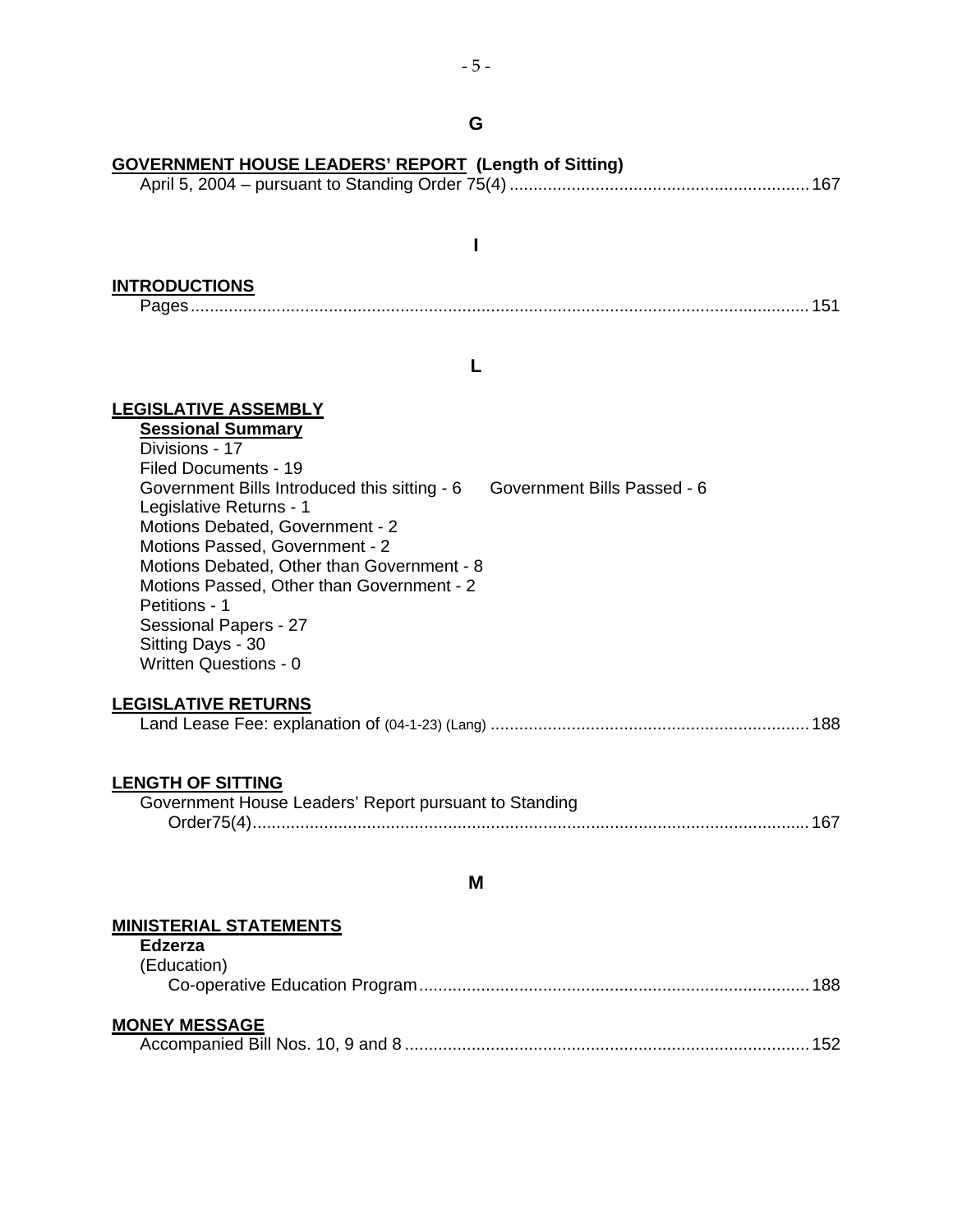| <b>MOTIONS - GOVERNMENT</b>                                                                                                                                       | <b>Member</b> | Page        | <b>Amendment</b>                                        | <b>Disposition</b>    |
|-------------------------------------------------------------------------------------------------------------------------------------------------------------------|---------------|-------------|---------------------------------------------------------|-----------------------|
| Health care to all aboriginal Canadians: urge<br>federal government to live up to its fiduciary<br>responsibility (#289)                                          | Jenkins       | 208-209     |                                                         | Carried               |
| Public Accounts Committee membership:<br>rescind appointments of Hon. Dennis Fenite<br>and Hon. Peter Jenkins and appoint Dean<br>Hassard and Brad Cathers (#301) | Jenkins       | 209         |                                                         | Carried               |
| <b>MOTIONS - OTHER THAN GOVERNMENT</b>                                                                                                                            | Member        | <b>Page</b> | <b>Amendment</b>                                        | <b>Disposition</b>    |
| Dawson City bridge: urge Government to build<br>(#225)                                                                                                            | Cathers       | 170-171     | #1<br>171<br>negatived<br>#2 171<br>Adjourned<br>debate | Adjourned<br>debate   |
| Dempster Highway 25 <sup>th</sup> anniversary<br>celebrations: recognize the role of First<br>Nations in celebrations (#280)                                      | Peter         | 196-197     |                                                         | Carried               |
| Environmental protection and responsible<br>economic development: urge Yukon<br>Government to continue to take a balanced<br>approached (#254)                    | Arntzen       | 183-184     | 183<br>Adjourned<br>debate                              | Adjourned<br>debate   |
| FASD students and their families: support in<br>schools for (#43)                                                                                                 | Rouble        | 195-196     | 196<br>Carried                                          | Carried as<br>amended |
| Loan collection plan: rescind plan for Cabinet<br>Ministers and introduce a new one (#217)                                                                        | Hardy         | 162         |                                                         | Adjourned<br>debate   |
| Redevelopment of the Whitehorse<br>Correctional Centre and put necessary funds<br>in a Supplementary Budget next sitting (#232)                                   | Duncan        | 176-177     | 176<br>Adjourned<br>debate                              | Adjourned<br>debate   |
| Teacher school supply tax credit: urge<br>government to introduce (#231)                                                                                          | Duncan        | 190         | 190<br>Adjourned<br>debate                              | Adjourned<br>debate   |
| Yukon Film Incentive Program: urge the<br>government to continue (#276)                                                                                           | Hassard       | 197         | 197<br>Adjourned<br>debate                              | Adjourned<br>debate   |

**Member Page Amendment Disposition**

McRobb 152 Denied

# **MOTIONS – URGENT AND PRESSING**

**NECESSITY** (Under Standing Order 28)

Waive 2<sup>nd</sup> Reading of Bill #10 and move directly into Committee of the Whole debate on Bill #10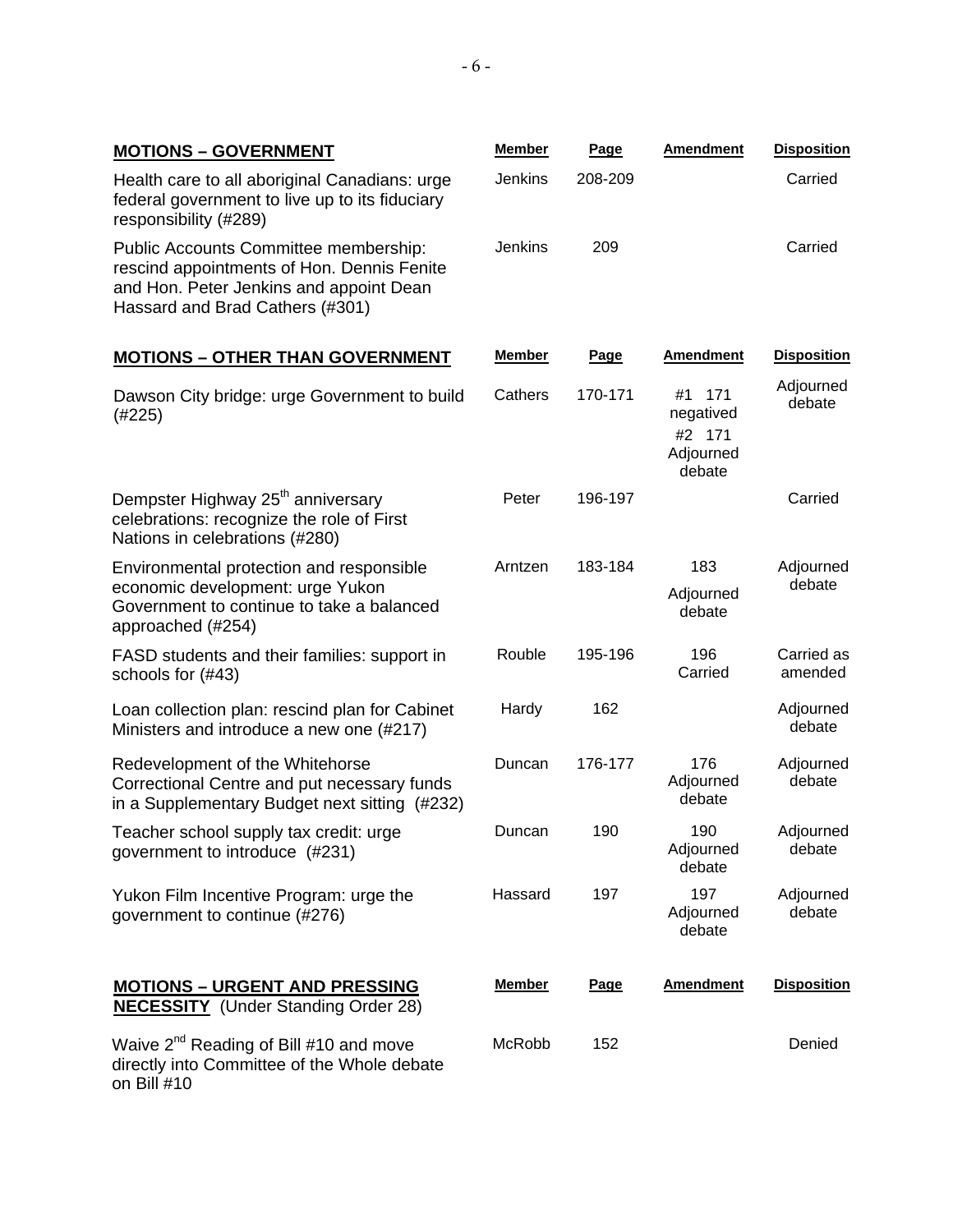| NOTICE RE GOVERNMENT PRIVATE MEMBERS' BUSINESS                  |  |
|-----------------------------------------------------------------|--|
|                                                                 |  |
| NOTICE RE OPPOSITION PRIVATE MEMBERS' BUSINESS                  |  |
|                                                                 |  |
|                                                                 |  |
|                                                                 |  |
| P                                                               |  |
| <b>PAGES</b>                                                    |  |
|                                                                 |  |
|                                                                 |  |
| <b>PETITIONS</b>                                                |  |
| Cabinet Minister Ioans (#2)                                     |  |
| Presented on December 16, 2003 (Hardy)                          |  |
|                                                                 |  |
|                                                                 |  |
|                                                                 |  |
|                                                                 |  |
| Establishing an independent commission of inquiry re removal of |  |
| Dawson City Mayor and Council (#3)                              |  |
|                                                                 |  |
|                                                                 |  |

## **QUORUM COUNT**

## **S**

#### **SESSIONAL PAPERS**

# $-7 -$

| Pursuant to Standing Order 14.2(7)…………………………………………………………… 168, 181, 194 |  |  |
|-------------------------------------------------------------------------|--|--|
|-------------------------------------------------------------------------|--|--|

## **Q**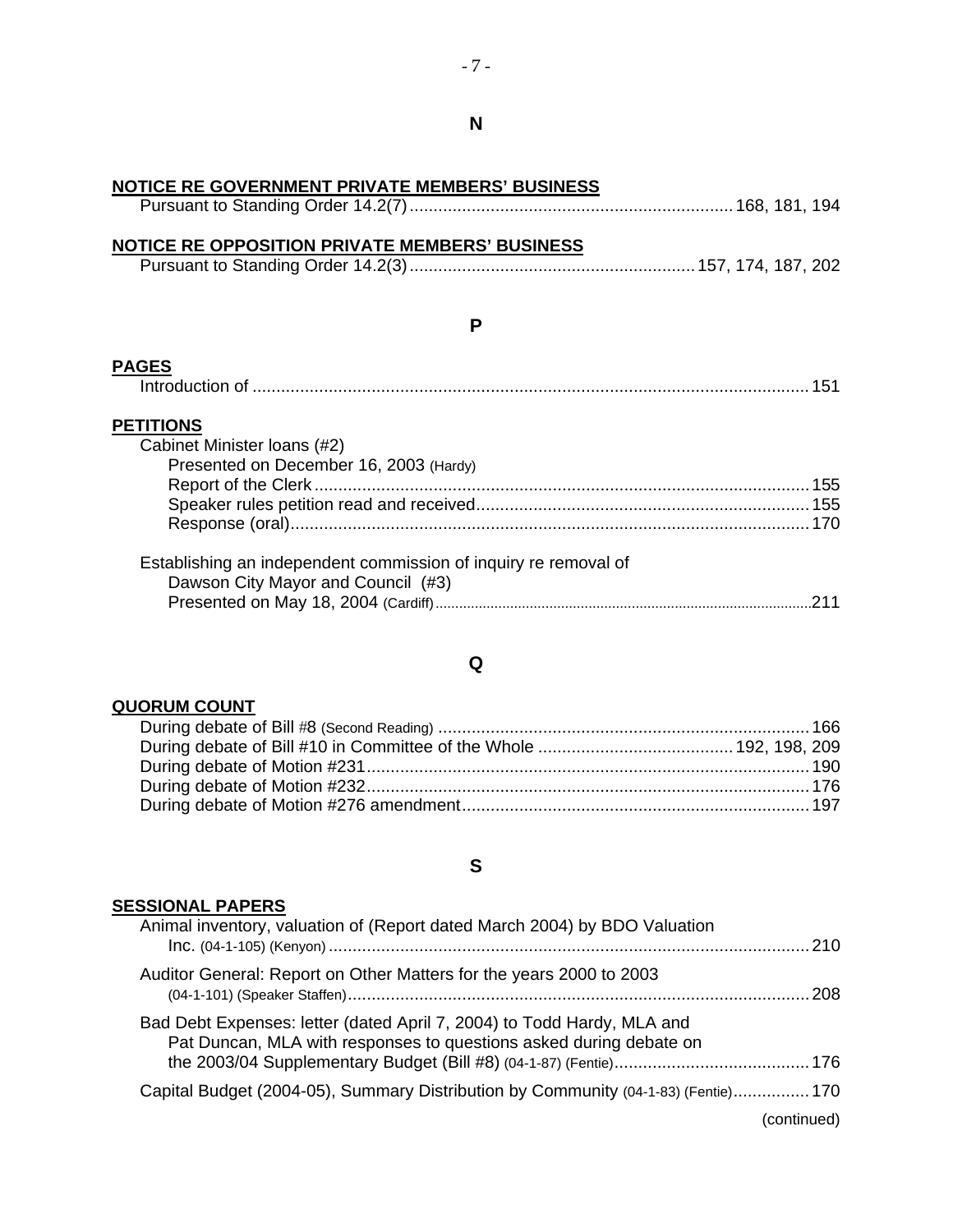### **SESSIONAL PAPERS (continued)**

| Children's Act Revision Project: contact list for the project team; consultation<br>plan; First Nation governance background paper; discussion guides                                                                       |             |
|-----------------------------------------------------------------------------------------------------------------------------------------------------------------------------------------------------------------------------|-------------|
| Dawson City: The Town of the City of Dawson Financial Plan 2004-2007<br>Report (dated February 3, 2004) by André Carrel, appointed Supervisor                                                                               |             |
| Dawson City: The Town of the City of Dawson Financial Plan 2004-2007<br>Report Addendum with Government of Yukon Recommendations<br>(dated February 3, 2004) by André Carrel, appointed Supervisor                          |             |
| Dawson City: The Town of the City of Dawson Trusteeship - Background and<br>Consequences (Report dated April 30, 2004) by André Carrel (04-1-99) (Hart)  198                                                                |             |
| Deductions from the indemnities of Members of the Legislative Assembly<br>made pursuant to subsection 9(6) of the Legislative Assembly Act: Report<br>of the Clerk of the Yukon Legislative Assembly (dated March 25, 2004) |             |
| Education, Department of: Public Schools Branch 2002/03 School Year Annual                                                                                                                                                  |             |
|                                                                                                                                                                                                                             |             |
| Government Contracting Summary Report by Department (April 1, 2003 -                                                                                                                                                        |             |
| Kluane First Nation Self-Government Agreement and Final Agreement                                                                                                                                                           |             |
| Ombudsman and Information and Privacy Commissioner 2002 Annual Report                                                                                                                                                       |             |
| Order-in-Council 2004/07, An Act Approving Yukon Land Claims Final<br>Agreements and First Nations (Yukon) Self-Government Act (Kluane                                                                                      |             |
| Political Contributions, 2003: Report of the Chief Electoral Officer of the                                                                                                                                                 |             |
| Property Management Agency 2004/2005 Business Plan (04-1-85) (Hart)  172                                                                                                                                                    |             |
|                                                                                                                                                                                                                             |             |
| Travel Expenses of Members of the Yukon Legislative Assembly 2003-2004                                                                                                                                                      |             |
| Yukon College 2002/03 Annual Report "Building Tomorrow Together"                                                                                                                                                            |             |
| Yukon College Financial Statements, June 30, 2003, Office of the Auditor                                                                                                                                                    |             |
| Yukon Economic Outlook 2004 (dated April 2004) (04-1-104) (Fentie) 210                                                                                                                                                      |             |
| Yukon Game Farm and Wildlife Preserve Valuation Report (dated November 20,                                                                                                                                                  |             |
|                                                                                                                                                                                                                             | (continued) |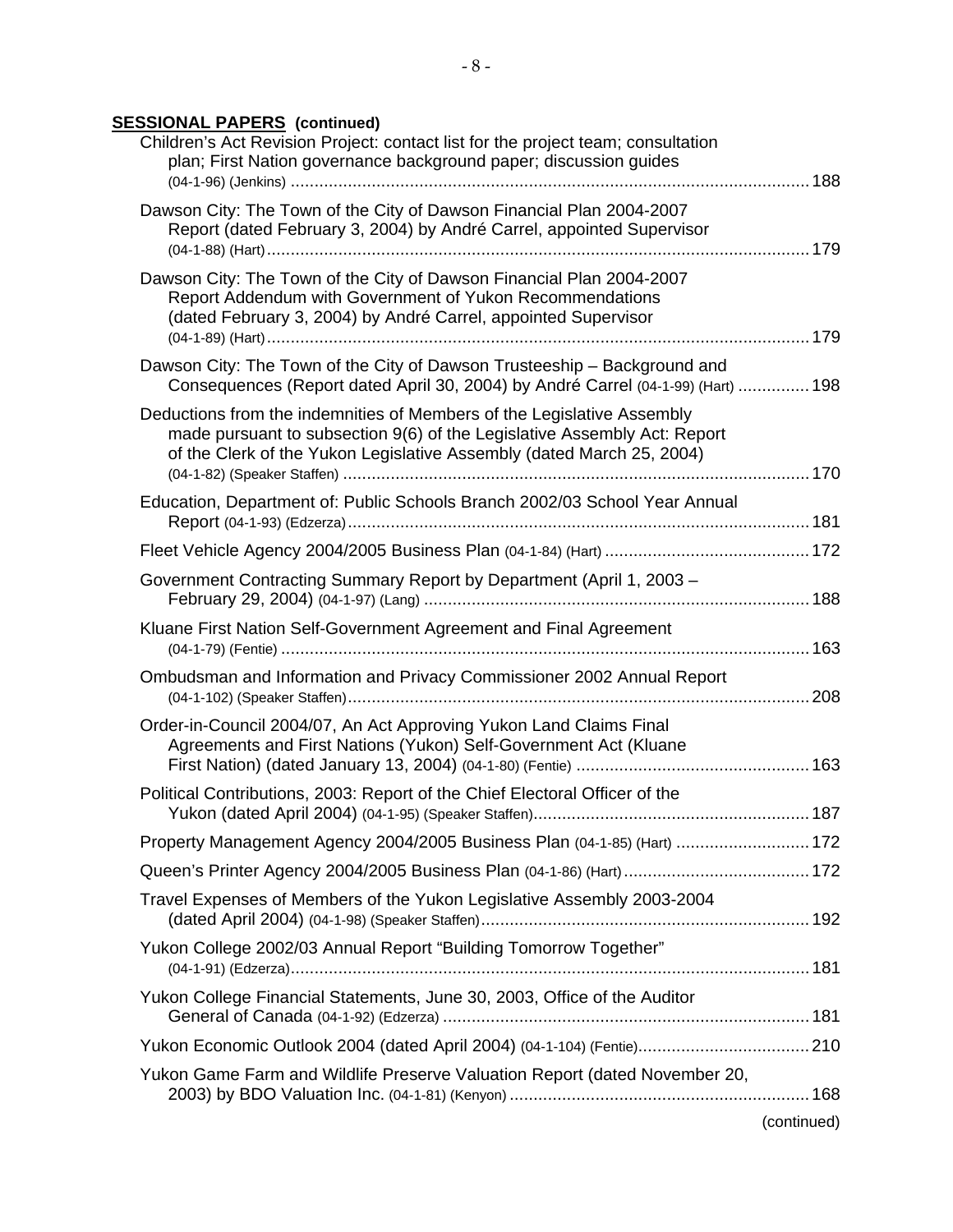### **SESSIONAL PAPERS (continued)**

| Yukon Law Foundation: audited Financial Statement for the fiscal year ending |  |
|------------------------------------------------------------------------------|--|
| Yukon Liquor Corporation 2002/2003 Annual Report (04-1-94) (Hart)  185       |  |
| Yukon Lottery Commission 2002/2003 Annual Report (04-1-90) (Hart) 181        |  |
| Yukon Minerals Advisory Board 2003 Annual Report (04-1-103) (Lang)  208      |  |

### **SPEAKER (Hon. Ted Staffen)**

| Rulings:                                                                  |  |
|---------------------------------------------------------------------------|--|
| Re: Imputing false or unavowed motive and contempt of the Legislature 156 |  |
| Re: Sub-amendment not in order (Bill #104) (McRobb) and (Hardy) 160, 161  |  |
|                                                                           |  |
|                                                                           |  |
|                                                                           |  |
| Statements:                                                               |  |
|                                                                           |  |
| Re: Changes to Order Paper (Re motions dropped) 151, 180, 183, 209, 211   |  |
|                                                                           |  |
|                                                                           |  |
|                                                                           |  |
|                                                                           |  |

#### **T**

#### **TERMINATION OF SITTING (S.O. 76)**

#### **TRIBUTES**

| Biodiversity Awareness Month, National Wildlife Week and Celebration |             |
|----------------------------------------------------------------------|-------------|
|                                                                      |             |
|                                                                      |             |
|                                                                      |             |
|                                                                      |             |
|                                                                      |             |
|                                                                      |             |
|                                                                      |             |
|                                                                      |             |
|                                                                      |             |
|                                                                      |             |
|                                                                      |             |
|                                                                      |             |
|                                                                      |             |
|                                                                      |             |
|                                                                      | (continued) |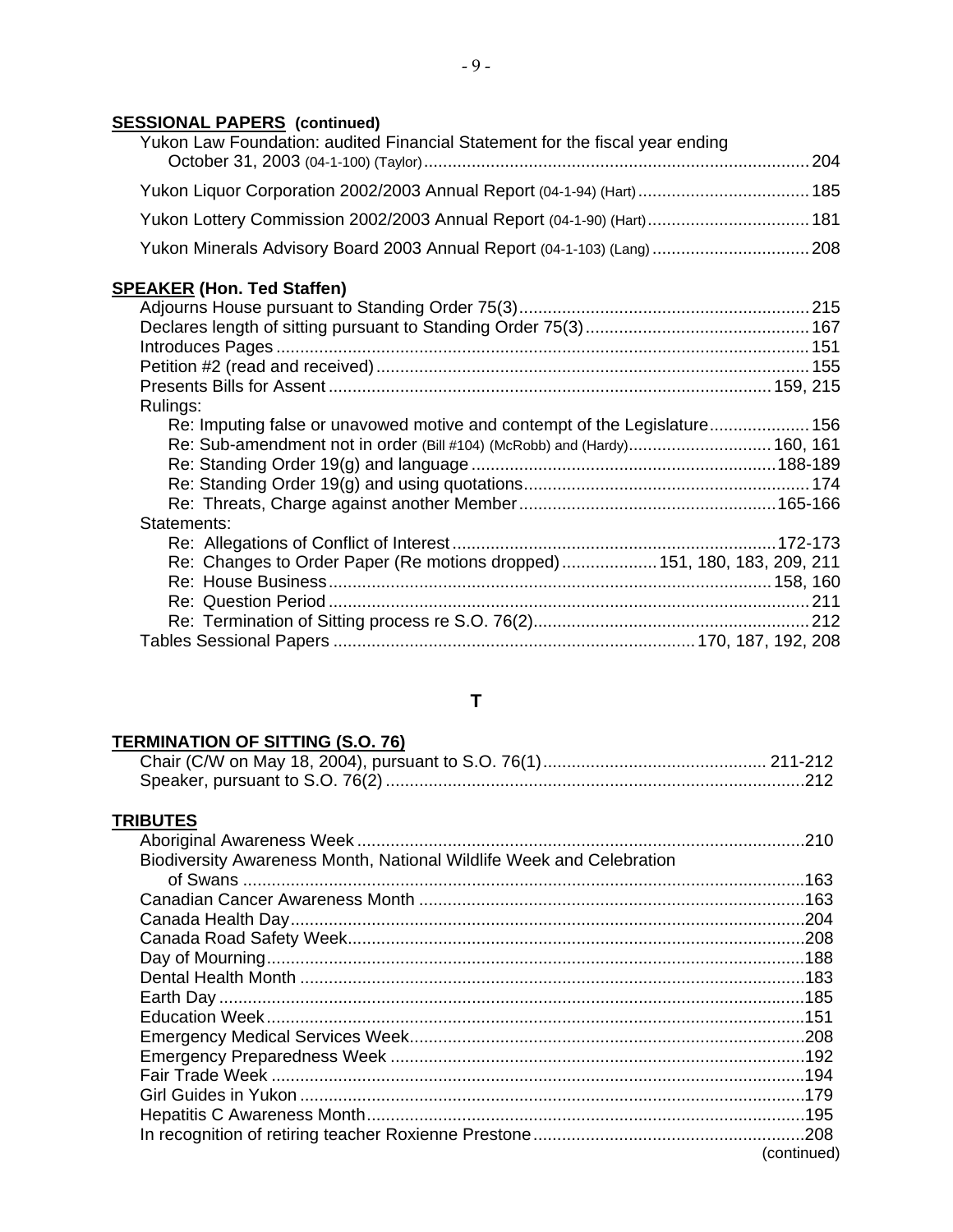### **TRIBUTES (continued)**

| Twentieth Anniversary of Municipal Incorporation of Watson Lake, Mayo, |  |
|------------------------------------------------------------------------|--|
|                                                                        |  |
|                                                                        |  |
|                                                                        |  |
|                                                                        |  |
|                                                                        |  |

## **U**

#### **UNANIMOUS CONSENT**

| Pursuant to Standing Order 28 to waive 2 <sup>nd</sup> Reading of Bill #10 (denied) 152 |  |
|-----------------------------------------------------------------------------------------|--|
|                                                                                         |  |
|                                                                                         |  |

### **W**

### **WITHDRAWAL OF MOTIONS**

| Motion Nos. 68, 108, 130, 123, and 201 outdated and removed the          |
|--------------------------------------------------------------------------|
|                                                                          |
| Motion Nos. 120, 125 and 134 related to a Bill that had passed the House |
|                                                                          |
|                                                                          |
|                                                                          |
| Motion #185 similar in subject matter and intent to Motion #301          |
|                                                                          |
| Motion #293 as tabling satisfied the action requested and removed        |
|                                                                          |
|                                                                          |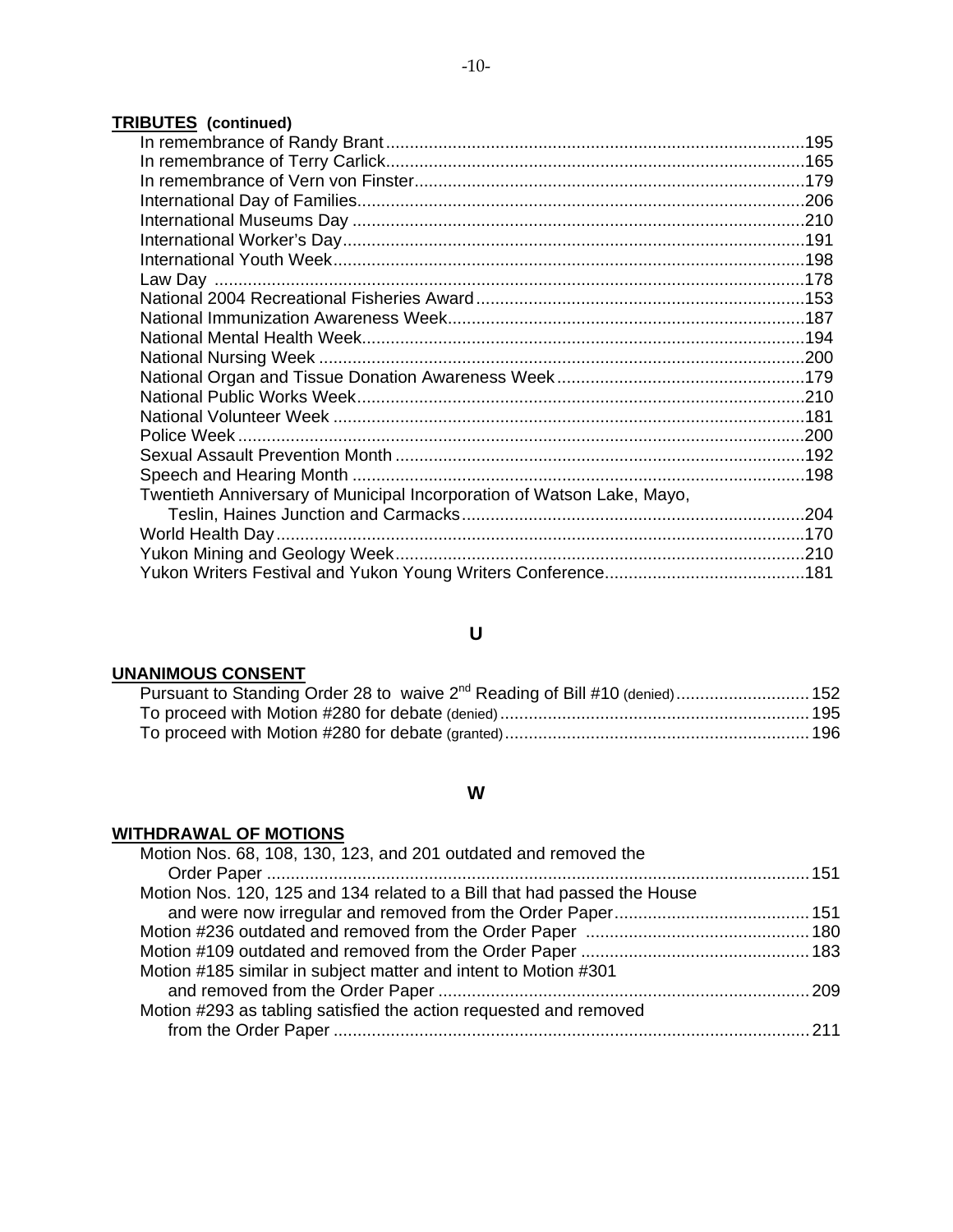## **YUKON LEGISLATIVE ASSEMBLY**

Motions adopted during the continuation of the First Session of the 31st Legislative Assembly

March 25, 2004 – May 18, 2004

 Note: The following is an unofficial consolidation of the substantive motions adopted during the time period noted above. If motions were amended before adoption, the amendment is incorporated in the text and a notation made that the motion was amended.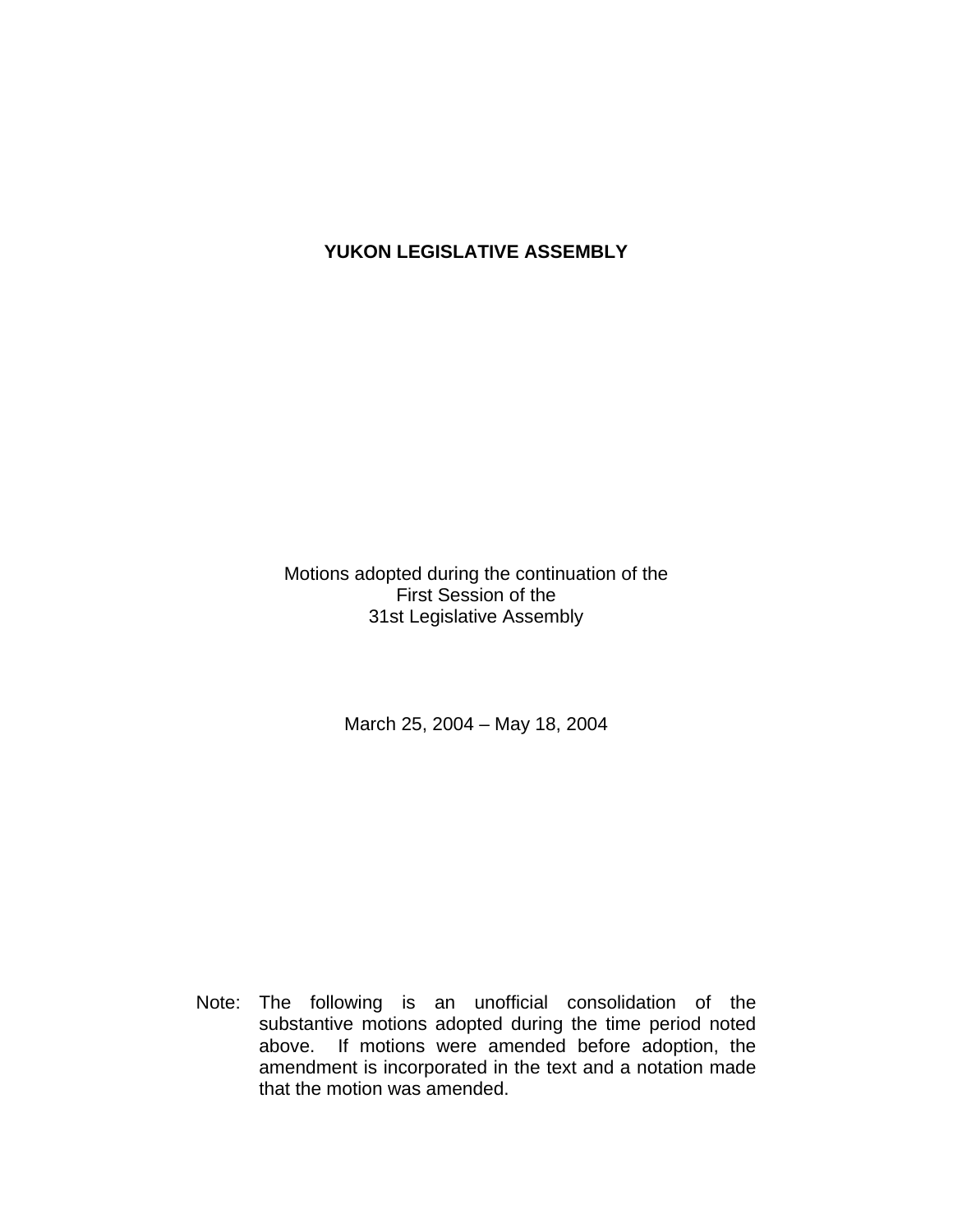#### **Consolidation of Motions adopted during the continuation of the First Session of the 31st Legislative Assembly**

March 25, 2004 – May 18, 2004

## **INDEX**

| <b>SUBSTANTIVE MOTIONS (listed in chronological order)</b><br><b>Subject Matter</b> |                                                                                                                                | Page |
|-------------------------------------------------------------------------------------|--------------------------------------------------------------------------------------------------------------------------------|------|
|                                                                                     | 1. Dempster Highway 25 <sup>th</sup> anniversary celebrations: recognize the role of                                           |      |
|                                                                                     |                                                                                                                                |      |
|                                                                                     | 3. Health care to all aboriginal Canadians: urge federal government to                                                         |      |
|                                                                                     | 4. Public Accounts Committee membership: rescind appointments of<br>Hon. Dennis Fentie and Hon. Peter Jenkins and appoint Dean |      |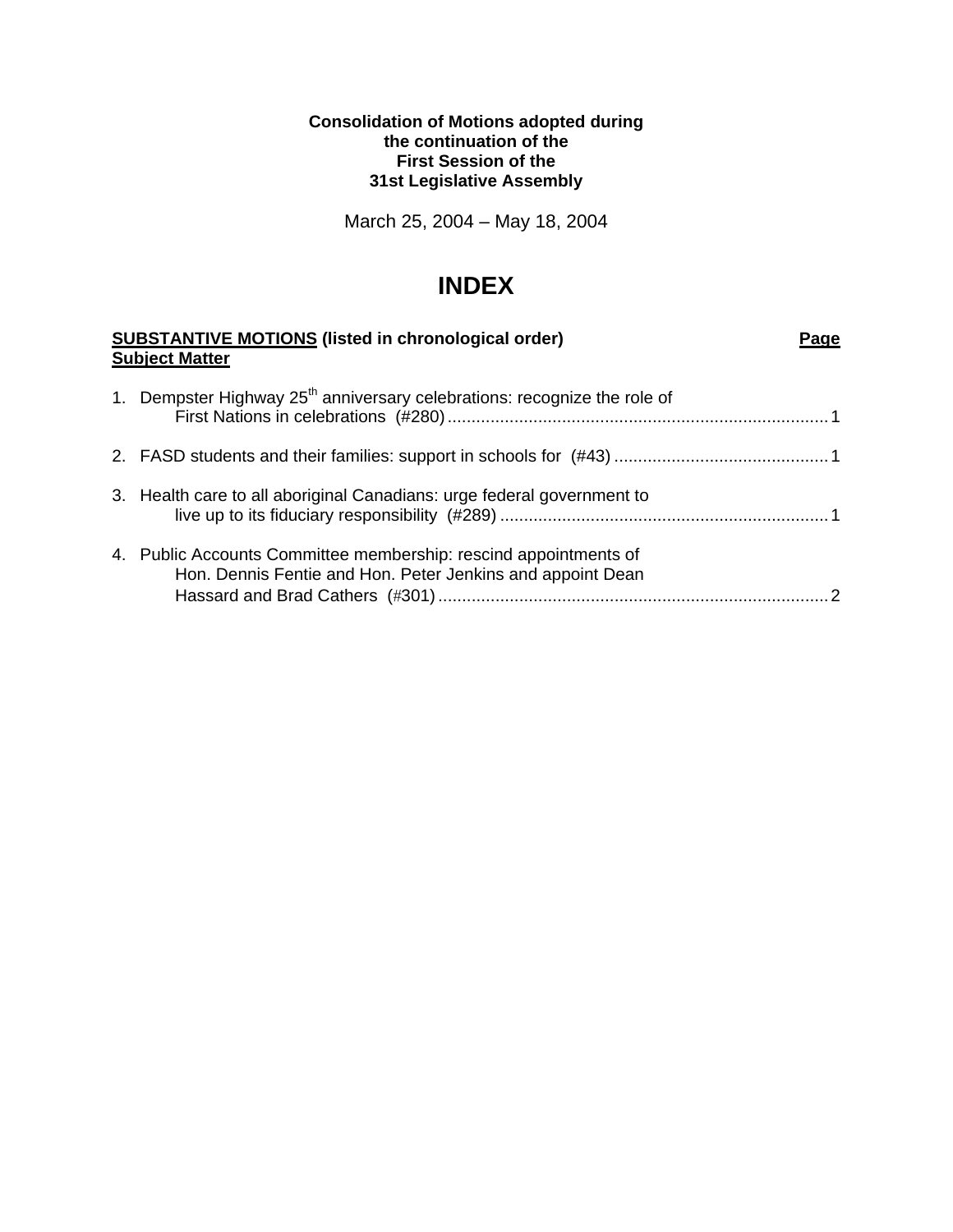#### **YUKON LEGISLATIVE ASSEMBLY**

Motions adopted during the continuation of the First Session of the 31st Legislative Assembly

March 25, 2004 – May 18, 2004

#### **Substantive Motions**

1. Motion #280 – Mrs. Peter, Member for Vuntut Gwitchin Debated May 5, 2004 Carried May 5, 2004

 THAT this House encourages the Government of Yukon to work with the Vuntut Gwitchin, the Tr'ondek Hwech'in, the Na Cho Nyak Dun and the Tetlit Gwitchin First Nations, as well as the Governments of Canada and the Northwest Territories, to ensure that any celebration of the  $25<sup>th</sup>$  anniversary of the Dempster Highway recognizes the role played by First Nations people in making this project possible.

2. Motion #43 – Mr. Rouble, Member for Southern Lakes Debated May 5, 2004 Carried May 5, 2004

 THAT it is the opinion of this House that the Government of Yukon should implement an action plan to deal with Fetal Alcohol Spectrum Disorder that includes the following:

- (1) promoting prevention programs to eliminate alcohol consumption by high-risk parents in order to foster the birth of healthy babies,
- (2) establishing a system of early diagnosis of FASD before the age of six,
- (3) supporting people and families with FASD through a wide range of services such as professional counselling and foster homes in order to provide a stable, nurturing home environment,
- (4) enhancing supported living arrangements for adults with FASD,
- (5) forming a diagnostic team of professionals trained in personal counselling and social work/health to provide services to Yukon schools in order to provide support for FASD students and their families, and
- (6) providing appropriate resources at the community level to enable voluntary screening of adult persons who may have undiagnosed FASD. **Amended**
- 3. Motion #289 Hon. Mr. Jenkins, Minister of Health and Social Services Debated May 17, 2004 Carried May 17, 2004

 THAT this House urges the federal Liberal Government to live up to its fiduciary responsibility to provide health care to aboriginal Canadians resident both on reserves and off reserves, as recommended by the Auditor General and requested by all three territories and all ten provinces.